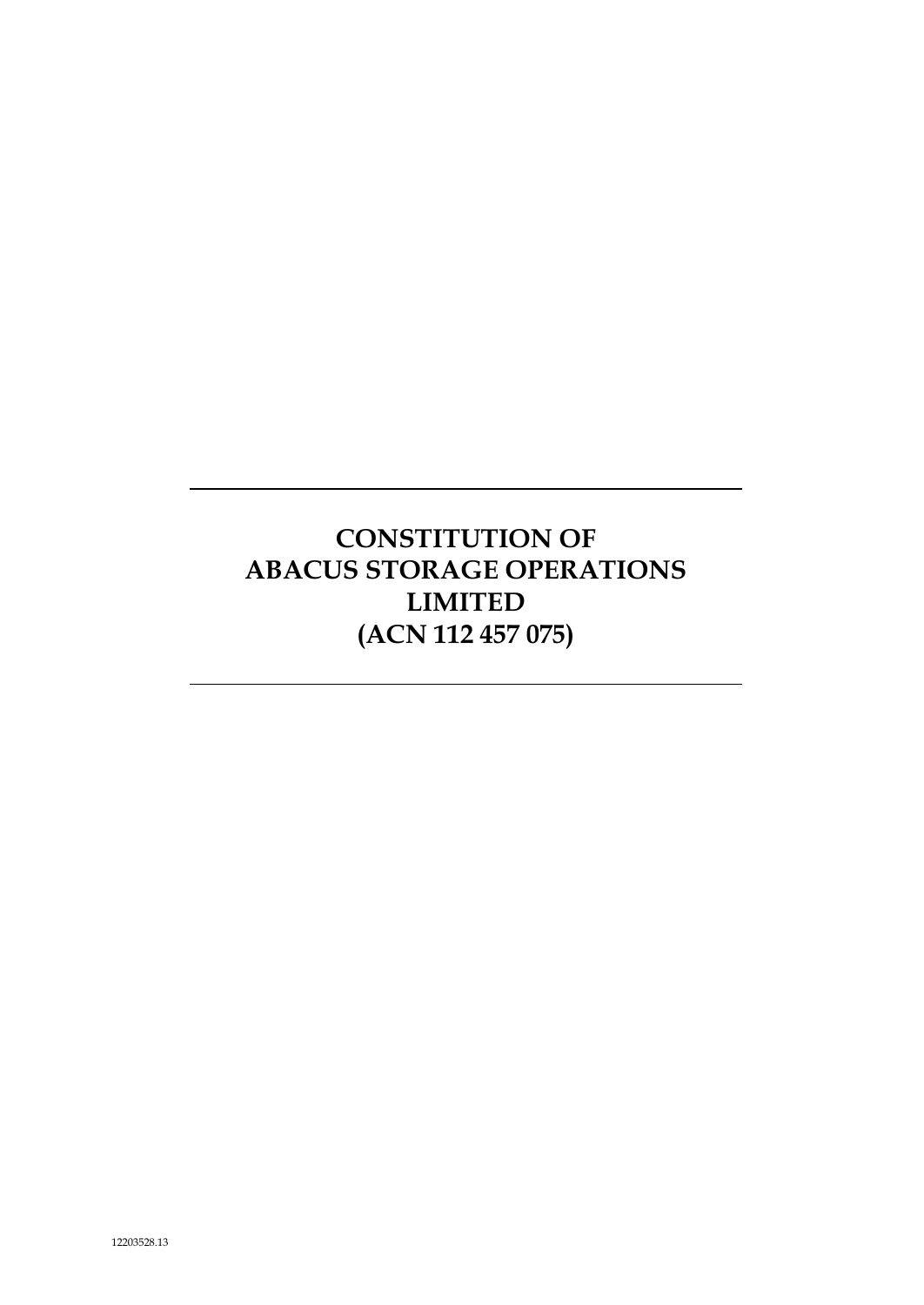#### **CONSTITUTION**

#### **OF**

#### **ABACUS STORAGE OPERATIONS LIMITED (ACN 112 457 075)**

# **1. PRELIMINARY**

# **1.1 Definitions**

In the construction of this Constitution, unless the contrary intention appears:

"**ABP Capital Management Resolution**" the resolution described in the notice of meeting sent to AGHL, AGPL, Trust 1 and Trust 2 Security holders in respect of the Storage Fund Stapling Proposal;

"**AGM**" means an annual general meeting of the Company held in accordance with the requirements of section 250N of the Corporations Act;

"**AGHL**" means Abacus Group Holdings Limited ABN 31 080 604 619;

"**AGPL**" means Abacus Group Projects Limited ACN 104 066 104;

"**ASX Settlement Operating Rules**" means the operating rules of ASX Settlement and Transfer Corporation Pty Limited;

"**ASX Settlement Rules**" means the ASX Settlement Operating Rules and, to the extent that they are applicable, the operating rules of the Exchange and the operating rules of ASX Clear Pty Limited;

"**at any time**" means at any time or times and from time to time;

"**Attached Securities**" means Attached Units, Attached Shares and any other financial products which are from time to time Stapled or to be Stapled to an Ordinary Share;

"**Attached Shares**" means ordinary shares which are from time to time Stapled or to be Stapled to a share in the Company including, but not limited to, ordinary shares in AGPL and AGHL when the Storage Fund Stapling Proposal is implemented;

"**Attached Units**" means Trust 1 Units and any other units which are from time to time Stapled or to be Stapled to a share in the Company including, but not limited to, Trust 2 Units and Trust 3 Units when the Storage Fund Stapling Resolution is implemented;

#### **"business day"** means:

(a) if the Company is listed, a day which is a business day under the Listing Rules; and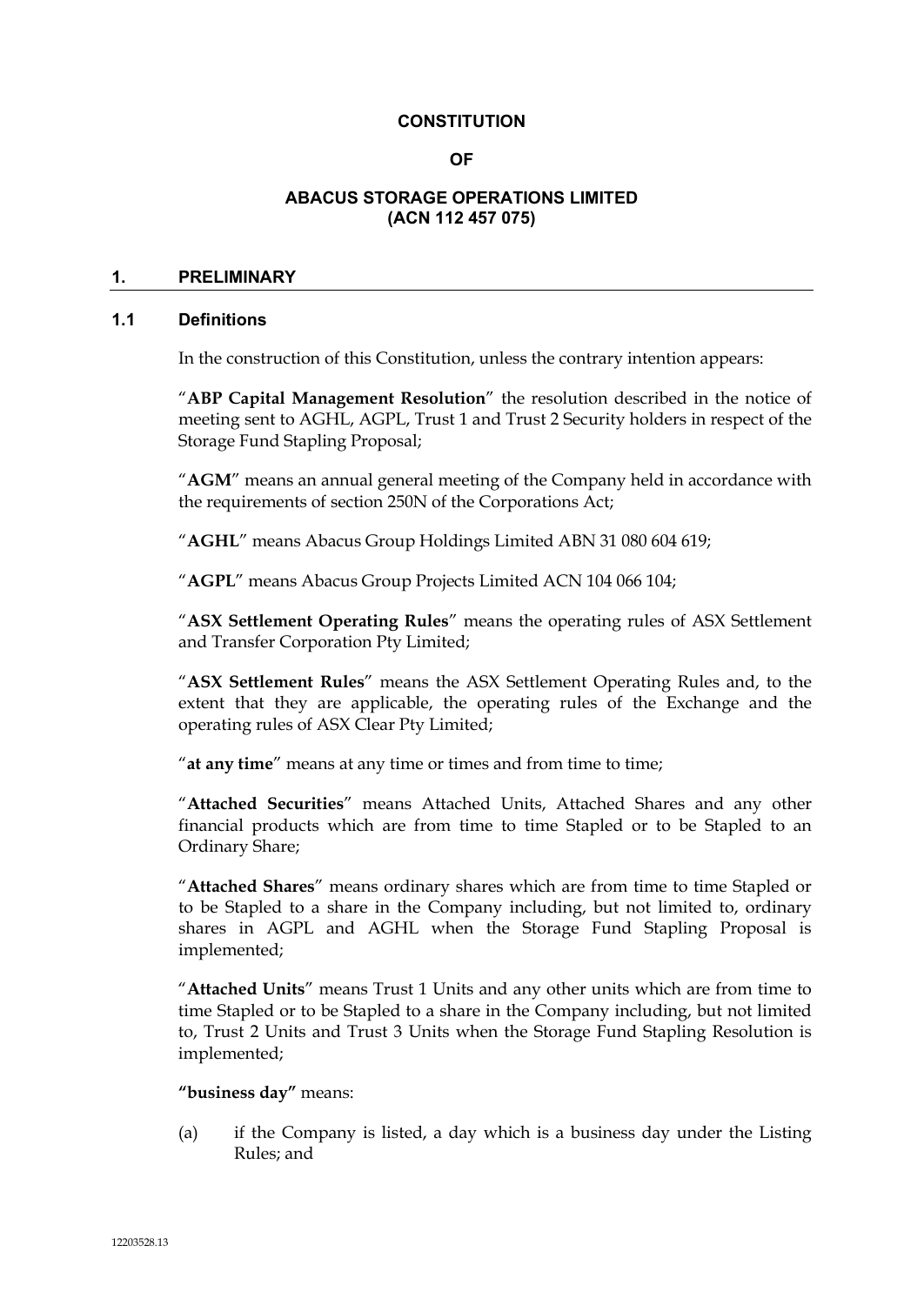(b) if the Company is not listed, a day on which trading banks are open for banking business in New South Wales (not being a Saturday, Sunday or public holiday);

"**the common seal**" means the common seal of the Company, if any, and includes any duplicate seal of the Company;

"**the Company**" means Abacus Storage Operations Limited ACN 112 457 075;

"**Constitution**" means the Clauses that comprise the Constitution of the Company in force for the time being;

"**corporate representative**" means a natural person appointed by a member which is a body corporate to be that body's representative to exercise all or any of the powers the body may exercise at meetings of members of the Company;

"**corporate representative certificate**" means a certificate evidencing the appointment of a corporate representative, that certificate complying with this Constitution;

"**Corporations Act**" means the Corporations Act 2001 (Cth) and the Corporations Regulations;

"**Corresponding Number**" in relation to an Attached Security means at any time the number of those Attached Securities that are stapled to an issued Ordinary Share at that time;

"**the directors**" means the directors of the Company in office for the time being, or a quorum of the directors present at a meeting of the directors;

"**dividend**" includes bonus;

"**EM**" means the Notice of Meeting and Explanatory Memorandum dated on or around January 2012 in relation to the Storage Fund Stapling Proposal;

"**Excluded Foreign Holder**" a foreign member ineligible to participate in a Stapling Proposal, and in particular, to receive Stapled Securities, including a foreign member specified in the EM as ineligible to participate in the Storage Fund Stapling Proposal;

**"the Exchange"** means ASX Limited (ACN 008 624 691);

**"group directors' fees"** means the remuneration of non-executive directors of the Company for their ordinary services as directors (whether or not executive or other paid work is undertaken) of the Company and, if applicable, any of its wholly owned subsidiaries at any time;

**"individual"** means a natural person;

**"listed"** means, in relation to the Company, the Company being and remaining admitted to the Official List of the Exchange;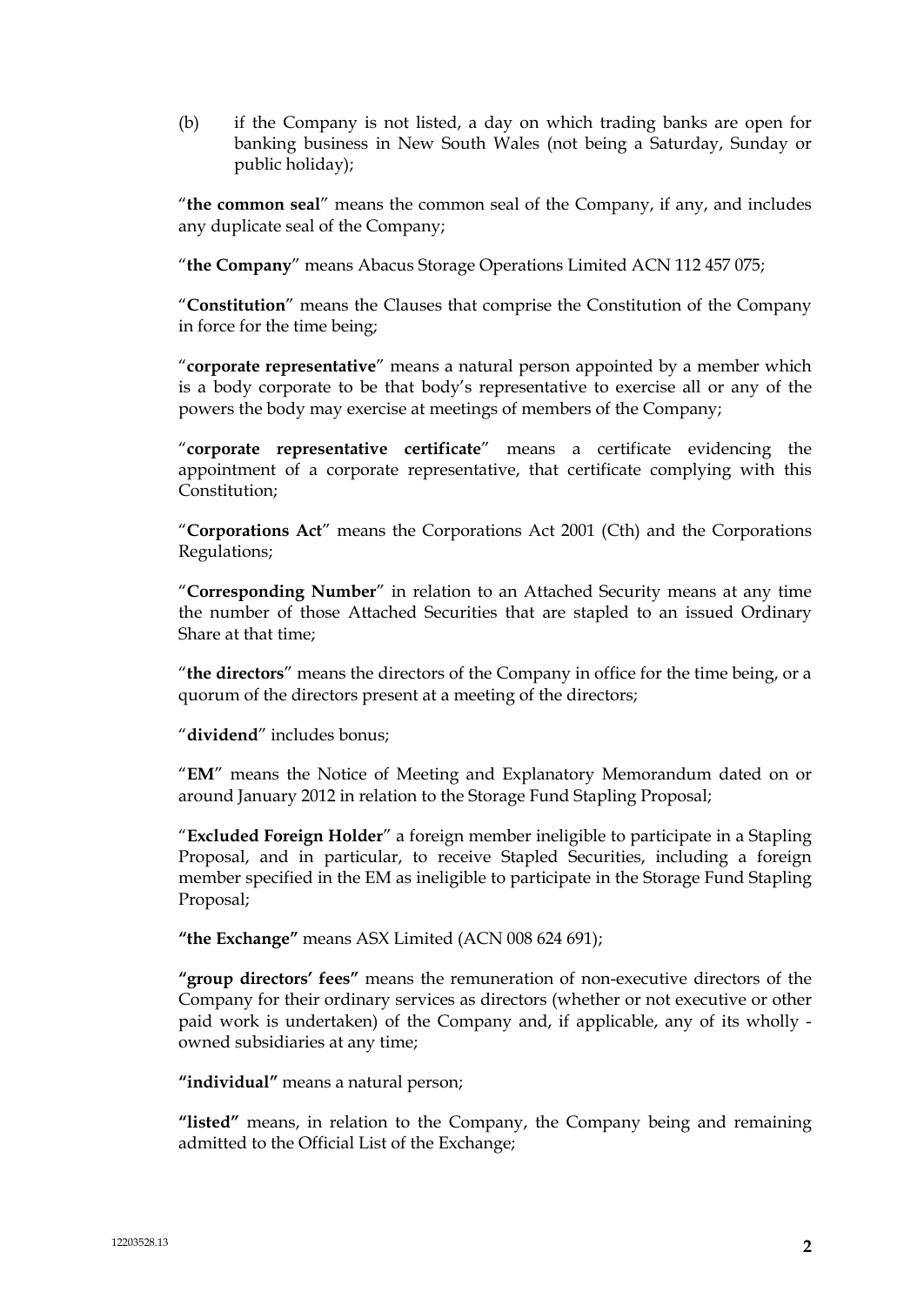"**the Listing Rules**" means the Listing Rules of the Exchange and any other rules of the Exchange which are applicable while the Company is listed, each as amended or replaced from time to time, except to the extent of any express written waiver by the Exchange;

#### **"market transfer"** means:

- (a) any proper ASTC transfer (as defined in the Corporations Act); and
- (b) any other transfer of a share where the transfer is pursuant to, or connected with, a transaction entered into on a stock market operated by the Exchange,

where, in either case, the ASX Settlement Operating Rules, the Listing Rules or the Corporations Act does not allow the directors to refuse to register the transfer;

"**a meeting of members**" means a meeting of members, which includes an AGM, duly called and constituted in accordance with this Constitution, and any adjourned holding of it;

"**member**", "**shareholder**", or "**holder**" means any person entered in the register as a member for the time being of the Company;

"**a member present**" means a member present at any meeting of members, in person or by proxy or attorney or, in the case of a corporation, by its corporate representative;

"**ordinary resolution**" means a resolution of a meeting of members where more than one half of the total votes cast on the resolution are in favour of the resolution;

"**Ordinary Shares**" means ordinary voting shares in the capital of the Company having the rights and being subject to the restrictions specified in this Constitution or by the directors;

"**person**" includes an individual, company, other body corporate, partnership, association or other entity;

"**proxy**" means an individual duly appointed under a proxy form by a member who is entitled to attend and vote at a meeting of members, to attend and vote instead of the member at the meeting;

"**proxy form**" means an instrument for appointing a proxy, that instrument complying with this Constitution;

"**record date**" has the same meaning as it has in the Listing Rules;

"**register**" means the register of members kept under the Corporations Act and includes any overseas branch register and any computerised or electronic subregister established and administered under the ASX Settlement Operating Rules;

"**the registered office**" means the registered office for the time being of the Company;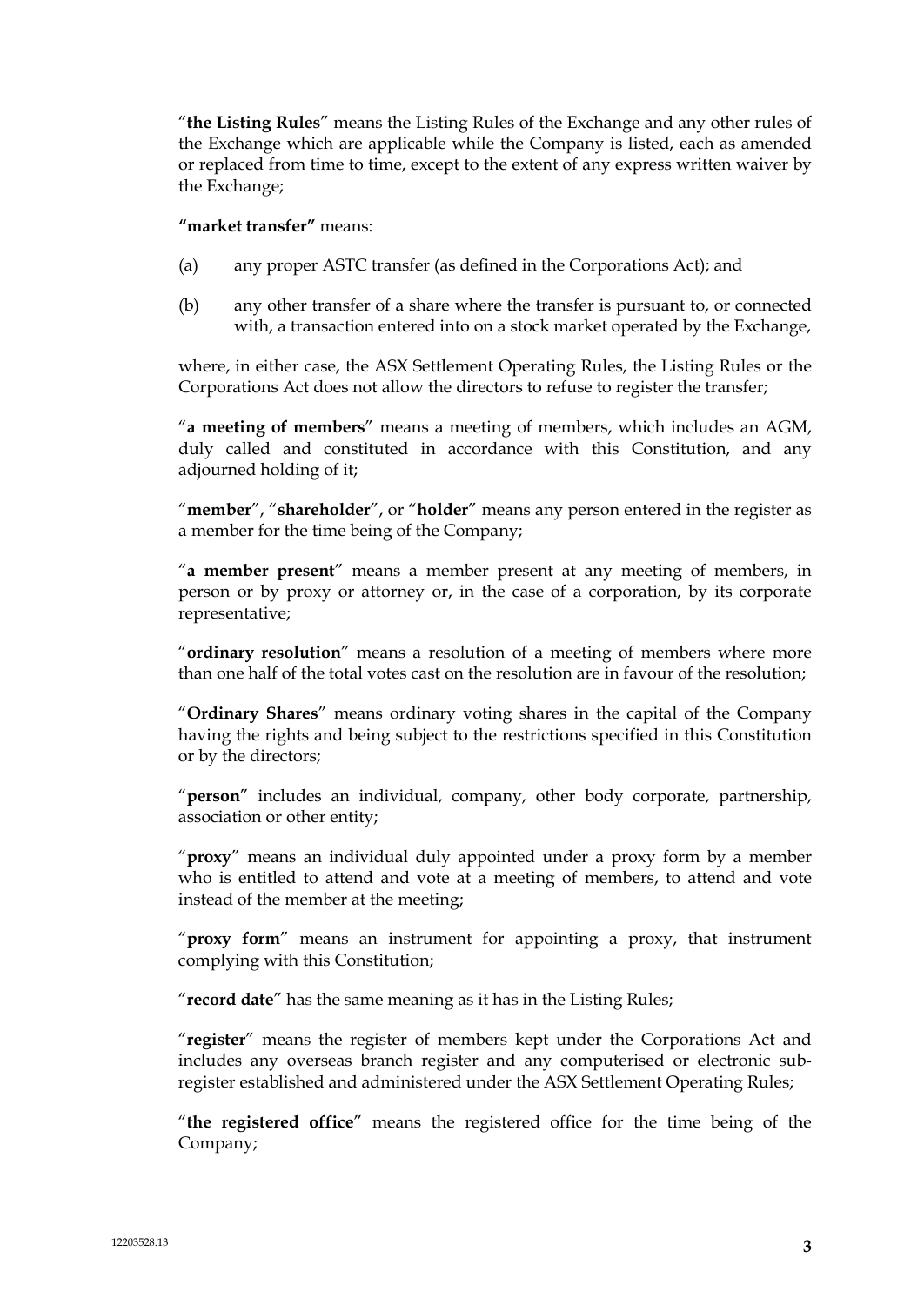"**Schedule One**" is part of this Constitution;

"**secretary**" means any individual appointed to perform the duties of secretary of the Company and includes an assistant secretary or any individual appointed to act as such temporarily;

"**Section**" means a Clause or group of Clauses in this Constitution identified by a specified heading or by the same initial number;

"**Security**" has the meaning given to that term in section 92(1) of the Corporations Act;

"**shares**" means, except where the context otherwise requires, the shares into which the capital of the Company is at any time divided;

**"show of hands"** includes the voices;

"**special resolution**" means a resolution of a meeting of members:

- (a) of which notice as set out in section 249L(c) of the Corporations Act has been given; and
- (b) where at least 75% of the total votes cast on the resolution are in favour of the resolution;

"**Stapled**" means the linking together of Ordinary Shares and Attached Securities so that, subject to the terms of issue of either, one may not be dealt with without the other or others, and the word "**Stapling**" has a corresponding meaning;

"**Stapled Entity**" means Trust 1, the Company and any other corporation or trust whose financial products are Stapled to the Ordinary Shares including, but not limited to, AGHL, AGPL, Trust 2 and Trust 3 when the Storage Fund Stapling Resolution is implemented;

"**Stapled Security**" means an Ordinary Share and each Attached Security that are Stapled together and registered in the name of the Member;

"**Stapled Security Register**" means the register of Stapled Securities to be established and maintained by or on behalf of the Company in accordance with **Clause 34.10**;

"**Stapling Date**" means the date and time determined by the Company to be the first day and time on which all Ordinary Shares on issue in the Company are Stapled to an Attached Security or Attached Securities;

"**Stapling Proposal**" means the proposal to Staple any Security to the Stapled Securities, including without limitation the Storage Fund Stapling Proposal.

"**Stapling Resolution**" means the resolution to approve amendments to this Constitution and to, among other things, give effect to the Storage Fund Stapling Proposal.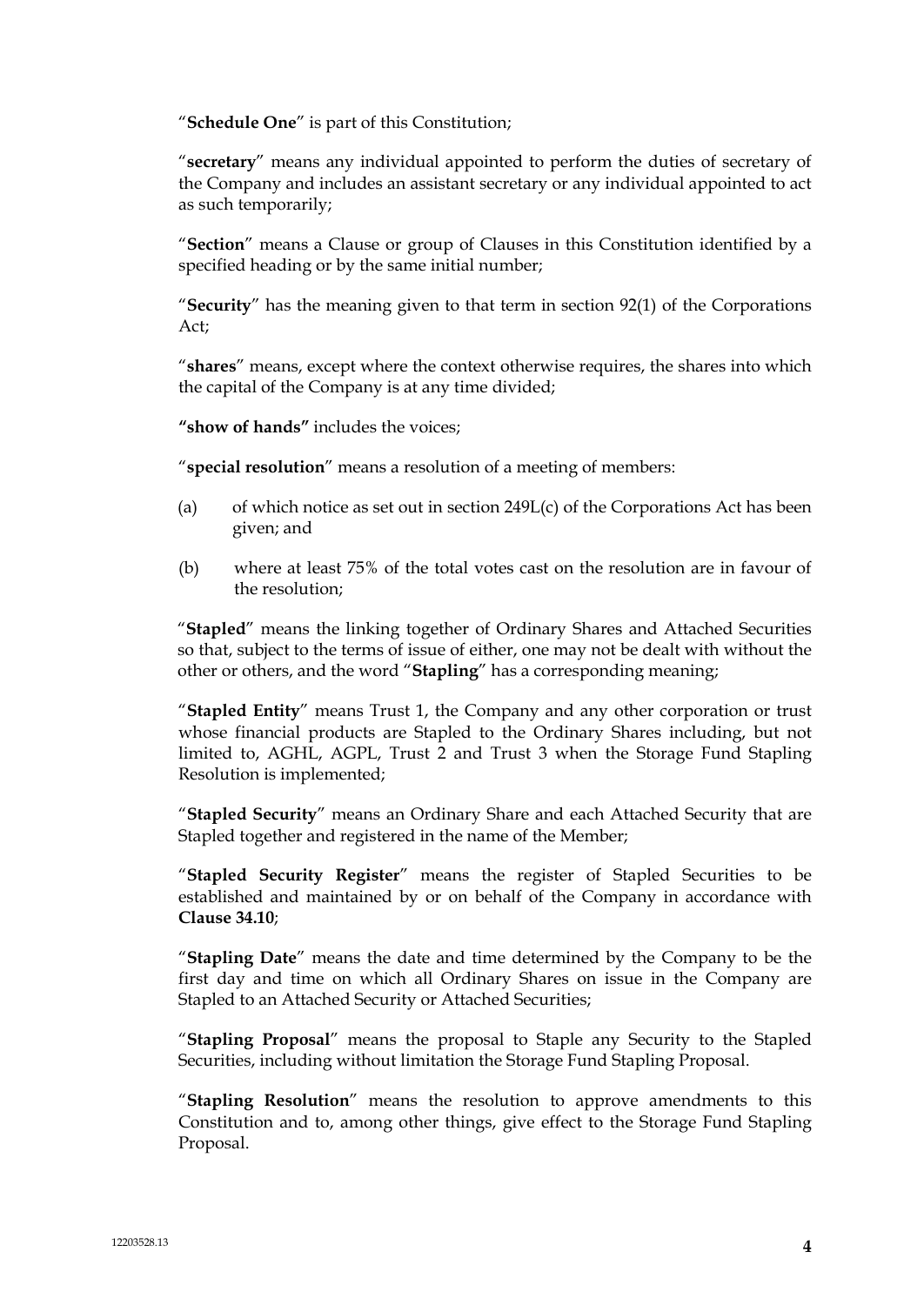"**Storage Fund Stapling Proposal**" means the proposal to Staple the shares of the Company and the units of Trust 1 to the shares of AGHL and AGPL and the units of Trust 2 and Trust 3;

"**Trust 1**" means the registered managed investment scheme known as Abacus Storage Property Trust ARSN 111 629 559;

"**Trust 2**" means the registered managed investment scheme known as Abacus Income Trust ARSN 104 934 287;

**"Trust 3"** means the registered managed investment scheme known as Abacus Trust ARSN 096 572 128

"**Trust 1 Unit**" means a Unit in Trust 1;

"**Trust 2 Unit**" means a Unit in Trust 2;

**"Trust 3 Unit"** means a Unit in Trust 3;

"**Unit**" means an ordinary unit;

"**Unmarketable Parcel**" means a number of shares or Stapled Securities which is less than that required for the time being to constitute a marketable parcel of shares or Stapled Securities, as the case may be, as defined by the Listing Rules.

"**Unstapled**" means an Ordinary Share and each Attached Security not, or no longer, being Stapled; and

"**Unstapling Date**" means the date when Stapling ceases to apply, determined pursuant to **Clause 34.8**..

#### **1.2 Interpretation**

In the construction of this Constitution:

- (a) headings are disregarded, except for the purpose of identifying a Section;
- (b) words importing persons include partnerships, associations, corporations, companies unincorporated and incorporated whether by Act of Parliament or otherwise, as well as individuals;
- (c) singular includes plural and vice versa and words importing any gender include all other genders;
- (d) except for the definitions in the preceding Clause, an expression has, in a provision of this Constitution that deals with a matter dealt with by a particular provision of the Corporations Act, the same meaning as in that provision of the Corporations Act;
- (e) all references to statutory provisions are construed as references to any statutory modification or re-enactment for the time being in force.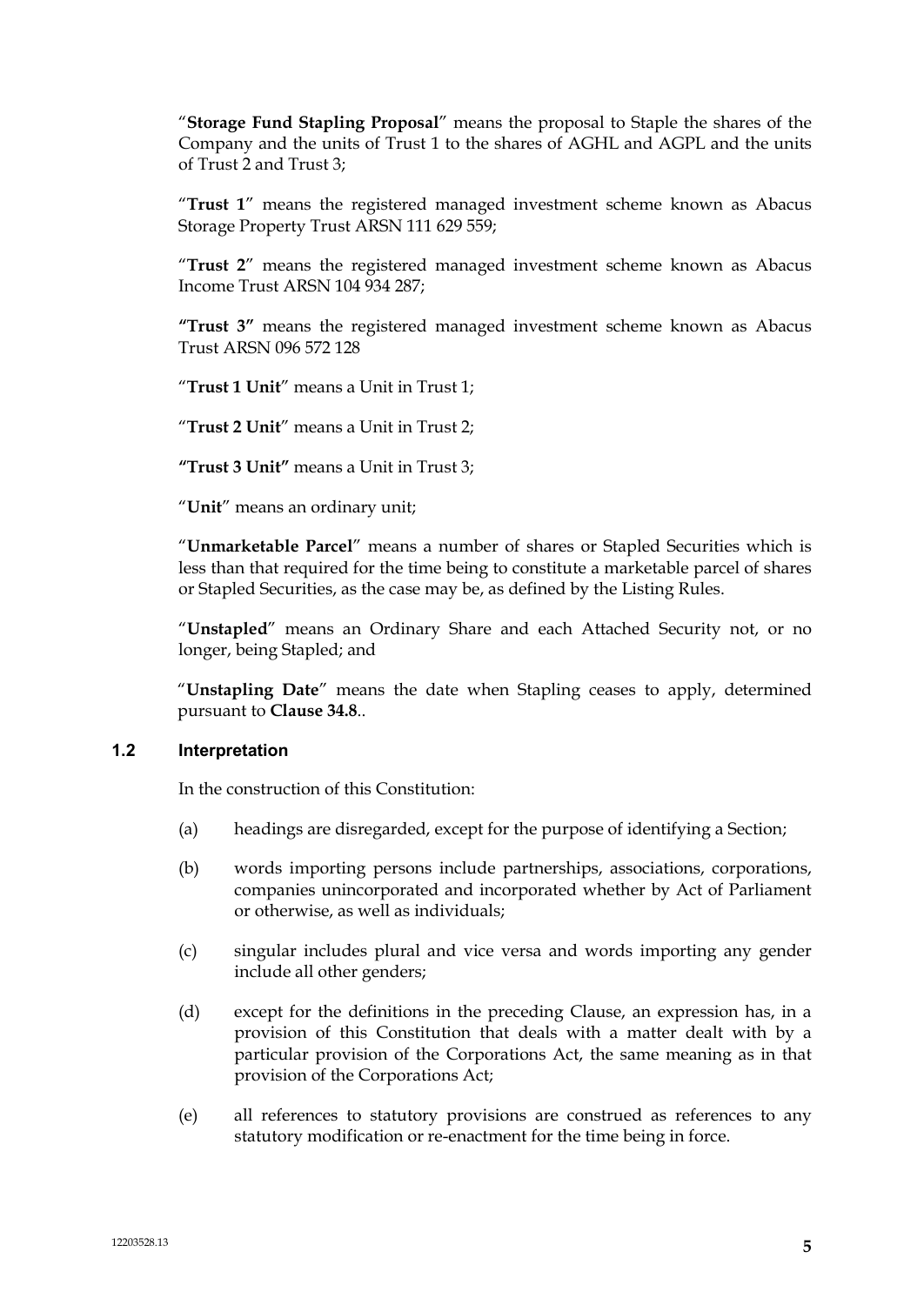## **1.3 Listing Rules**

In this Constitution:

- (a) a reference to the Listing Rules is to have effect if, and only if, at the relevant time, the Company is listed and otherwise is to be disregarded; and
- (b) if the provisions of the Corporations Act and the Listing Rules conflict on the same matter, the provisions of the Corporations Act prevail.

#### **1.4 Exclusion of replaceable rules**

All of the replaceable rules contained in the Corporations Act are displaced by this Constitution and do not apply to the Company.

## **1.5 Validity of acts**

Despite anything contained in this Constitution, if it is found that some formality required by this Constitution to be done has been inadvertently omitted or has not been carried out, such omission does not invalidate any resolution, act, matter or thing which, but for such omission, would have been valid unless it is proved to the satisfaction of the directors, or a majority of them, that such omission has directly prejudiced any member financially. The decision of the directors is conclusive and final and binds all members.

## **2. SHARE CAPITAL**

#### **2.1 Control of the directors**

Subject to the provisions of this Constitution, the Listing Rules and the Corporations Act, and without prejudice to any special rights previously conferred on the holders of any existing shares:

- (a) the shares in the Company are under the control of the directors; and
- (b) the directors may allot, grant options over, or otherwise dispose of, the shares to such persons, at such times, on such terms and conditions, and having attached to them such preferred, deferred or other rights, and at such issue price, for cash or non-cash consideration, with the issue price paid or unpaid, as the directors think fit.

#### **2.2 Variation of rights**

If at any time the issued shares are divided into different classes, the rights attached to any class of shares (unless the terms of issue of that class otherwise provide) may only be varied or cancelled with either:

- (a) the sanction of a special resolution passed at a separate meeting of the holders of shares of that class; or
- (b) the written consent of members with at least 75% of the votes in the class.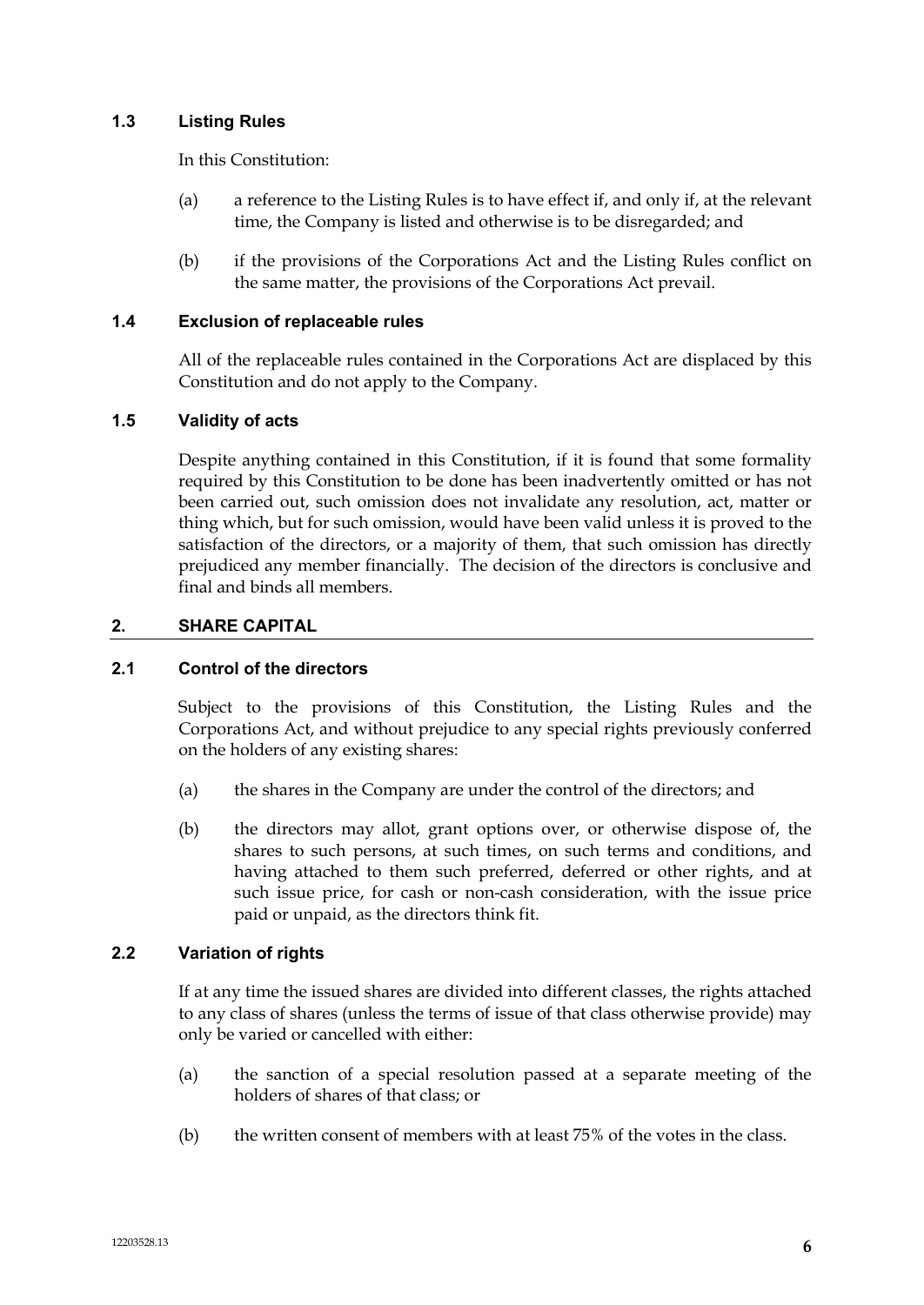## **2.3 Class meetings**

In relation to any such separate meeting of the holders of shares in a class, the provisions of this Constitution which relate to meetings of members apply, as far as they are capable of application and changed as necessary, except that any member present holding shares of the class may demand a poll.

#### **2.4 Further issues of shares in the same class**

The rights attached to a class of shares are not to be considered as varied if further shares of that class are issued on identical terms, except if the terms of issue of that class of shares otherwise provide.

#### **2.5 Reclassification of shares**

Subject to this Constitution, the Listing Rules and the Corporations Act, the Company may at any time by ordinary resolution convert and reclassify all or any of the issued shares of one class into shares of another class or classes.

#### **2.6 Brokerage and commission**

The Company may pay brokerage or commission to a person in respect of that person or another person agreeing to take up shares in the Company. Payments by way of brokerage or commission (in respect of the issue of any shares) may be satisfied by the payment of cash, by the allotment of fully or partly paid shares, or a combination of these.

## **2.7 Recognition of third party interests**

Except as required by law or in this Constitution, the Company must not recognise any person as holding any share upon any trust. The Company is not bound by, or compelled in any way to recognise (even when having notice of it), any equitable, contingent, future or partial interest in any share or unit of a share or (except only as otherwise provided by this Constitution or by law) any other right in respect of any share except an absolute right of ownership of it in the registered holder.

#### **2.8 Conversion of shares into larger or smaller number**

The Company may by ordinary resolution convert all or any of its shares into a larger or smaller number of shares. Any amount unpaid on shares being converted is to be divided equally among the shares that replace those shares.

#### **2.9 Adjustments**

The directors may do all things necessary to give effect to any such resolution including where a member becomes entitled to a fraction of a share on consolidation any or all of:

- (a) making provision for the issue of fractional certificates;
- (b) making cash payments;
- (c) determining that all or any fractions may be disregarded;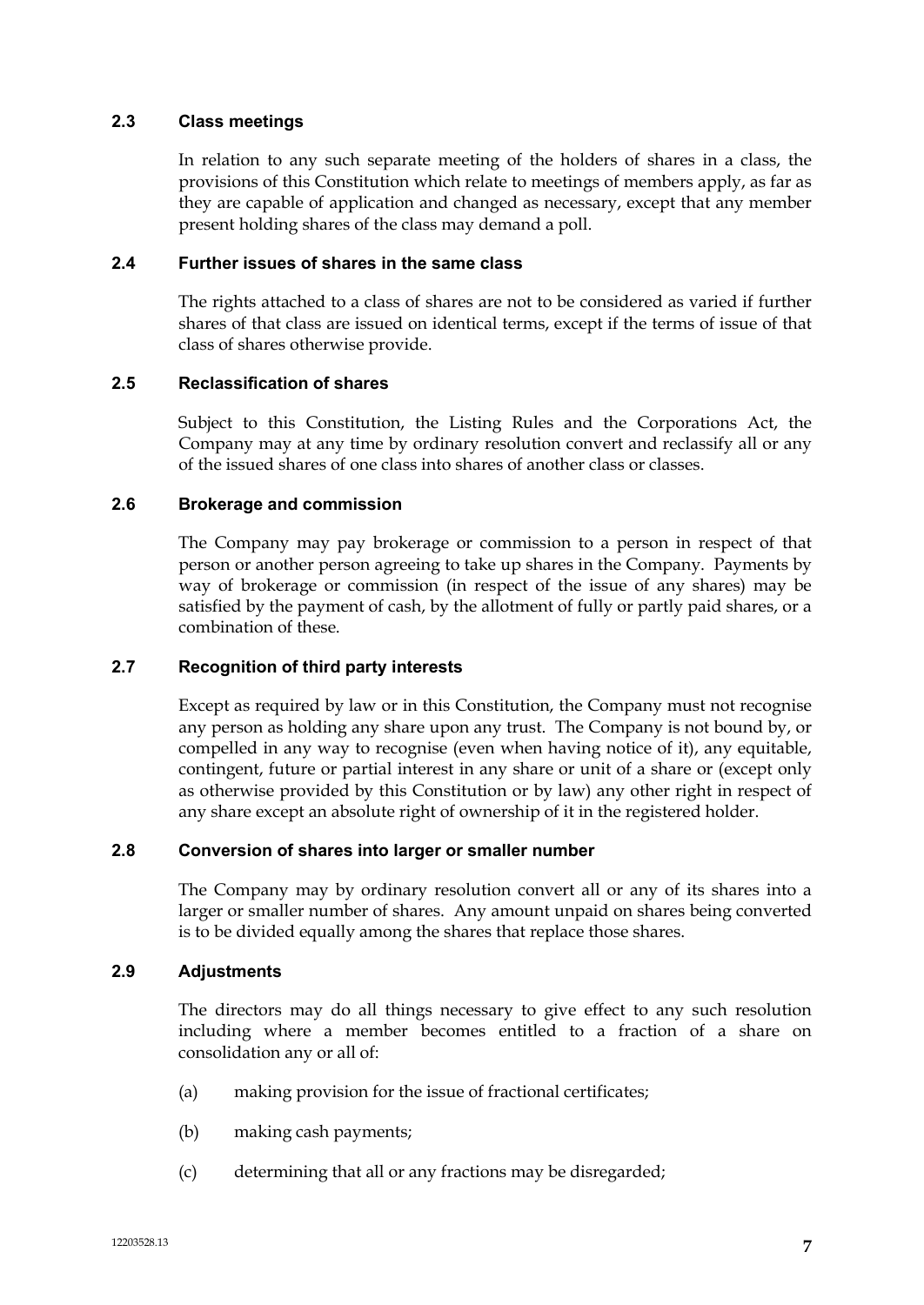- (d) appointing a trustee to deal with any fractions on behalf of members; and
- (e) rounding each fractional entitlement to the nearest whole share.

and may discriminate in the treatment of fractional entitlements of members where the directors consider it to be fair and in the interests of members as a whole in all the circumstances.

#### **2.10 Operation of capital management provisions**

**Clauses 2.11** and **2.12** will take effect only if the ABP Capital Management Resolution is passed by members by the requisite majorities and all conditions to that resolution are satisfied.

#### **2.11 Capital Reallocation**

- (a) Notwithstanding any other provision of this Constitution, the Company may at any time issue shares (**Capital Reallocation Shares**) in either of the following circumstances:
	- (i) to the holders of Stapled Securities if a Stapled Entity (or, where the Stapled Entity is a trust, the trustee of that Stapled Entity) makes an application for Capital Reallocation Shares as agent for the holders of Stapled Securities and applies a distribution paid out of that Stapled Entity towards the issue price for those Capital Reallocation Shares; or
	- (ii) to any Stapled Entity if the company is satisfied that immediately following the issue of such Capital Reallocation Shares, those Capital Reallocation Shares will be distributed pro rata to the holders of Stapled Securities,

so long as:

- (iii) immediately following the issue of Capital Reallocation Shares referred to in paragraph (i) above or the in-specie distribution referred to in paragraph (ii) above, the company immediately consolidates the Capital Reallocation Shares with all other shares then on issue in the company such that the total number of shares on issue after the consolidation is equal to the total number of shares on issue immediately prior to the issue of the Capital Reallocation Shares; and
- (iv) the members have by ordinary resolution approved the consolidation of shares referred to in paragraph (iii) above.
- (b) The share resulting from the consolidation of a share (**Original Share**) with a Capital Reallocation Share pursuant to **Clause 2.11(a)** will be taken for all purposes to be stapled to the same Attached Securities as that to which the Original Share was stapled.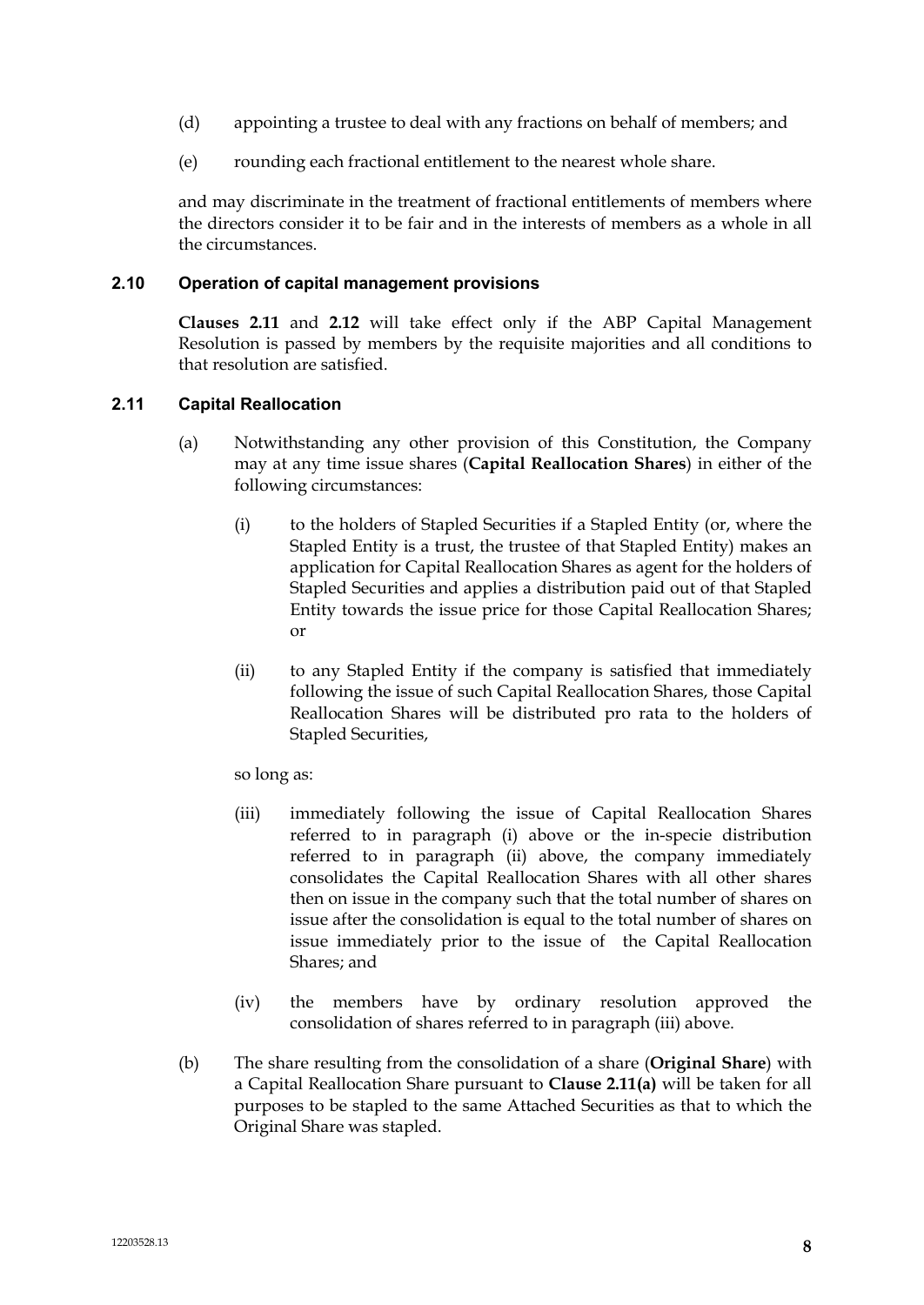#### **2.12 Application of capital reduction to capitalise Stapled Entity**

The company may by ordinary resolution reduce its share capital by equal reduction and the members may by ordinary resolution authorise the company, as agent for and in the name of each member, to apply the amount of the reduction that the member is otherwise entitled to, as additional capital to a Stapled Entity pro rata in proportion to the number of securities held by the member in that Stapled Entity.

#### **3. CERTIFICATES**

# **3.1 Uncertificated mode**

Despite any other provision of this Constitution:

- (a) the Company need not issue a certificate, and may cancel any certificate without issuing a certificate in substitution, in respect of any marketable security of the Company in any circumstances where the non-issue of that certificate is permitted by law; and
- (b) where paragraph (a) applies, any reference to a certificate in this Constitution is to be disregarded in relation to that marketable security.

#### **3.2 Holding statements**

Where the directors have determined not to issue a certificate or to cancel a certificate in respect of any marketable security of the Company, a member is entitled to receive a statement of the holdings of the member setting out the number of marketable securities and any other matter of which the Company is required to provide particulars under this Constitution, the Corporations Act, the Listing Rules or the ASX Settlement Operating Rules.

## **3.3 If certificates required**

To the extent that certificates are required for marketable securities of the Company:

- (a) the Company must issue certificates of title to marketable securities of the Company in accordance with the Corporations Act and, if the Company is listed, the Listing Rules;
- (b) a member is entitled, without charge, to one certificate for the marketable securities of the Company of each class registered in the member's sole name or to several certificates each for a reasonable part of those marketable securities;
- (c) if any marketable securities of the Company are held by 2 or more persons, the Company is only required to issue the same number of certificates as if those marketable securities were held by one person and delivery of a certificate so issued to any of those persons is sufficient delivery to all of them; and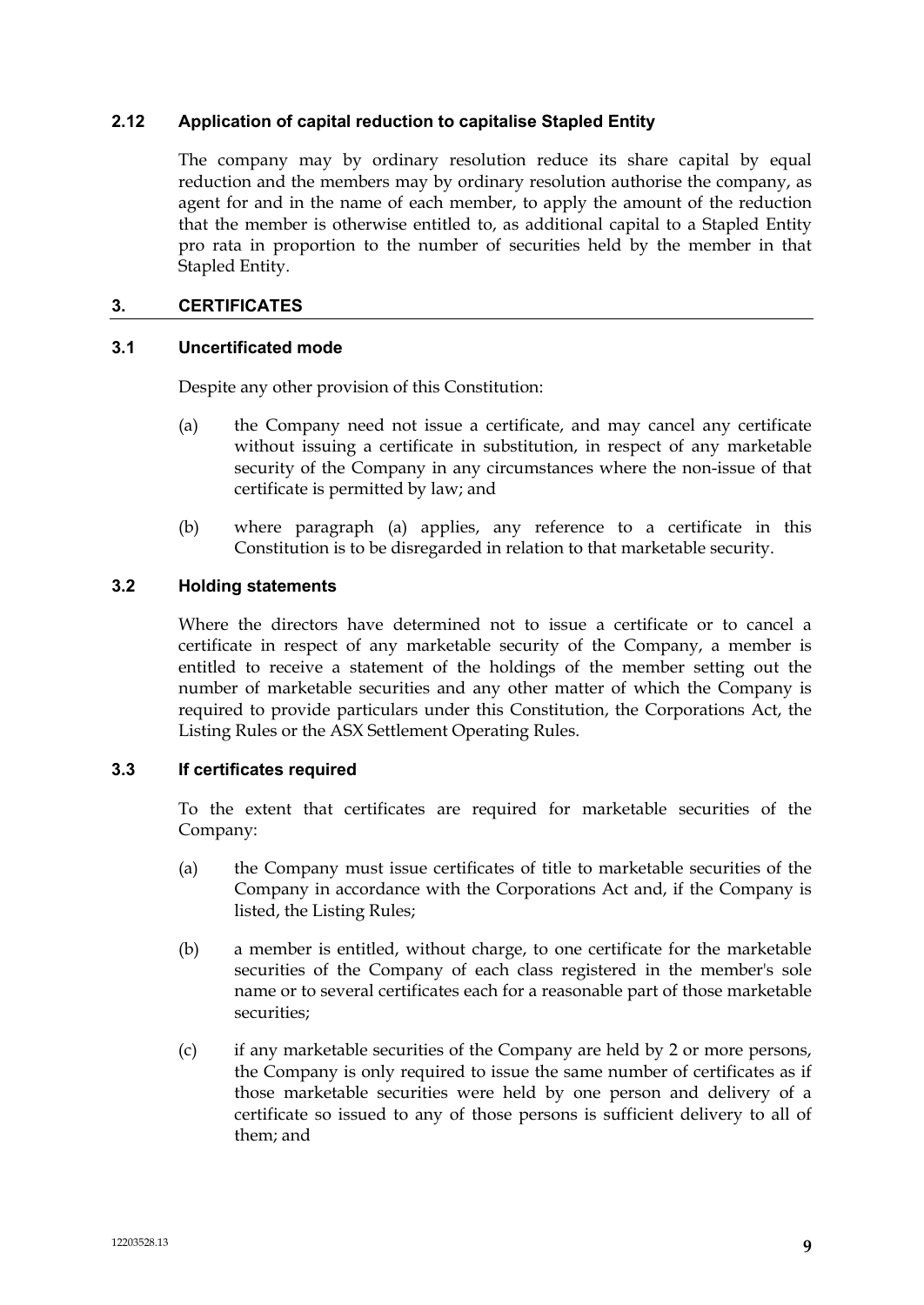(d) if a certificate is lost, destroyed, worn out or defaced, then upon production of the document (if available) to the directors, they may order it to be cancelled and may issue a new certificate in substitution subject to the conditions prescribed by the Corporations Act and, if the Company is listed, the Listing Rules.

# **4. LIEN**

#### **4.1 Lien for calls**

The Company has a first and paramount lien for unpaid calls and instalments, and interest on such sums, and expenses incurred in relation to those items upon the specific shares registered in the name of each member (whether solely or jointly with others) in respect of which such money is due and unpaid. Such lien extends to all dividends at any time declared or distributed in respect of such shares. Unless otherwise agreed, the registration of a transfer of shares operates as a waiver of the Company's lien on any such shares.

#### **4.2 Lien on payments required to be made by the Company**

If any law for the time being of any place imposes or purports to impose any immediate, future or possible liability upon the Company to make any payment, or empowers any government or taxing authority or government official to require the Company to make any payment in respect of any shares registered in the register as held either jointly or solely by any member, or in respect of any dividends or other moneys due or payable or accruing due or which may become due or payable to such member by the Company on or in respect of any such shares, or for or on account of or in respect of any member and whether in consequence of:

- (a) the death of such member;
- (b) the liability for income tax or other tax by such member;
- (c) the liability for any estate, probate, succession, death, stamp or other duty by the executor or administrator of such member or by or out of the member's estate; or
- (d) any other act or thing;

in every such case the Company:

- (i) must be fully indemnified by such member or the member's executor or administrator from all liability;
- (ii) has a first and paramount lien upon all shares registered in the register as held either jointly or solely by such member and upon all dividends and other money payable in respect of such shares for any liability arising under or in consequence of any such law and for any amount paid in complete or partial satisfaction of such liability and for interest on any amount so paid at the rate per cent per annum set by the directors from the date of payment to the date of repayment and may deduct from or set off against any such dividend or other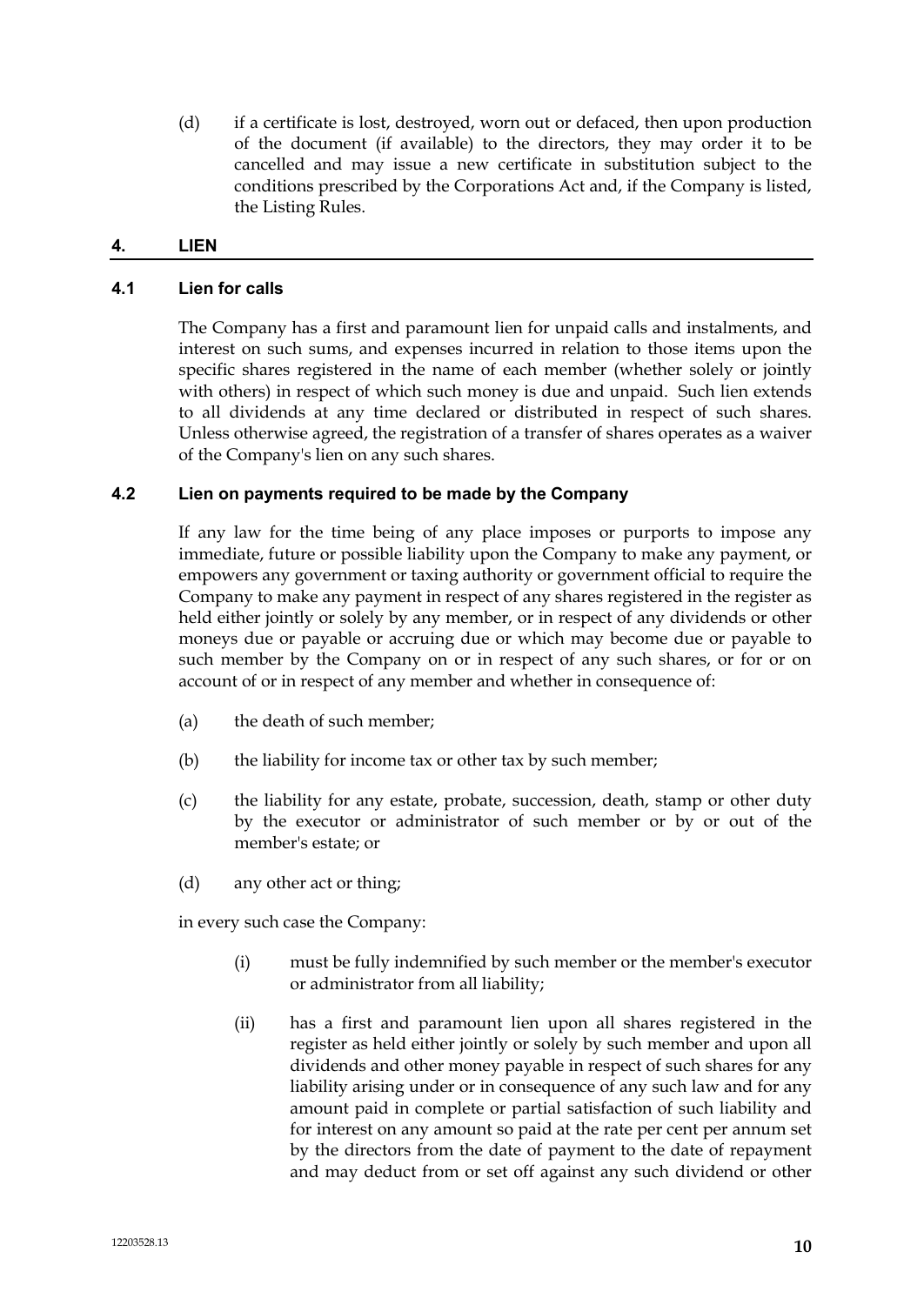money so payable any moneys so paid or payable by the Company together with that interest;

- (iii) may recover as a debt due from such member or the member's executor or administrator wherever constituted any money paid by the Company under or in consequence of any such law and interest or such money at the rate and for that period in excess of any dividend or other such money then due or payable by the Company to such member;
- (iv) if such shares are not CHESS approved securities under the ASX Settlement Operating Rules, may, if any such money is paid or payable by the Company under any such law, refuse to register a transfer of any such shares by any such member or the member's executor or administrator until such money with that interest is set off or deducted or in case the same exceeds the amount of any such dividend or other money then due or payable by the Company to such member until such excess is paid to the Company; or
- (v) if such shares are CHESS approved securities under the ASX Settlement Operating Rules, and, if any such money is paid or payable by the Company under any such law, may if the Exchange has authorised the Company in writing to do so, request the securities clearing house to apply a holding lock to such shares.

# **4.3 Other remedies of the Company**

Nothing in this Constitution prejudices or affects any right or remedy which any such law may confer or purport to confer on the Company and, as between the Company and every such member, the member's executor, administrator and estate, wherever constituted or situated, any right or remedy which such law confers or purports to confer on the Company is enforceable by the Company.

#### **4.4 Sale under lien**

The Company may sell, or cause to be sold, in such manner as the directors think fit any shares on which the Company has a lien and any Attached Securities if:

- (a) a sum in respect of which the lien exists is presently payable;
- (b) a notice in writing stating and demanding payment of such part of the amount in respect of which the lien exists as is presently payable has been given to the registered holder for the time being of the share or the person entitled to it by reason of death or bankruptcy; and
- (c) that notice remains unsatisfied 14 days after it was given.

#### **4.5 Transfer**

To give effect to any such sale the directors may authorise some person to transfer the shares and Attached Securities sold to the purchaser of the shares. The purchaser must be registered as the holder of the shares and Attached Securities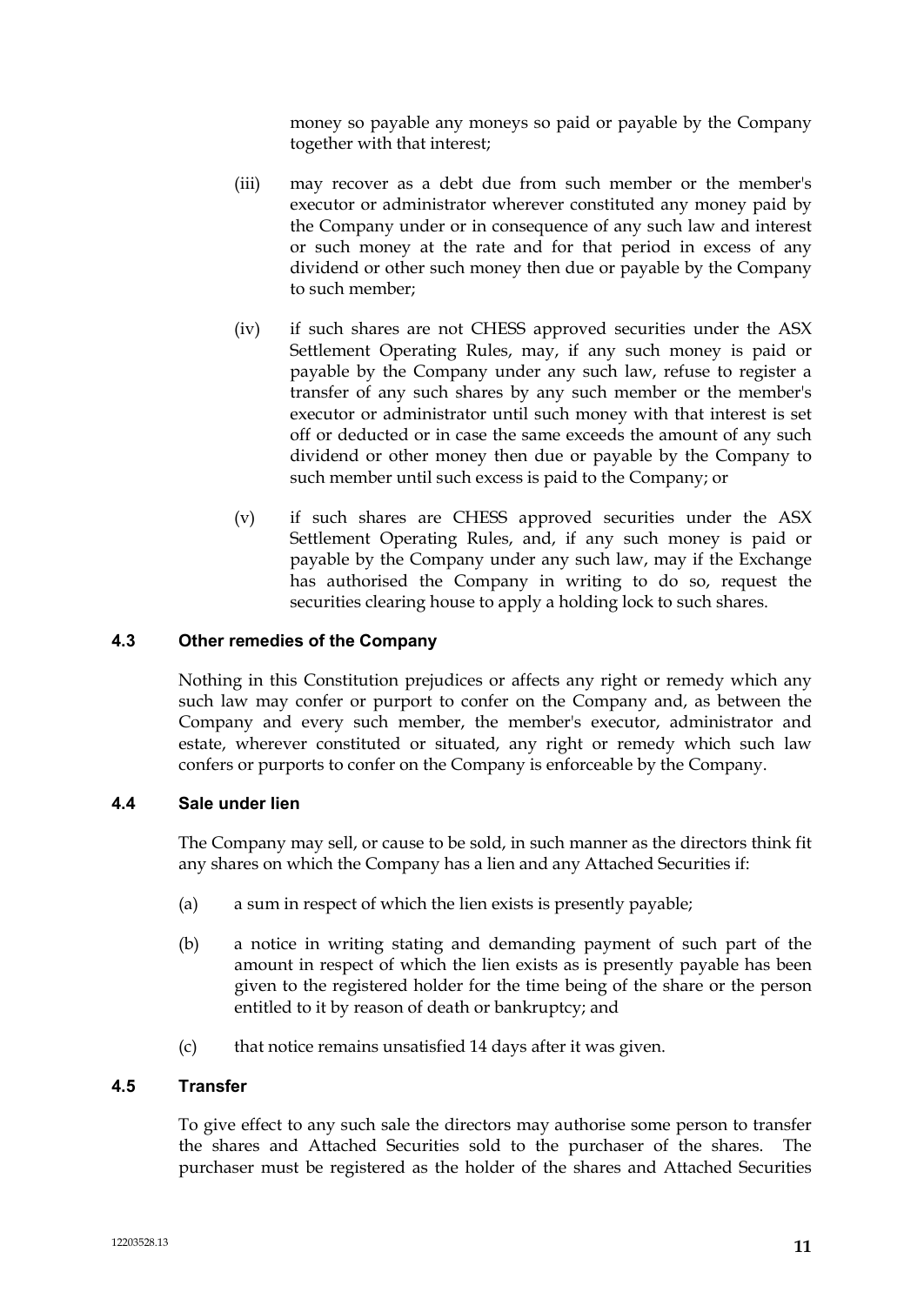comprised in any such transfer and the purchaser is not bound to see to the application of the purchase money nor is the purchaser's title to the shares and Attached Securities affected by any irregularity or invalidity in connection with the sale.

## **4.6 Application of proceeds**

The proceeds of the sale of the shares must be received by the Company and applied in payment of such part of the amount in respect of which the lien exists as is presently payable and the residue, if any, must (subject to a like lien for sums not presently payable as existed upon the shares before the sale) be paid to the person entitled to the shares immediately prior to the time of the sale. If the Company or its nominee receives consideration for any Attached Security, it must account to each Stapled Entity for that portion of the consideration received in respect of that Attached Security, having regard to the fair value of the shares and each of the Attached Securities.

## **4.7 Effect of forfeiture**

Any member whose shares have been forfeited is, despite that fact, liable to pay and must immediately pay to the Company and the relevant Stapled Entities all calls, instalments, interest and expenses owing upon or in respect of such shares and Attached Securities at the time of the forfeiture together with interest on such items from the time of forfeiture until payment at such rate as the directors may determine. The directors may enforce the payment of such money, or any part of it if they think fit, but they are not under any obligation to do so.

#### **5. CALLS ON SHARES**

#### **5.1 Calls made by the directors**

Subject to the terms of issue of any shares, the directors may at any time make such calls as they think fit upon the members in respect of any money unpaid on the shares held by them respectively. A call may be made payable by instalments. A call may be revoked, postponed or extended as the directors determine.

#### **5.2 Time of call**

A call is deemed to be made at the time when the resolution of the directors authorising such call was passed.

#### **5.3 Payment of call**

Upon receiving at least 14 days' notice specifying the time and place of payment, each member must pay to the Company, by the time and at the place so specified, the amount called on the member's shares. The non-receipt of a notice of a call by, or the accidental omission to give notice of a call to, any of the members does not invalidate the call.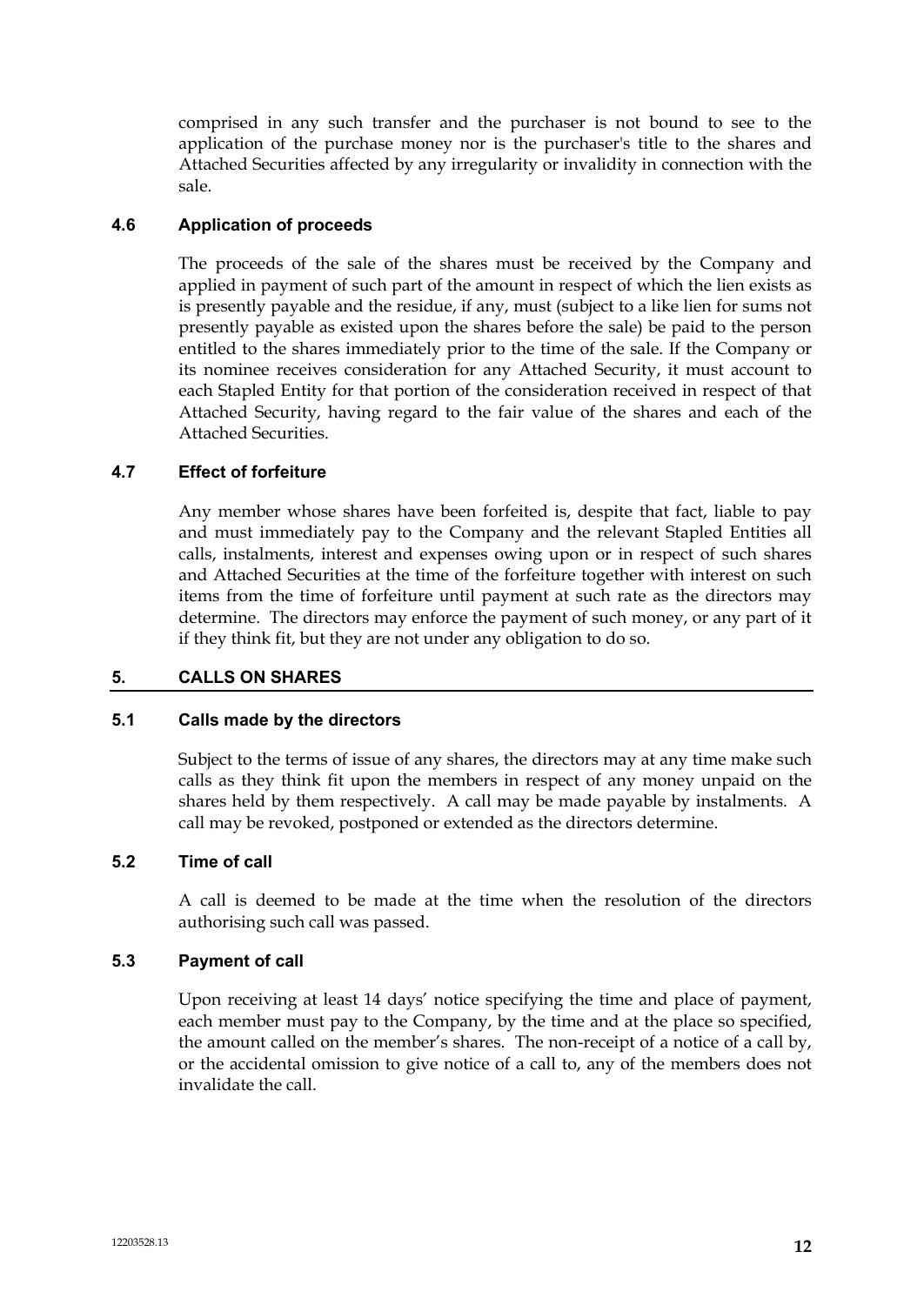## **5.4 Fixed payments**

If by the terms of issue of any shares or otherwise any amount is made payable at any fixed time or by instalments at fixed times, every such amount or instalment is payable as if it were a call duly made by the directors and of which due notice had been given. In case of non-payment, the provisions of this Constitution as to payment of interest, expenses, and forfeiture or otherwise apply as if such sum had become payable by virtue of a call duly made and notified.

# **5.5 Stapled Securities**

A partly paid Ordinary Share which forms part of a Stapled Security will not be credited or treated as fully paid until:

- (a) the Company has received all unpaid money in relation to that Ordinary Share; and
- (b) the Stapled Entities have received all unpaid money in relation to the Attached Securities to which it is Stapled.

# **5.6 Interest on unpaid call**

If a sum called is not paid on or before the date for payment of it the person from whom the sum is due must pay interest on the sum (or on so much as remains unpaid from time to time) at such rate as the directors may determine calculated from the day appointed for the payment of it until the time of actual payment. The directors may waive such interest in whole or in part.

## **5.7 Joint holders' liability**

The joint holders of a share are jointly and severally liable to pay all amounts of instalments and calls in respect of the share.

## **5.8 Differences in terms of issue**

The directors may, on the issue of shares, differentiate between the holders as to the amount of calls to be paid and times of payment.

## **5.9 Recovery action**

If a call is not paid the Company may proceed to recover it with interest and expenses (if any) by action, suit or otherwise. The right of action, suit or otherwise is without prejudice to the right to forfeit the share of any member so in arrears and either or both of such rights may be exercised by the directors.

# **5.10 Proof of call**

On the trial of any action for the recovery of any call or of any interest or expenses upon or in respect of any call it is sufficient to prove that:

(a) the name of the member sued is entered in the register as the holder, or one of the holders, of the shares in respect of which such debt accrued;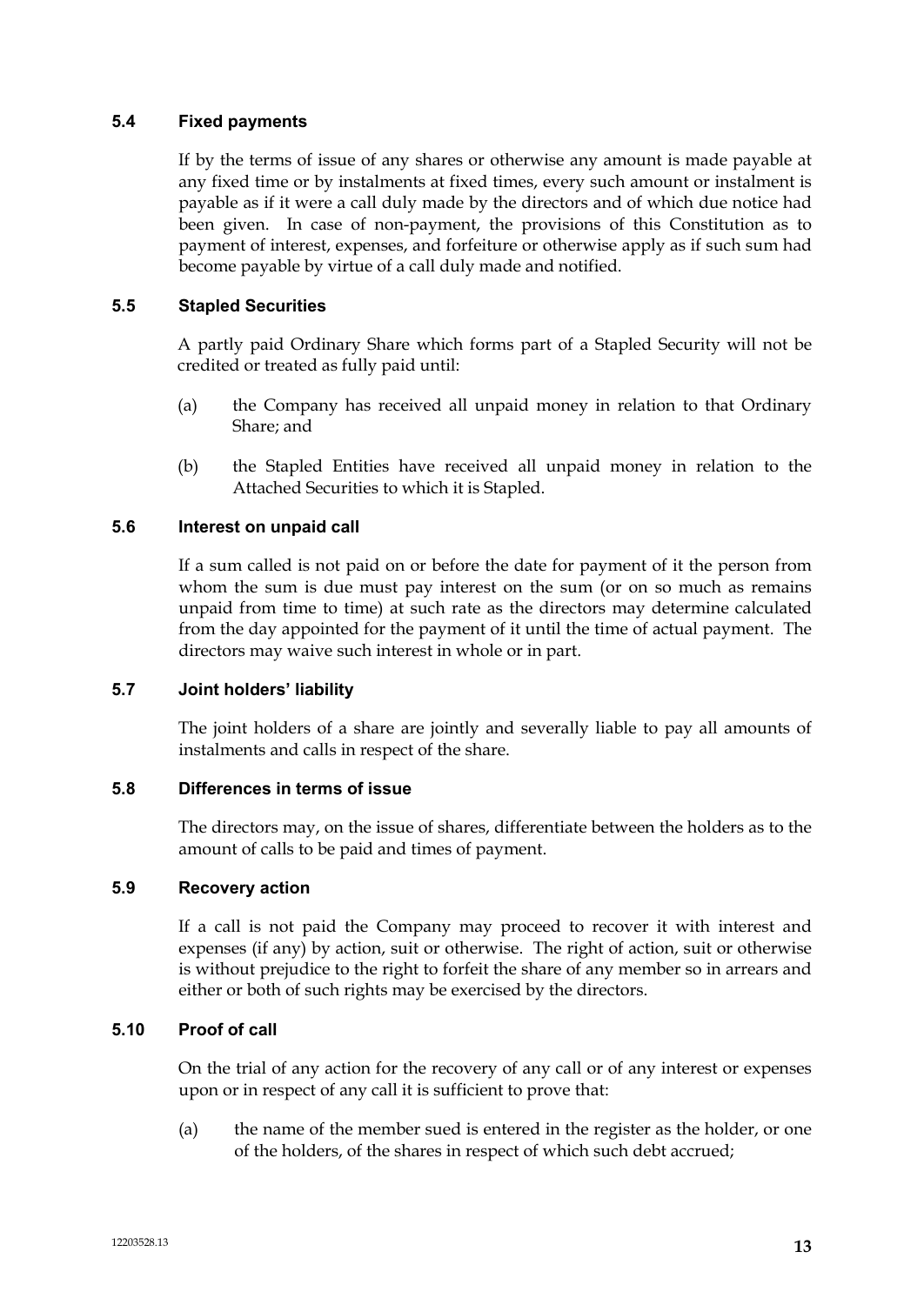- (b) the resolution making the call is duly recorded in the minute book;
- (c) notice of such call was duly given to the registered holder of the shares or, in the case of calls or instalments payable at fixed times, by the terms of issue of any share or otherwise to prove such terms; and
- (d) such sum or call has not been paid.

It is not necessary to prove the appointment of the directors who made the allotment or call or the passing of the resolution nor any other matters whatever. Proof of the matters in (a) to (d) is conclusive evidence of the debt.

# **5.11 Prepayment of calls**

Subject to the terms of issue of any shares, the directors may at any time receive from any member all or any part of the amount unpaid on a share although no part of that amount has been called up. The directors may at any time pay interest upon the whole or any part of the moneys so paid in advance until the amount becomes payable at such a rate as the member paying such sum and the directors agree upon. Any amount being paid in advance of calls is not included or taken into account in ascertaining the amount of dividend payable upon the shares in respect of which such advance has been made. The directors may at any time repay the amount so advanced upon giving to such member one month's notice in writing.

# **6. TRANSFER OF SHARES**

## **6.1 Securities clearing house authorisation**

The directors may do anything permitted by the Corporations Act and the Listing Rules which the directors consider necessary or desirable in connection with the participation of the Company in any computerised or electronic system established or recognised by the Corporations Act or the Listing Rules for the purposes of facilitating dealings in shares including, without limitation, electronic registration of transfers of shares.

## **6.2 Market transfer**

Subject to this Constitution, a member may transfer all or any of the member's shares by a market transfer in accordance with any computerised or electronic system established or recognised by the Listing Rules or the Corporations Act for the purpose of facilitating transfers in shares, including a transfer that takes effect pursuant to the ASX Settlement Operating Rules or some other computerised or electronic transfer process. The Company must comply with any obligations which are imposed on it by the Listing Rules or the ASX Settlement Operating Rules in connection with that transfer of shares.

## **6.3 Non-interference with market transfers**

Despite any other provision of this Constitution, the directors may not prevent, delay or interfere with, the registration of a market transfer where to do so would be contrary to any provision of the Listing Rules or the ASX Settlement Operating Rules.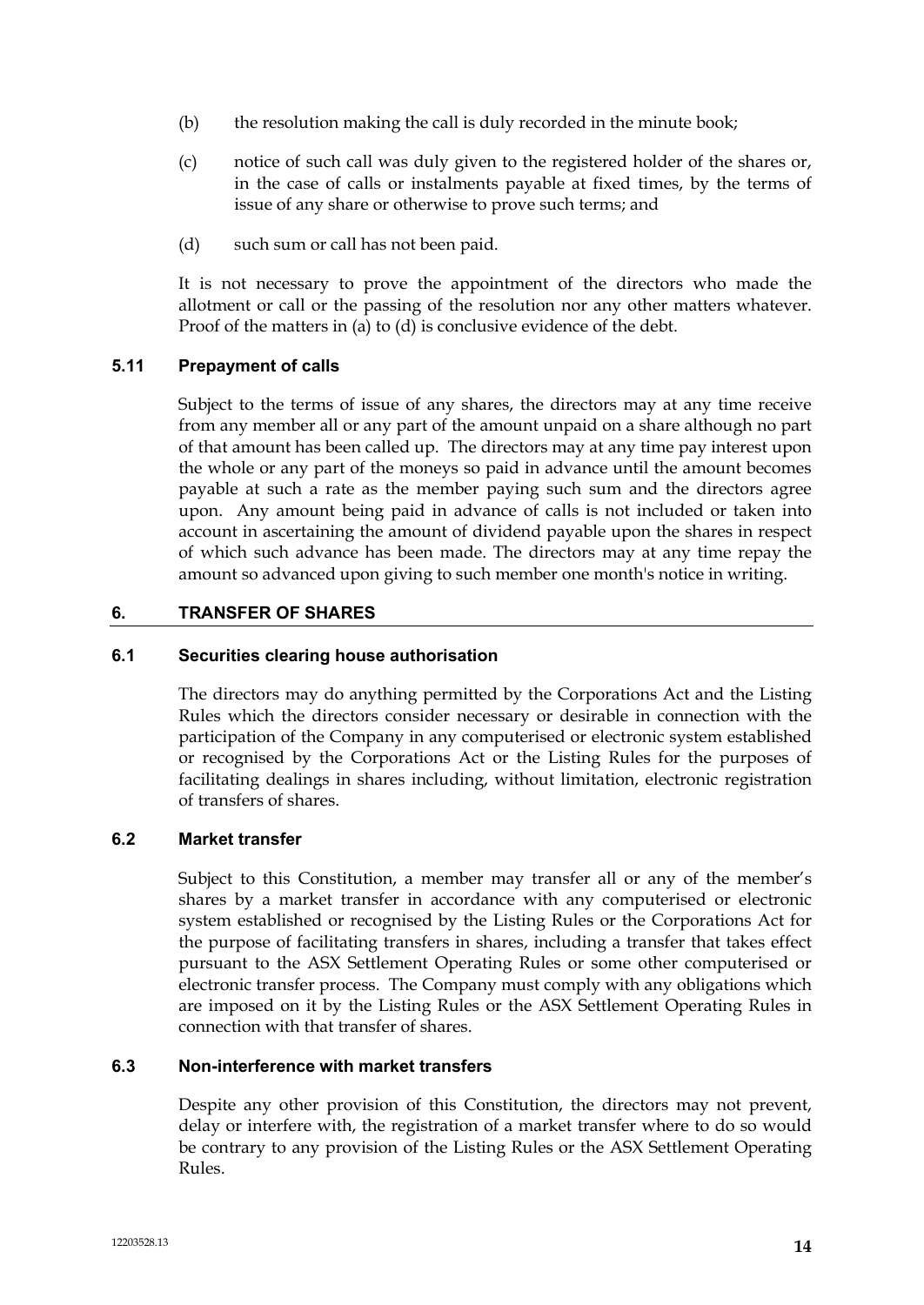#### **6.4 Instrument of transfer**

If not done by a market transfer then, subject to this Constitution, a member may transfer all or any of the member's shares by instrument in writing which is:

- (a) a sufficient instrument of transfer of securities under the Corporations Act;
- (b) in a form approved by the Exchange;
- (c) in any other usual or common form; or
- (d) in any other form approved by the directors.

#### **6.5 Proper instrument**

If a member seeks to transfer all or any of the member's shares in accordance with the preceding Clause, the Company may only register a transfer of shares where an instrument satisfying the preceding Clause is delivered to the Company (including, for this purpose, a person authorised by the Company to receive instruments, such as a share registrar of the Company) and the instrument:

- (a) is duly stamped, if necessary;
- (b) is executed by the transferor and (unless the directors otherwise determine in a particular case, relating only to fully paid shares) the transferee, except where execution by either transferor or transferee is not required by law or is deemed by law to be present;
- (c) except where otherwise permitted by law, is accompanied by the certificate for the shares the subject of the transfer where a certificate has been issued, unless the directors waive production of the certificate on receiving satisfactory evidence of the loss or destruction of the certificate;
- (d) is accompanied by such other evidence as the directors may require to prove the title of the transferor or the transferor's right to transfer the shares; and
- (d) relates only to shares of one class.

## **6.6 Free registration**

Except as provided in:

- (a) **Clause 6.7** (restrictions on transfer);
- (b) **Clause 32** (restricted securities); or
- (d) the terms of issue of the shares concerned,

the directors must register each transfer of shares which complies with the 2 preceding Clauses, and do so without charging a fee.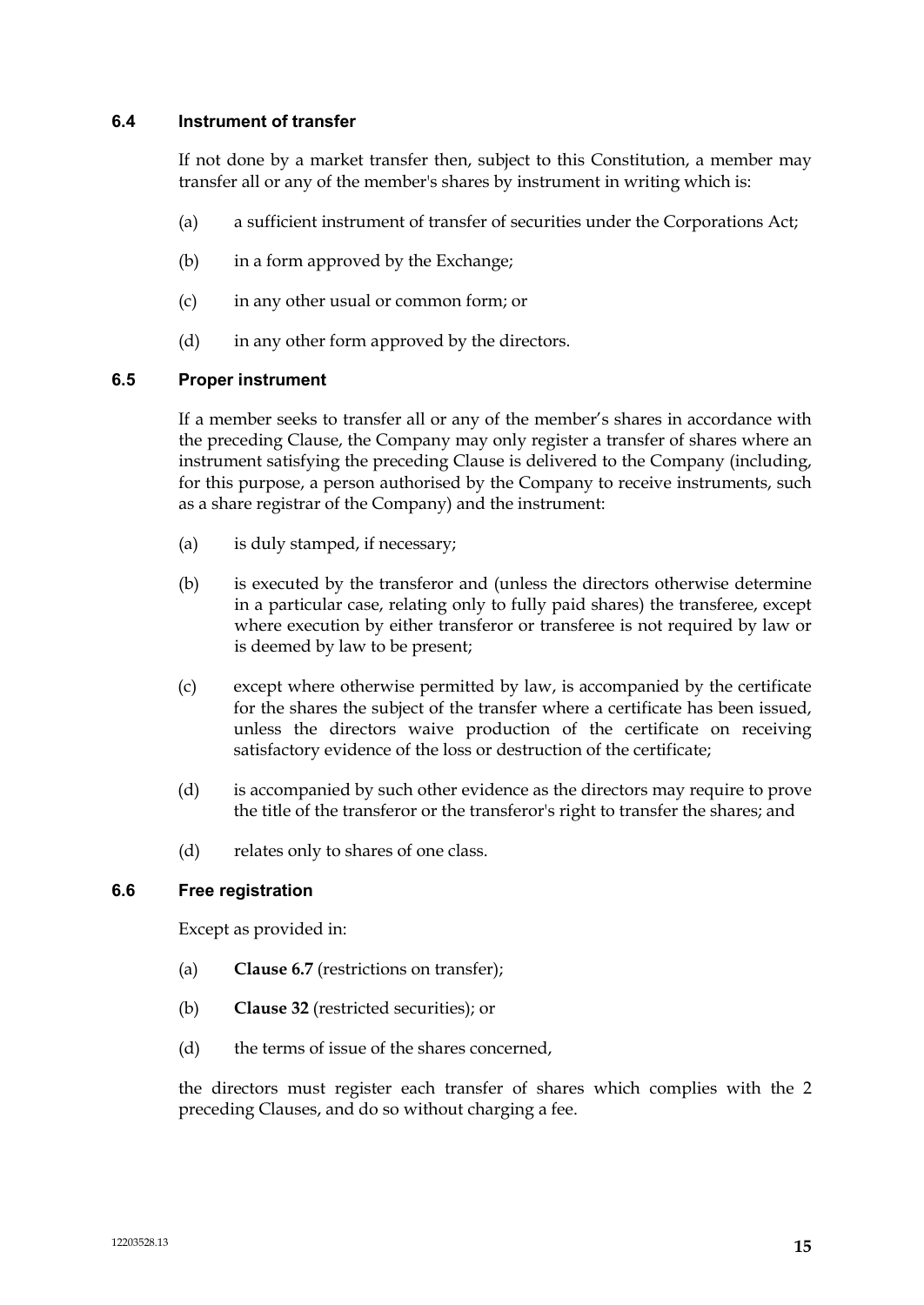# **6.7 Restrictions on transfer**

The directors:

- (a) may decline to register a transfer of shares where to do so would not contravene the Listing Rules; and
- (b) must decline to register a transfer of shares when required by law, by the Listing Rules or by the ASX Settlement Operating Rules.

# **6.8 Transferor remains member**

The transferor of a share remains the holder of that share until the transfer is registered and the name of the transferee is entered in the register in respect of that share.

## **6.9 Retention of instruments**

If an instrument of transfer or a purported instrument of transfer is delivered to the Company, property to and title in that instrument (but not the shares the subject of it) passes to the Company which is entitled, as against all persons, to the possession of the instrument.

# **6.10 Notification of refusal to register**

If the directors refuse to register a transfer of shares they must give written notice of the refusal to the transferee and the reasons for the refusal:

- (a) if the Company is listed, within 5 business days after the date on which the transfer was lodged with the Company;
- (b) otherwise, within 2 months after the date on which the transfer was lodged with the Company.

## **6.11 Powers of attorney**

All powers of attorney granted by members for the purpose, amongst other things, of transferring shares which may be lodged, produced or exhibited to the Company are, as between the Company and the grantor of such powers, treated as remaining in full force and effect and they may be acted upon until such time as express notice in writing of the revocation of them or of death of the grantor has been lodged at the registered office.

## **6.12 Unmarketable parcels**

If the Company is listed and a member holds an Unmarketable Parcel, the provisions of **Schedule One** apply to that Unmarketable Parcel.

## **7. TRANSMISSION OF SHARES**

## **7.1 Entitlement to shares on death**

If a member dies: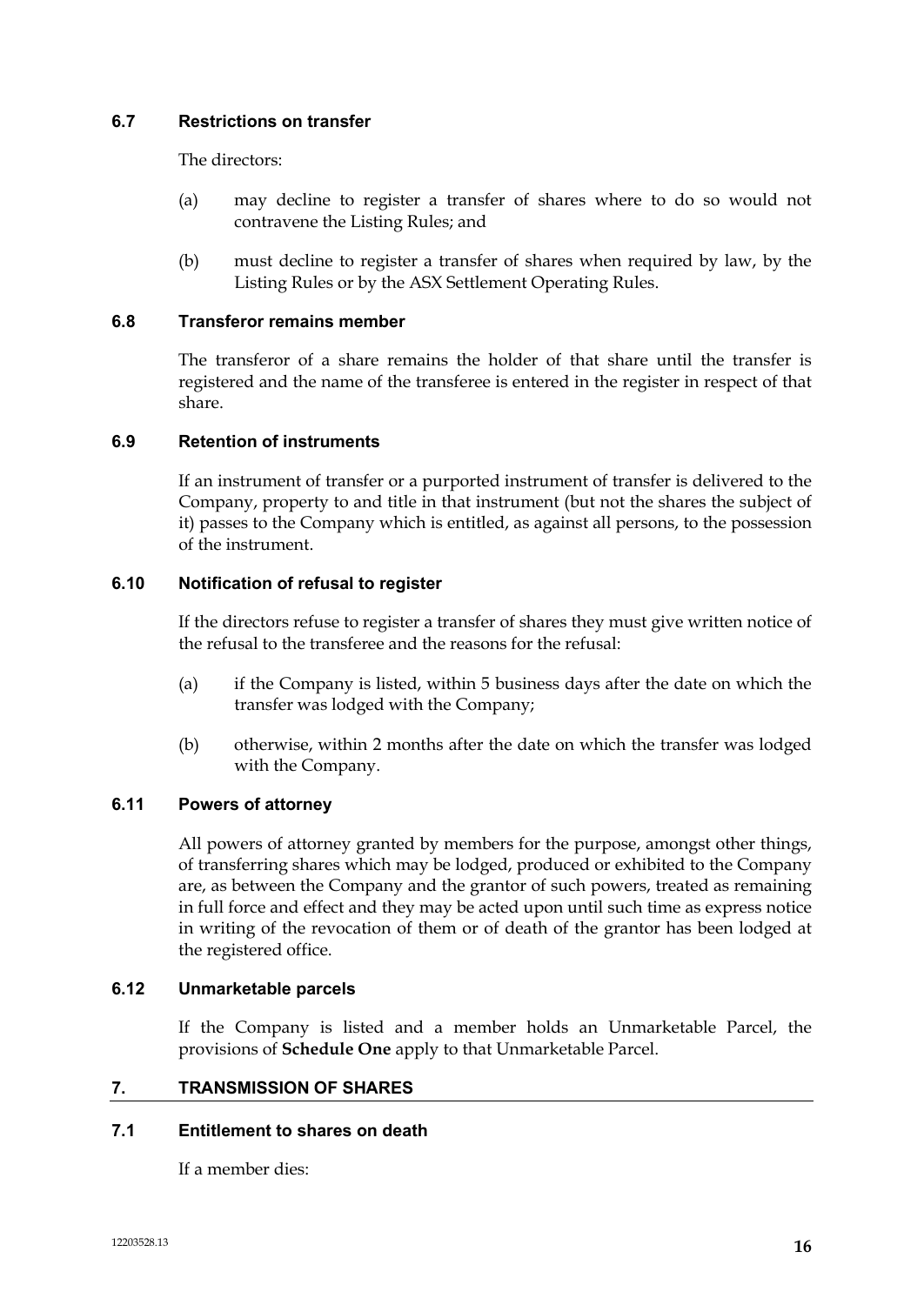- (a) the survivor or survivors where the deceased was a joint holder; and
- (b) the legal personal representative where the deceased was a sole holder is,

upon producing satisfactory proof of death, the only person recognised by the Company as having any title to the deceased's interest in the share. Nothing in this Constitution releases the estate of a deceased joint holder from any liability in respect of any share which has been jointly held by the deceased.

#### **7.2 Registration of persons entitled**

If a person becomes entitled to a share in consequence of the death or bankruptcy of a member or to a share of a mentally incapable member then:

- (a) that person may, upon such information being produced as is properly required by the directors, and subject to paragraphs (b) and (c), elect either to be registered as the holder of the share or to have some other person (nominated by the person becoming entitled) registered as the transferee of the share;
- (b) if the person so becoming entitled elects to be registered, that person must deliver or send to the Company a notice in writing signed by that person stating that election;
- (c) if the person so becoming entitled elects to have another person registered, the person becoming entitled must execute a transfer of the share to that other person; and
- (d) all the provisions of this Constitution relating to the right to transfer and the registration of transfers apply to any such notice or transfer as if the notice or transfer were a transfer executed by that member.

## **7.3 Dividends and other rights**

A person entitled to be registered as a member in respect of a share by virtue of the 2 preceding Clauses is, upon the production of such evidence as may at any time be properly required by the directors, entitled to the same dividends and other advantages, and to the same rights (whether in relation to meetings of the Company, or to voting, or otherwise), as the registered holder would have been. If 2 or more persons are jointly entitled to any share in consequence of the death of the registered holder they are, for the purposes of this Constitution, treated as joint holders of the share.

#### **8. FORFEITURE AND SURRENDER OF SHARES**

## **8.1 Payment required**

If any member fails to pay the whole or any part of any call or instalment on or before the day appointed for payment of the call or instalment, the directors may, at any time while the same remains unpaid, serve a notice on the member requiring the member to pay the same together with any interest that may have accrued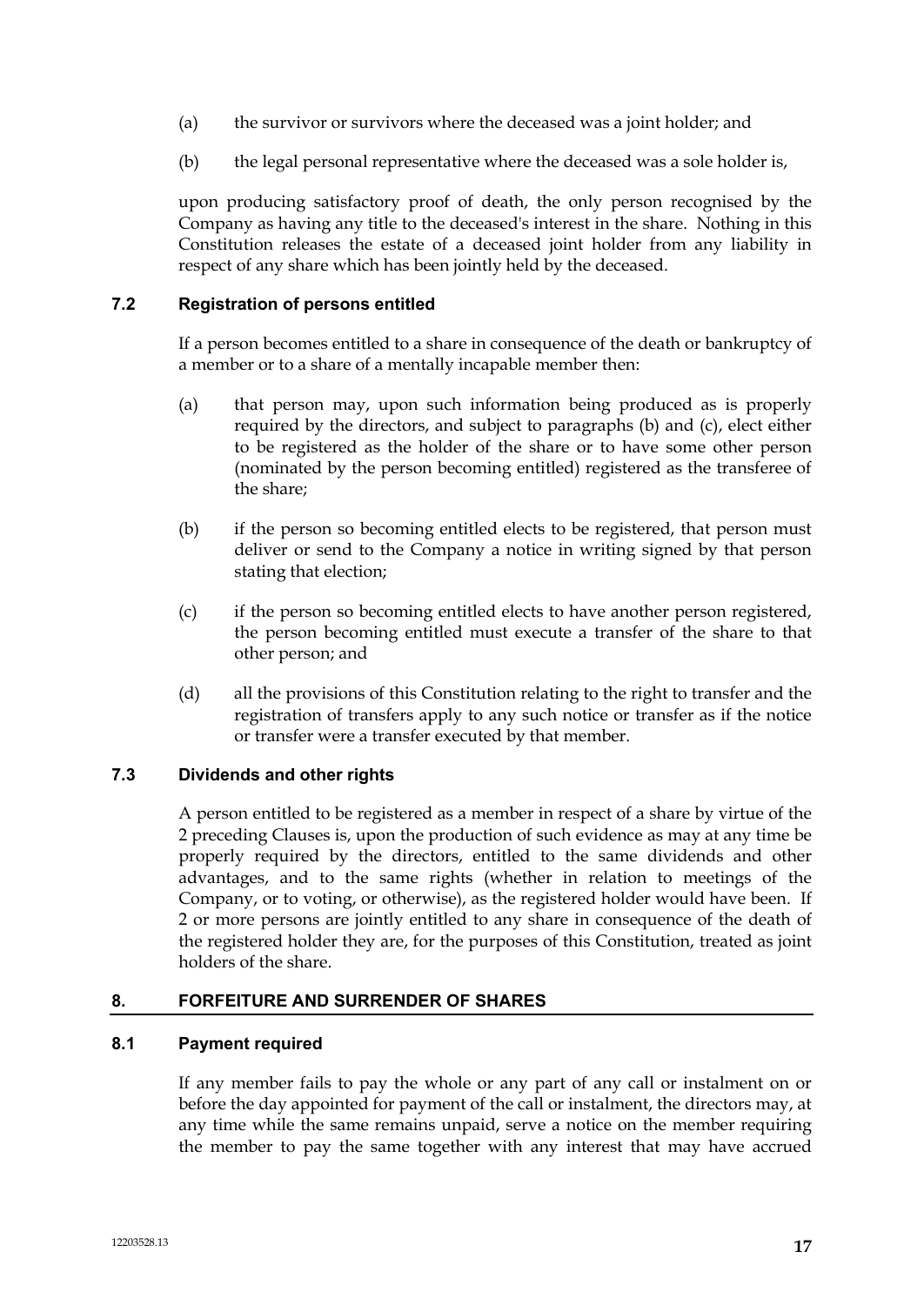thereon and interest up to the date of payment and any expense that may have been incurred by the Company by reason of such non-payment.

## **8.2 Forfeiture notice**

The notice must:

- (a) name a future date (not earlier than the expiry of 14 days from the date of service of the notice) on or before which the payment required by the notice is to be made;
- (b) identify the place where payment is to be made; and
- (c) state that if payment is not made by the due date and at the place appointed, the shares in respect of which such payment is due are liable to be forfeited.

# **8.3 Forfeiture**

If the requirements of any such notice are not complied with, any share in respect of which such notice has been given may at any time thereafter, if payment required by the notice has still not been made, be forfeited by a resolution of the directors to that effect. Such forfeiture includes all dividends declared in respect of the forfeited shares and not actually paid before the forfeiture. The right to forfeit the shares does not affect the right of the Company to sue for any allotment moneys, calls, instalments, interest and expenses due in respect of such shares.

# **8.4 Cancellation of forfeiture**

Subject to the Listing Rules, the directors may, at any time before the forfeited shares have been sold or otherwise disposed of, annul the forfeiture of them upon such conditions as they think fit.

## **8.5 Directors may sell**

A forfeited share becomes the property of the Company. Subject to the Listing Rules, any forfeited share may be sold or otherwise disposed of upon such terms and in such manner as the directors think fit.

## **8.6 Effect of forfeiture**

A person whose shares have been forfeited ceases to be a member in respect of the forfeited shares. However, that person remains liable to pay and must immediately pay to the Company all money payable by such person in respect of such shares at the time of forfeiture, together with interest thereon from the time of forfeiture, until payment at such rate as the directors may determine. The Company may enforce the payment of such money but is not under any obligation to do so.

## **8.7 Evidence of forfeiture**

A statement in writing by a director or the secretary of the Company that a share in the Company has been duly forfeited on the date stated in the statement is conclusive evidence of the facts so stated as against all persons claiming to be entitled to the share.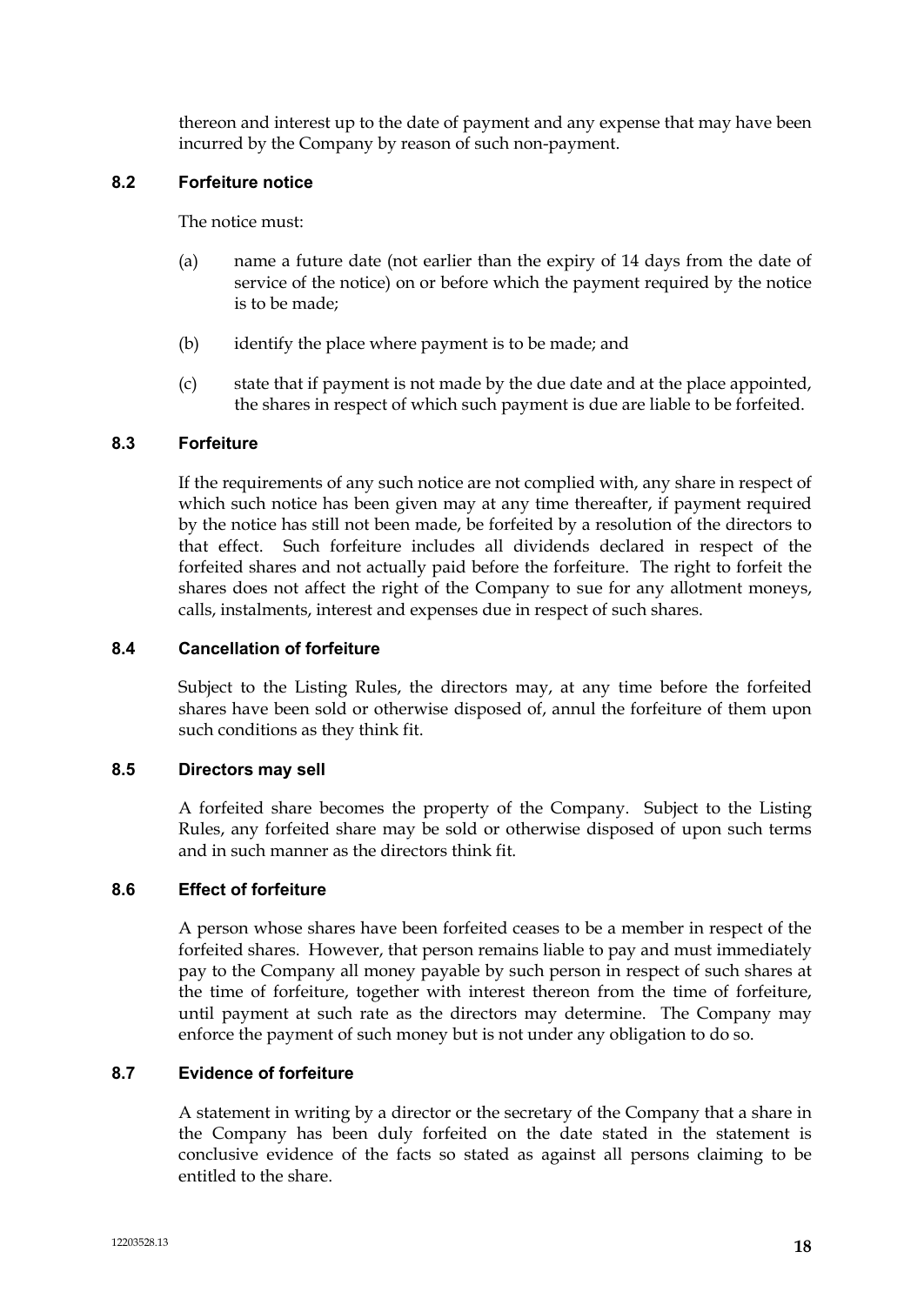#### **8.8 Transfer of forfeited shares**

The Company may receive the consideration, if any, given for a forfeited share on any sale or disposition of the share and may appoint some person to execute a transfer of the share in favour of the person to whom the share is sold or disposed of. The transferee must then be registered as the holder of the share and is not bound to see to the application of the purchase money, if any. The transferee's title to the share is not affected by any irregularity or invalidity in the proceedings in reference to the forfeiture, sale or disposal of the share.

#### **8.9 Surrender as forfeiture**

The directors may accept the surrender of any fully paid share by way of compromise of any question as to the holder being properly registered in respect of it. Any share so surrendered may be disposed of in the same manner as a forfeited share.

#### **8.10 Fixed amounts taken to be calls**

The provisions of this Constitution as to forfeiture apply in the case of nonpayment of any sum which, by the terms of issue of a share, becomes payable at a fixed time as if that sum had been payable by virtue of a call duly made and notified.

#### **9. MEETINGS OF MEMBERS**

#### **9.1 Calling of meetings**

A meeting of members may be called by:

- (a) the directors; or
- (b) if the Company is listed, a single director.

#### **9.2 Requisition of meetings**

Except as provided in section 249E or section 249F of the Corporations Act, no member or members may call a meeting of members.

## **9.3 Notice of meeting**

Every notice of a meeting of members must:

- (a) set out the place, day and time of meeting;
- (b) in the case of special business, state the general nature of the business;
- (c) if a special resolution is to be proposed, set out an intention to propose the special resolution and state the resolution;
- (d) in the case of an election of directors, give the names of the candidates for election;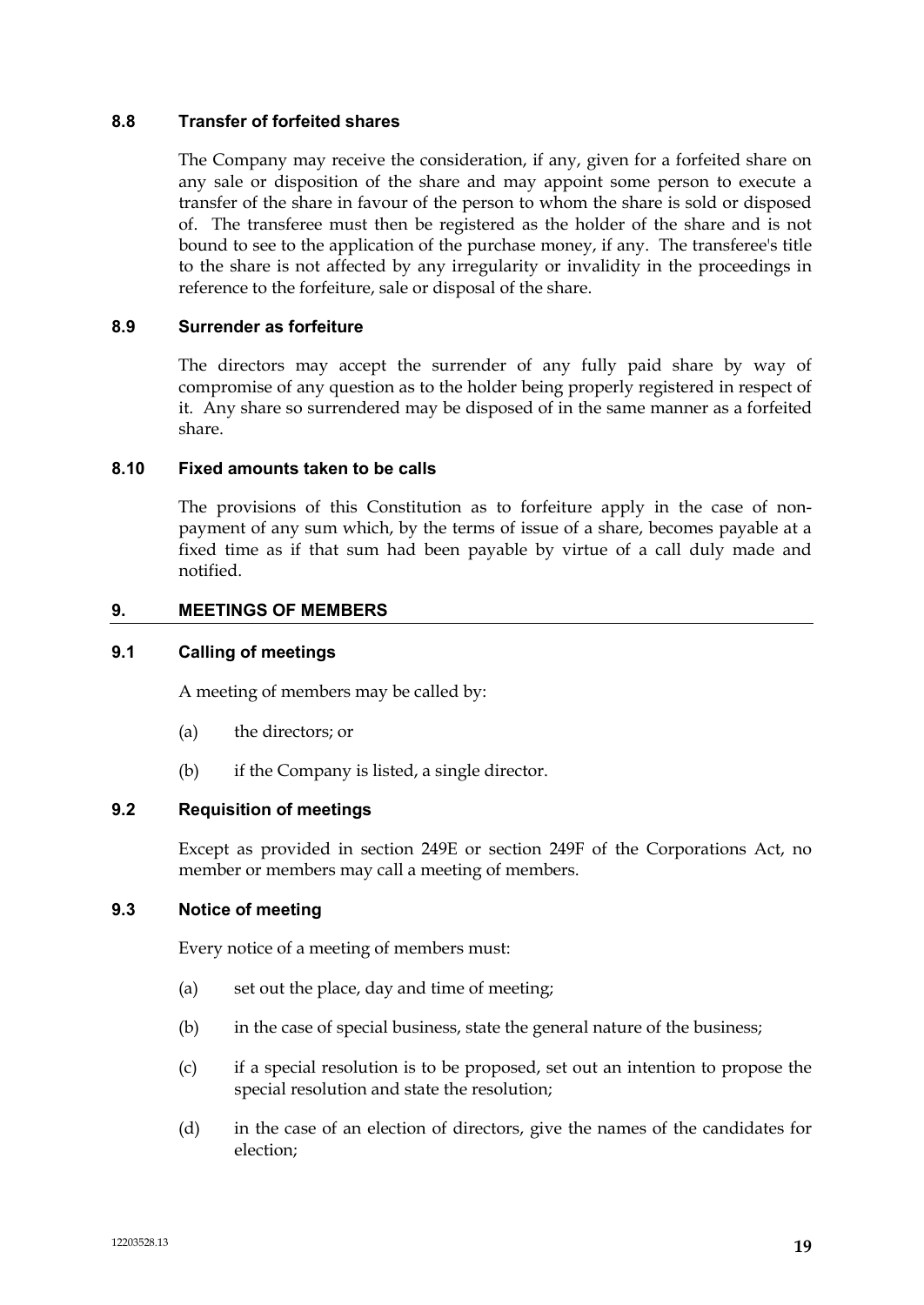- (e) contain a statement of the right to appoint a proxy, being to the effect that:
	- (i) a member entitled to attend and vote is entitled to appoint a proxy;
	- (ii) a proxy need not be a member;
	- (iii) a member who is entitled to cast 2 or more votes may appoint 2 proxies and may specify the proportion or number of votes each proxy is appointed to exercise. If there is no such specification, each proxy may exercise half of the votes;
- (f) specify a place and a fax number (and may specify an electronic address) for the purpose of receipt of proxy forms;
- (g) contain a statement, in accordance with Corporations Regulation 7.11.37, that the directors have determined that a person's entitlement to vote at the meeting of members will be the entitlement of that person set out in the register as at the time and date so determined by the directors.

#### **9.4 Business of AGM**

The business of an AGM may include any of the following, even if not referred to in the notice of meeting:

- (a) the consideration of the annual financial report, directors' report and auditor's report;
- (b) the election of directors;
- (c) the appointment of the auditor;
- (d) the fixing of the auditor's remuneration.

All other business transacted at an AGM, and all business transacted at other meetings of members, is deemed special.

#### **9.5 Entitlement to notice**

Written notice of a meeting of members must be given individually to:

- (a) each member (apart from any member who under this Constitution or by the terms of issue of any share is not entitled either to the notice or to vote at the meeting); and
- (b) the auditor; and
- (c) each director.

#### **9.6 Entitlement to proxy form**

A proxy form (in a form determined by the directors) must be given to each member entitled to attend and vote at the meeting of members.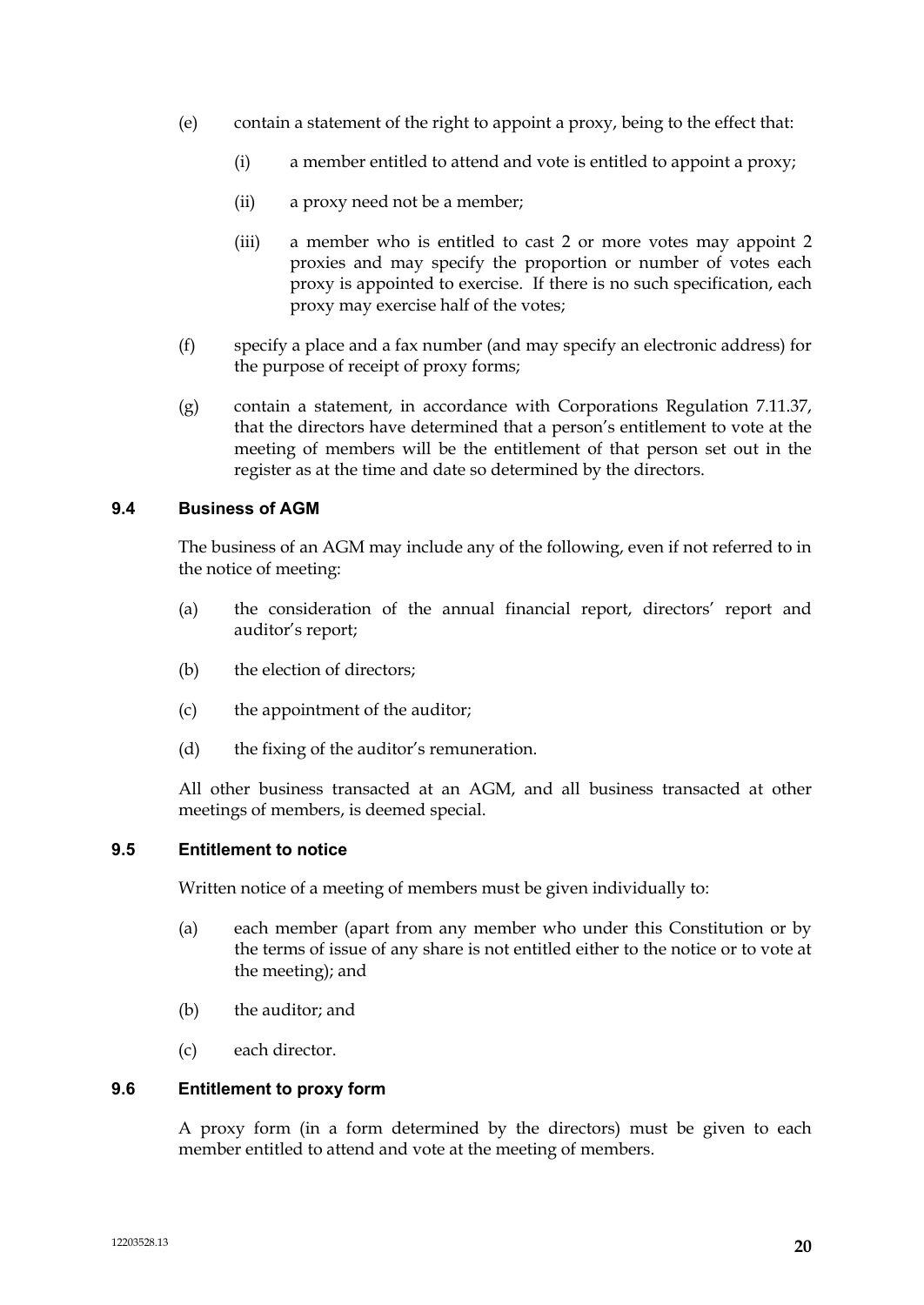#### **9.7 Omission to give notice**

The accidental omission to give notice of a meeting of members (or proxy form) to, or the non-receipt of any such notice (or proxy form) by, a person entitled to receive it, or the accidental omission to advertise (if necessary) such meeting, does not invalidate the proceedings at, or any resolution passed at, any such meeting.

#### **9.8 Period of notice**

Subject to the next Clause, at least 21 clear days' (or if the Company is listed, 28 clear days') notice must be given of a meeting of members. This means that both the day the notice was deemed to be given and the day of the meeting of members itself are excluded.

#### **9.9 Consent to short notice**

With the consent of the requisite number of members, any meeting of members (except a meeting referred to in the next Clause) may be called on short notice and in any manner they think fit and all provisions of this Constitution are modified accordingly. The required number is:

- (a) in the case of an AGM, all the members entitled to attend and vote at the AGM;
- (b) in the case of other meetings of members, those members entitled to attend and vote at that meeting who, between them, hold at least 95% of the votes that may be cast at the meeting.

#### **9.10 Shorter notice not allowed**

At least 21 clear days' (or if the Company is listed, 28 clear days') notice must be given of a meeting of members at which a resolution will be moved to:

- (a) remove a director under section 203D of the Corporations Act; or
- (b) appoint a director in place of a director removed under section 203D of the Corporations Act; or
- (c) remove an auditor under section 329 of the Corporations Act.

## **9.11 Cancellation or postponement of meeting**

The directors may cancel or postpone the holding of any meeting of members at any time prior to the meeting for any reason unless the meeting was called by requisitioning members, or in response to a requisition by members in which case the directors may only cancel or postpone the meeting for 30 days or more with the consent of a majority of the requisitioning members.

# **9.12 Notice of cancellation of meeting**

Notice of the cancellation of a meeting of members must be given to every member.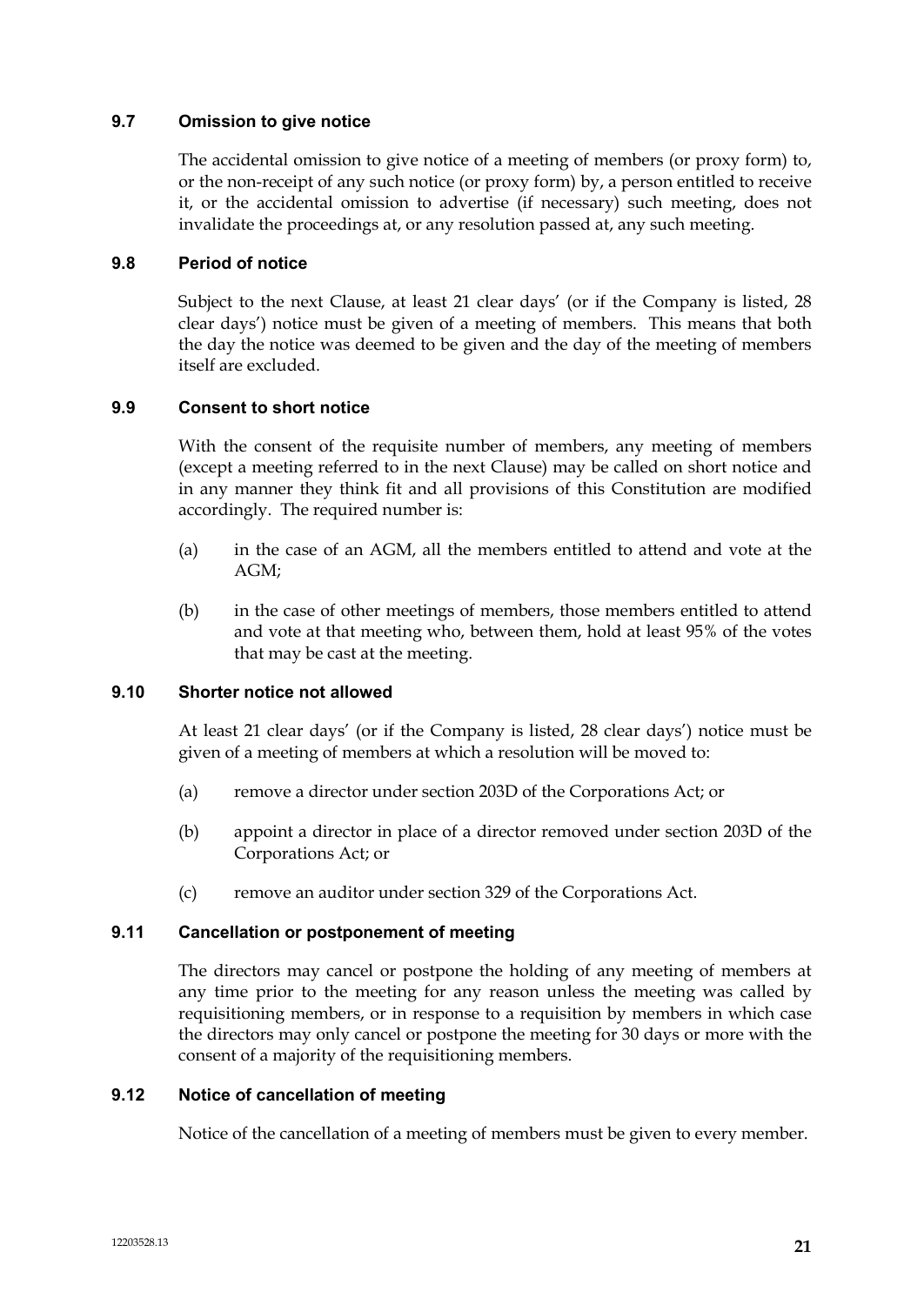#### **9.13 Notice of day, time and place of postponed meeting**

Notice of the day, time and place to which the meeting has been postponed must be given to every member at least 5 business days prior to the postponed meeting.

## **9.14 Proxy, attorney, or corporate representatives for postponed or cancelled meetings**

Where

- (a) the terms of an instrument appointing a proxy, attorney or corporate representative provide that such appointment is valid only for a meeting of members held on or before a specified date; and
- (b) the date for holding the meeting is postponed to a date later than the date specified in the instrument

then the date to which the meeting has been postponed is substituted for the date specified in the instrument unless the member appointing the proxy, attorney or corporate representative gives written notice specifying otherwise to the Company 48 hours prior to the time to which the meeting has been postponed (and in that event the member may at the same time appoint a new proxy, attorney or representative in accordance with the relevant provisions of Clause 10, with necessary modifications).

#### **10. REPRESENTATION AT MEETINGS**

#### **10.1 Persons entitled to attend**

The right to attend a meeting of members is as follows:

- (a) each member may attend, apart from any member who under this Constitution or by the terms of issue of any share is not entitled to attend;
- (b) each director, secretary and auditor may attend;
- (c) the auditor, or a person authorised in writing as their representative, may attend;
- (d) each individual, whether a member or not, who is a proxy, corporate representative or attorney of a member may attend;
- (e) other individuals may attend only with leave of the meeting or its chair and then only while the leave is on foot and in accordance with the terms of the leave.

The right to attend is subject to the powers of the chair of the meeting both at law and under this Constitution.

#### **10.2 Proxy eligibility**

A proxy need not be a member.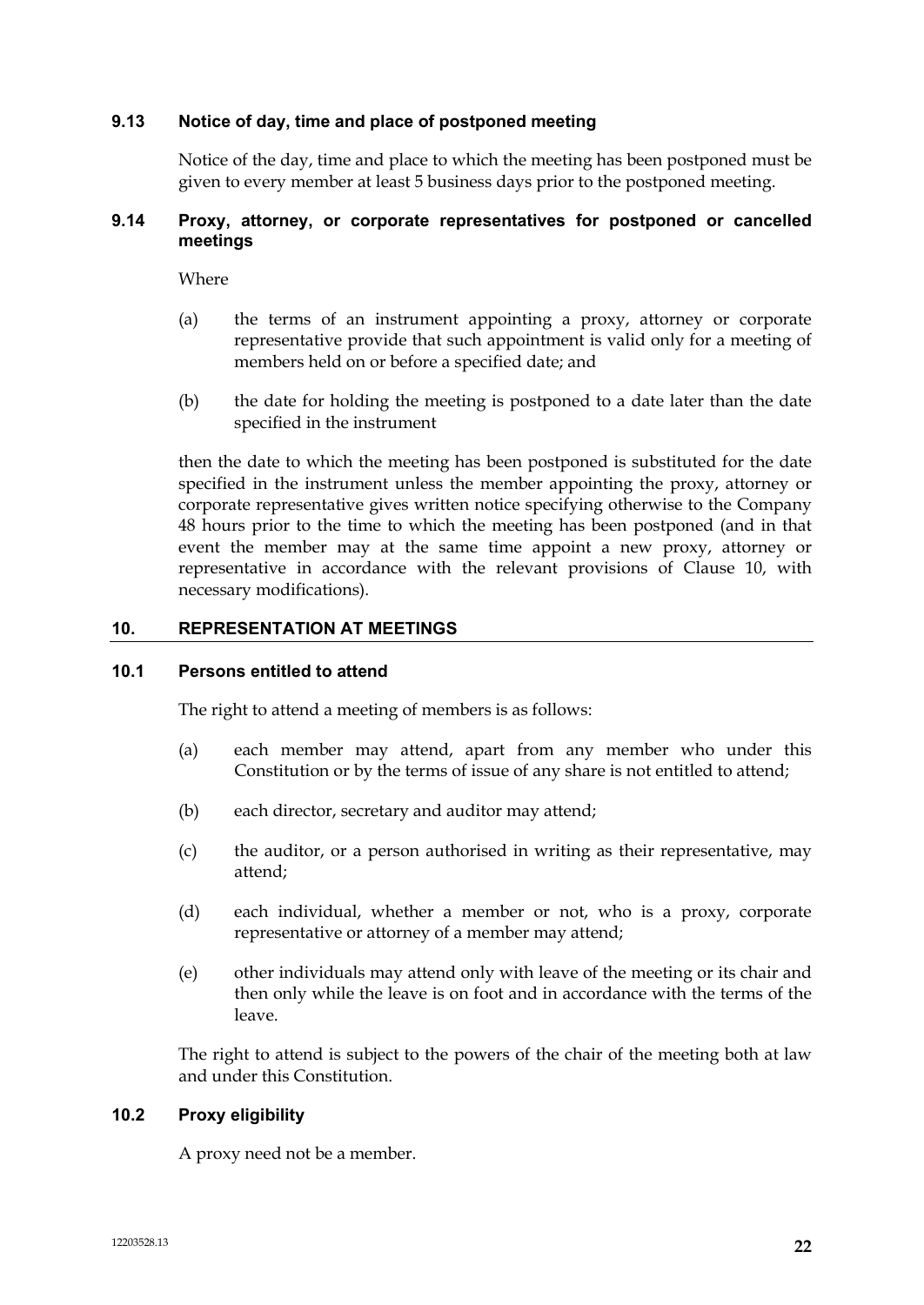## **10.3 Proxy recognition**

A proxy is recognised as having been duly appointed by a member and entitled to act as a proxy for that member if, and only if, the proxy form complies with the requirements of this Constitution concerning form, execution and lodgment.

#### **10.4 Proxy form**

The proxy form:

- (a) must contain the member's name and address;
- (b) must contain the proxy's name or the office held by the proxy;
- (c) may make provision for the chair of the meeting of members to act as the proxy either in the absence of any other appointment or if the proxy primarily appointed fails to attend the meeting of members;
- (d) must contain the Company's name and either identify the meetings of members at which the proxy form may be used or be identified as a standing one;
- (e) must enable the member to at least instruct the proxy to vote for or against each notified resolution.

## **10.5 Chair as fall-back proxy**

If a proxy form is otherwise effective except that it does not specify the proxy, the member is treated as validly appointing the chair of the meeting of members as the proxy in respect of all shares of that member.

#### **10.6 Proxy execution by individuals**

In the case of members who are individuals, the proxy form must be either:

- (a) signed:
	- (i) if the shares are held by one person, by that member;
	- (ii) if the shares are held in joint names, by any one of them; or
- (b) authenticated in a manner prescribed by regulations under the Corporations Act.

## **10.7 Proxy execution by companies**

In the case of members which are companies, the proxy form must be either:

- (a) signed:
	- (i) if it has a sole director who is also sole secretary, by that director (and stating that fact next to or under the signature on the proxy form);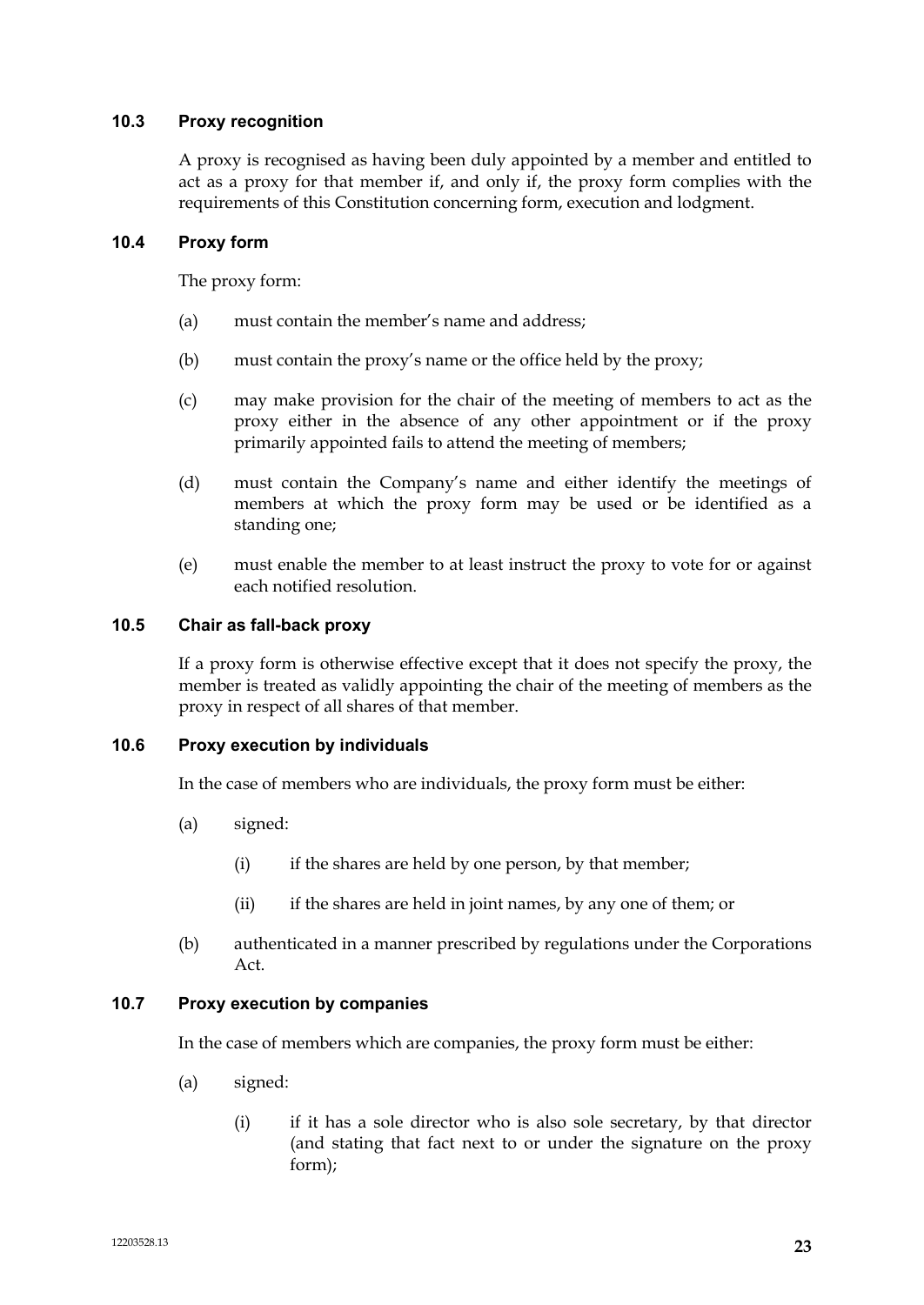(ii) in the case of any other company, by either 2 directors or a director and secretary.

The use of the common seal of the company (if any), in addition to those required signatures, is optional; or

(b) authenticated in a manner prescribed by regulations under the Corporations Act.

#### **10.8 Proxy execution by other authorised persons**

If the person signing, or otherwise authenticating in a manner prescribed by regulations under the Corporations Act, the proxy form is doing so under power of attorney, or is an officer of a company outside of the preceding Clause but authorised to sign the proxy form, the power of attorney or other authorisation (or a certified copy of it), as well as the proxy form, must be received by the Company by the time and at the place required for lodgment of the proxy form.

#### **10.9 Proxy lodgment deadline**

A proxy form must be lodged at the place specified in the subsequent Clause at least 48 hours before the time of the meeting unless the directors determine that the proxy forms may be received less than 48 hours before the meeting.

#### **10.10 Proxy lodgment place and method**

A proxy form must be lodged:

- (a) as an original, at the registered office (or at such other place as is specified for that purpose in the notice calling the meeting of members); or
- (b) as a facsimile transmission, at a fax number at the registered office (or at such other place as is, at the election of the directors, specified for that purpose in the notice calling the meeting of members); or
- (c) as some other form of electronic transmission, at such electronic address as is, at the election of the directors, specified for that purpose in the notice calling the meeting of members; or
- (d) by such other electronic means (and as prescribed by regulations under the Corporations Act) as is, at the election of the directors, specified for the purpose in the notice calling the meeting of members.

#### **10.11 Expiration of proxy form**

No proxy form is valid after the expiration of 12 months from the date of its execution.

#### **10.12 Corporate representative recognition**

A corporate representative is recognised as having been appointed by a member (which is a body corporate) and entitled to act as a corporate representative of that member if, and only if: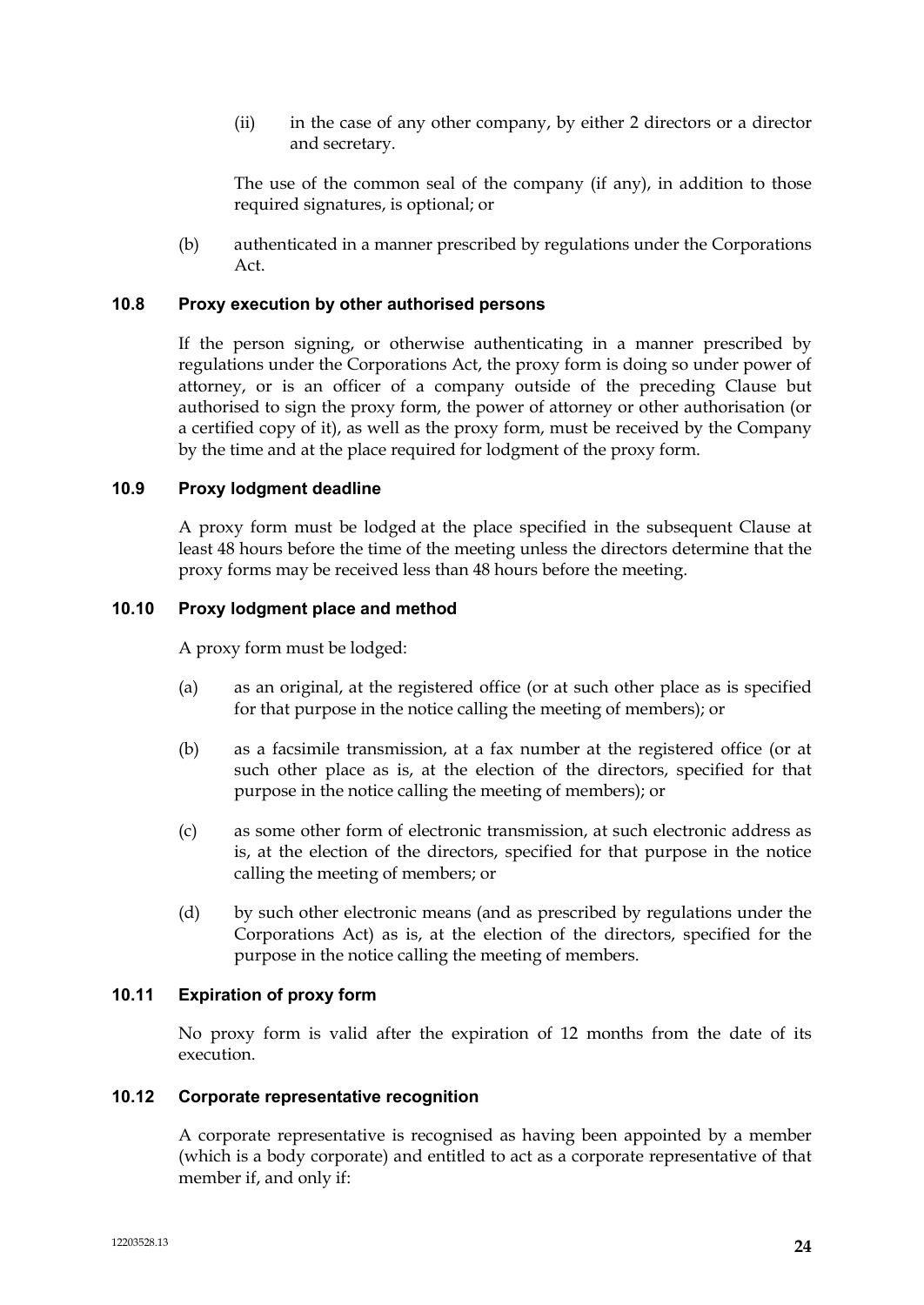- (a) the appointment is evidenced by a corporate representative certificate which complies with the requirements of this Constitution in relation to form, execution and lodgment; or
- (b) the appointment is evidenced by some other form of documentation satisfactory to the chair of the meeting and it is lodged at the place, and by the deadline, required for corporate representative certificates.

#### **10.13 Form of corporate representative certificate**

The corporate representative certificate:

- (a) must contain the member's name;
- (b) must specify at least one individual, by name or by reference to a position held, to act as the body's corporate representative (but if more than one is appointed only one may exercise the body's powers at any one time);
- (c) may specify another individual, by name or by reference to a position held, to act as the body's corporate representative if the individual primarily nominated fails to attend;
- (d) must contain the Company's name and either identify the meetings of members at which the representative may act, or be identified as a standing one;
- (e) may set out restrictions on the corporate representative's powers.

## **10.14 Execution of corporate representative certificate**

A corporate representative certificate must be executed:

- (a) in any case, under the common seal of the body corporate; or
- (b) where the body corporate is a company registered under the Corporations Act, in any manner identified in section 127 of the Corporations Act.

## **10.15 Corporate representative certificate lodgment**

The corporate representative certificate (or a photocopy of it or a facsimile of it) must be lodged:

- (a) at the registered office (or at such other place as is specified for that purpose in the notice calling the meeting of members), by 4.00pm (Sydney time) on the day before the meeting; or
- (b) as a facsimile transmission, at a fax number at the registered office (or at such other place as is, at the election of the directors, specified for that purpose in the notice calling the meeting of members), by 4.00pm (Sydney time) on the day before the meeting; or
- (c) as some other form of electronic transmission, at such electronic address as is, at the election of the directors, specified for that purpose in the notice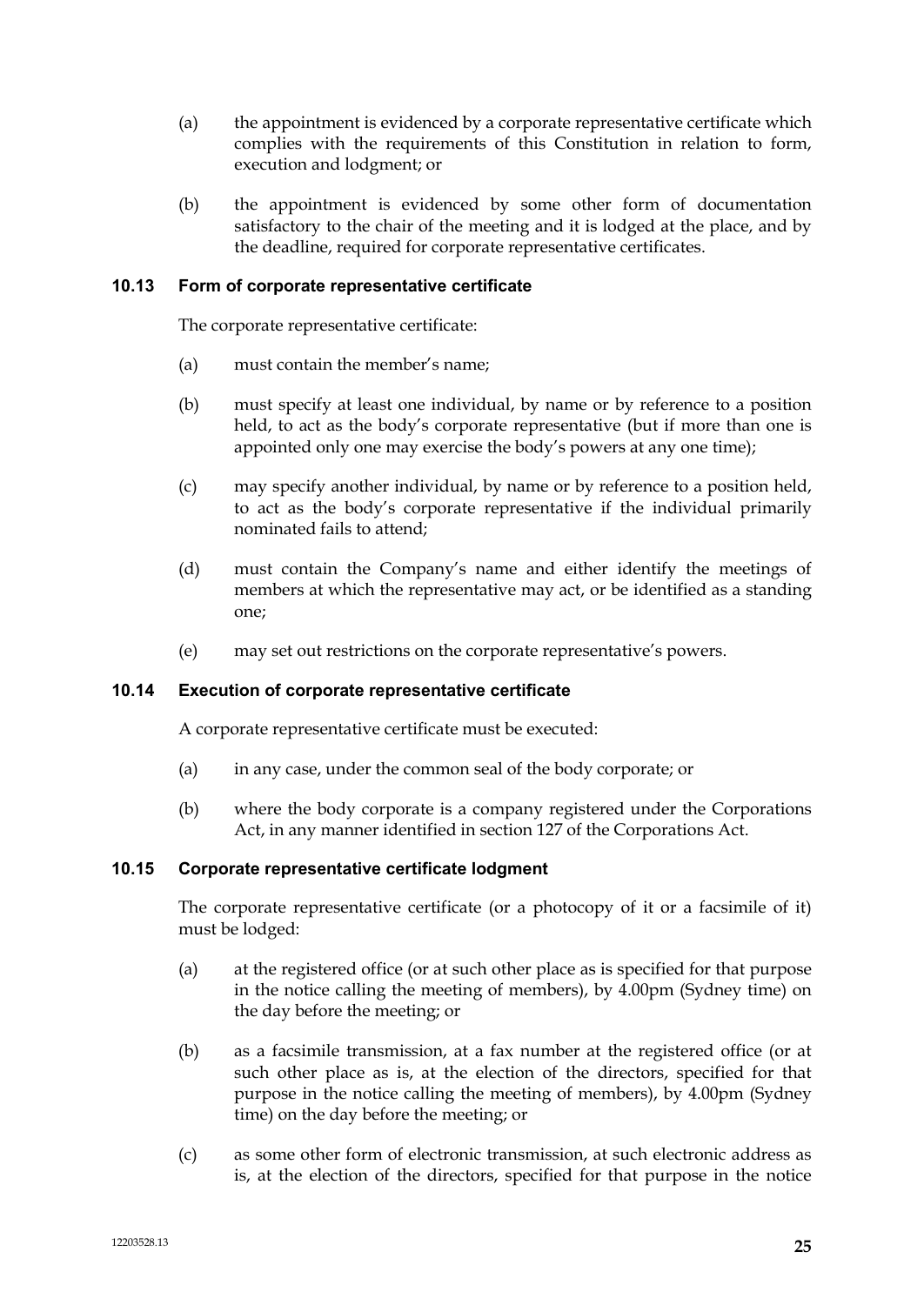calling the meeting of members, by 4.00pm (Sydney time) on the day before the meeting.

#### **10.16 Power of attorney lodgment**

An attorney is recognised as entitled to act as attorney for a member at a meeting of members if, and only if, the relevant power of attorney (or a photocopy of it or a facsimile of it) is lodged at the place, and by the deadline, required for proxy forms.

## **11. PROCEEDINGS AT MEETINGS OF MEMBERS**

#### **11.1 Quorum**

No business may be transacted at any meeting of members unless a quorum of members is present at the time when the meeting proceeds to business.

#### **11.2 Quorum requirements**

The quorum for a meeting of members is:

- (a) at least 2 members present at all times during the meeting holding at least 10% of the votes that may be cast at the meeting; or
- (b) if the Company only has one member who may vote on a resolution, that member.

# **11.3 Failure of quorum**

If a quorum is not present within 15 minutes from the time appointed for a meeting of members the meeting is adjourned to the same day in the following week at the same time and place unless:

- (a) the meeting was called by, or in response to, the requisition of members made under the Corporations Act, in which case the meeting is dissolved; or
- (b) the directors determine otherwise by giving written notice to the members of the day, time and place to which the meeting has been adjourned.

## **11.4 Quorum at meeting adjourned under preceding Clause**

At any meeting adjourned under the preceding Clause if a quorum is not present within 15 minutes of the time appointed for the adjourned meeting the meeting is dissolved.

#### **11.5 Special business**

No special business may be transacted at any meeting of members other than that stated in the notice calling the meeting unless it is a matter that is required by this Constitution or the Corporations Act to be transacted at such meeting.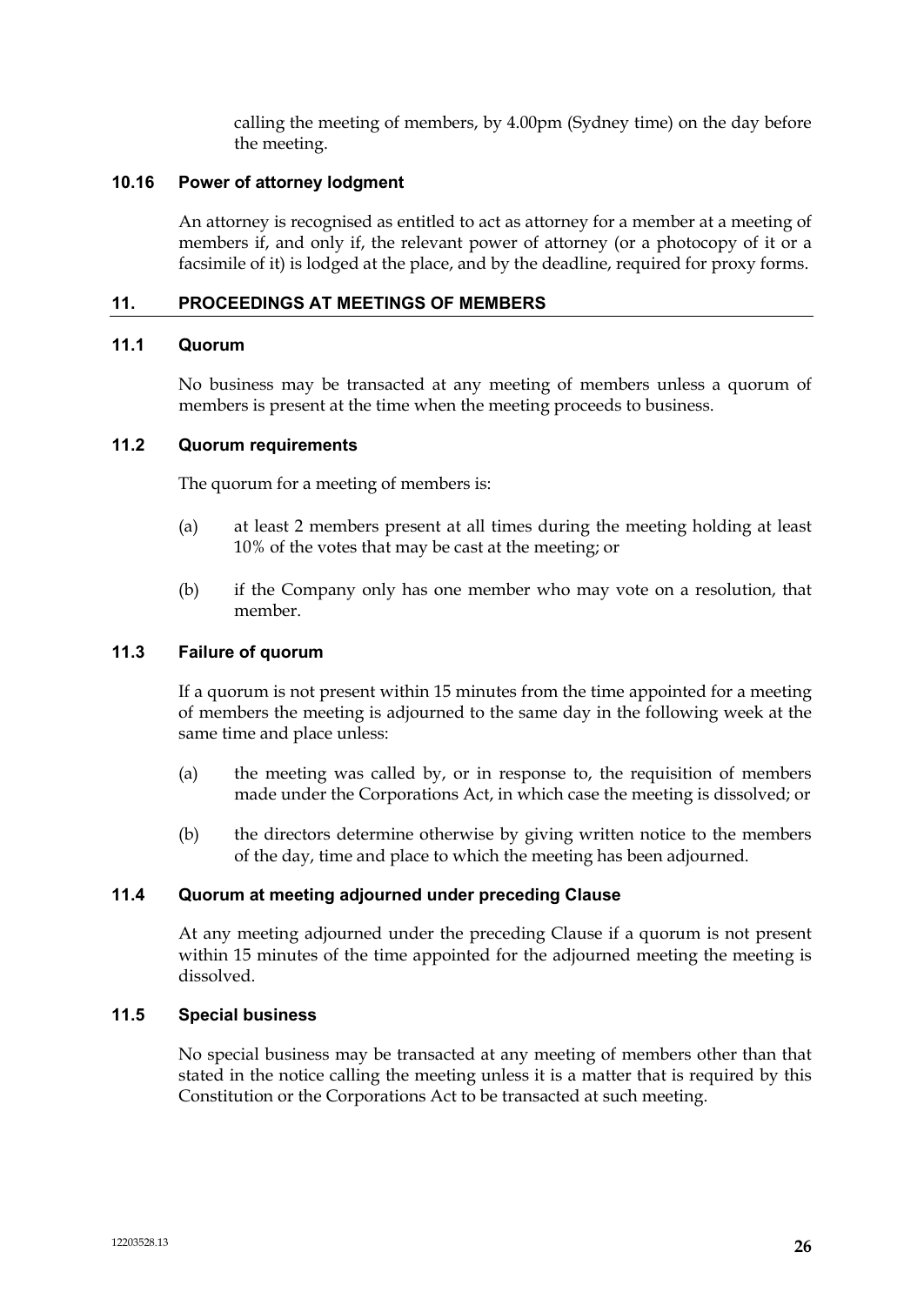## **11.6 Chair of meeting**

The chair of the directors, or in that individual's absence the deputy chair of the directors (if any), is entitled to take the chair at each meeting of members. If neither of those individuals is present at any meeting of members within 15 minutes after the time appointed for holding such meeting, or neither of them is willing to take the chair, the directors present may choose one of their number as a chair and if no director present is willing to take the chair the directors may choose an individual, whether a member or not, as chair of the meeting, failing which the members present must elect an individual, whether a member or not, to be chair of the meeting.

#### **11.7 Passing the chair**

If the chair of a meeting of members is unwilling or unable to be the chair for any part of the business of the meeting:

- (a) that chair may withdraw as chair for that part of the business and may nominate any individual who would be entitled under the preceding Clause to chair the meeting for that part of the business; and
- (b) after that part of the business is completed, the individual so nominated must cease to chair the meeting upon the request of the prior chair and the prior chair is entitled to resume as the chair of the meeting.

#### **11.8 Responsibilities of chair**

The chair of a meeting of members is responsible for the general conduct of the meeting and to ascertain the sense of the meeting in relation to the business transacted at it. For these purposes the chair of the meeting may, without limitation:

- (a) delay the commencement of the meeting if that individual determines it is desirable for the better conduct of the meeting;
- (b) move any motion even though the chair is not a shareholder;
- (c) make, vary or rescind rulings;
- (d) prescribe, vary or revoke procedures;
- (e) in addition to other powers to adjourn, adjourn the meeting, or any item of business of the meeting, without the concurrence of the meeting if that individual determines it is desirable for the orderly conduct of the meeting or the conduct of a poll; and
- (f) determine conclusively any dispute concerning the admission, validity or rejection of a vote.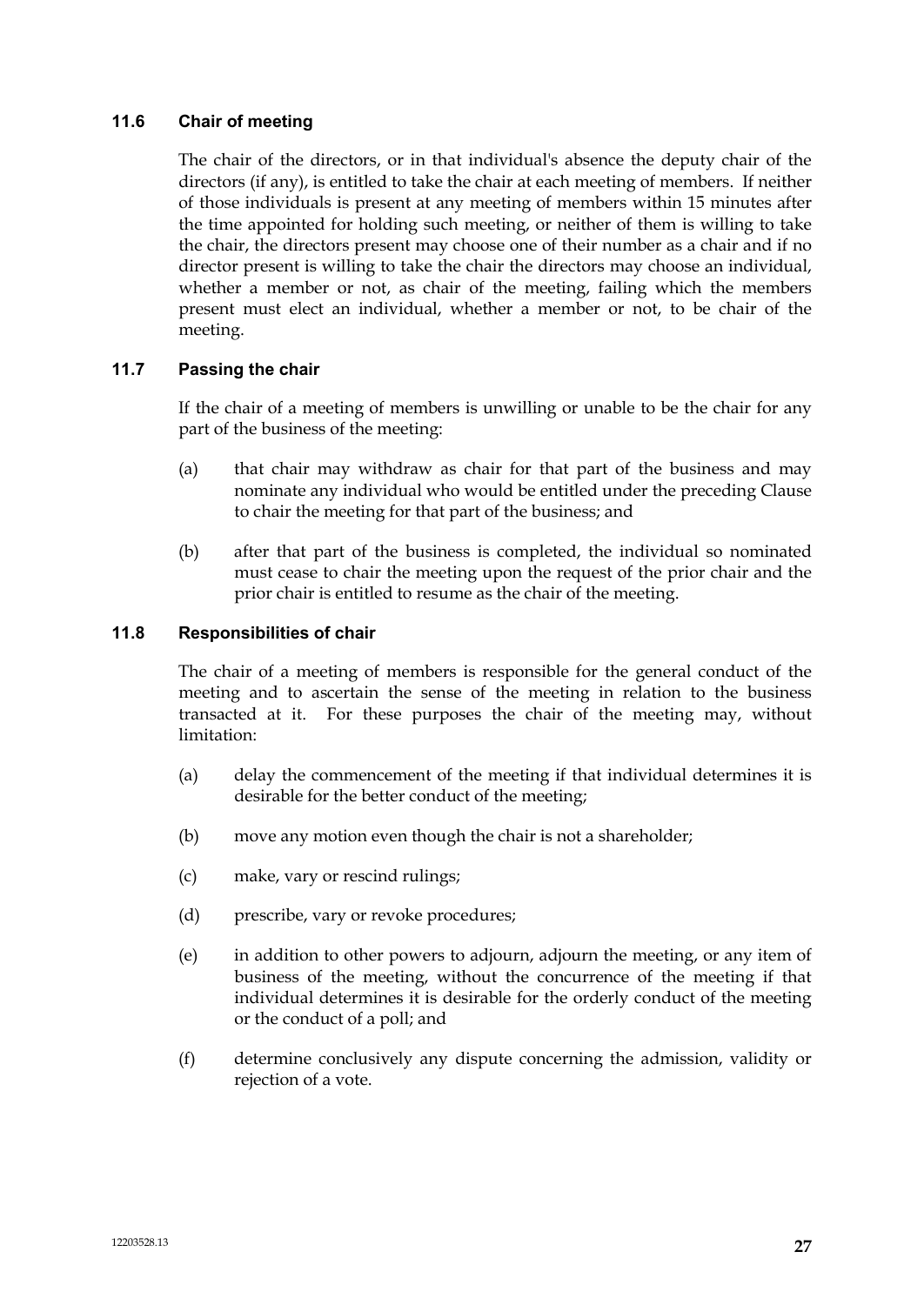## **11.9 Admission to meetings**

The chair of a meeting of members may refuse any individual admission to, or require any individual to leave and remain out of, the meeting where that individual:

- (a) fails to comply with searches, restrictions or other security arrangements the chair considers appropriate; or
- (b) is in possession of a pictorial-recording device, sound-recording device or broadcasting device; or
- (c) is in possession of a placard or banner; or
- (d) is in possession of an article considered by the chair to be dangerous, offensive or liable to cause disruption; or
- (e) refuses to produce or to permit examination of any article, or the contents of any article, in the individual's possession; or
- (f) behaves or threatens to behave in a dangerous, offensive or disruptive manner; or
- (g) is not entitled under this Constitution to attend the meeting.

This power may be exercised:

- (i) in respect of an individual regardless of whether that individual is a member or would otherwise have been entitled to attend the meeting or not; and
- (ii) by either the chair personally or by an individual acting with the authority of the chair of the meeting.

## **11.10 Adjournment of meeting**

The chair of a meeting of members at which a quorum is present may, and must if so directed by vote of the meeting, adjourn the meeting from time to time and from place to place as the chair determines.

#### **11.11 Business at adjourned meeting**

No business may be transacted at any adjourned meeting other than the business left unfinished at the meeting from which the adjournment took place. No notice need be given of an adjournment, or of the business to be transacted at an adjourned meeting, unless it is adjourned for 30 days or more, in which event notice of the adjourned meeting must be given.

#### **11.12 Virtual meetings of members**

Subject to clause 11.13, the following provisions apply to a meeting of members held virtually: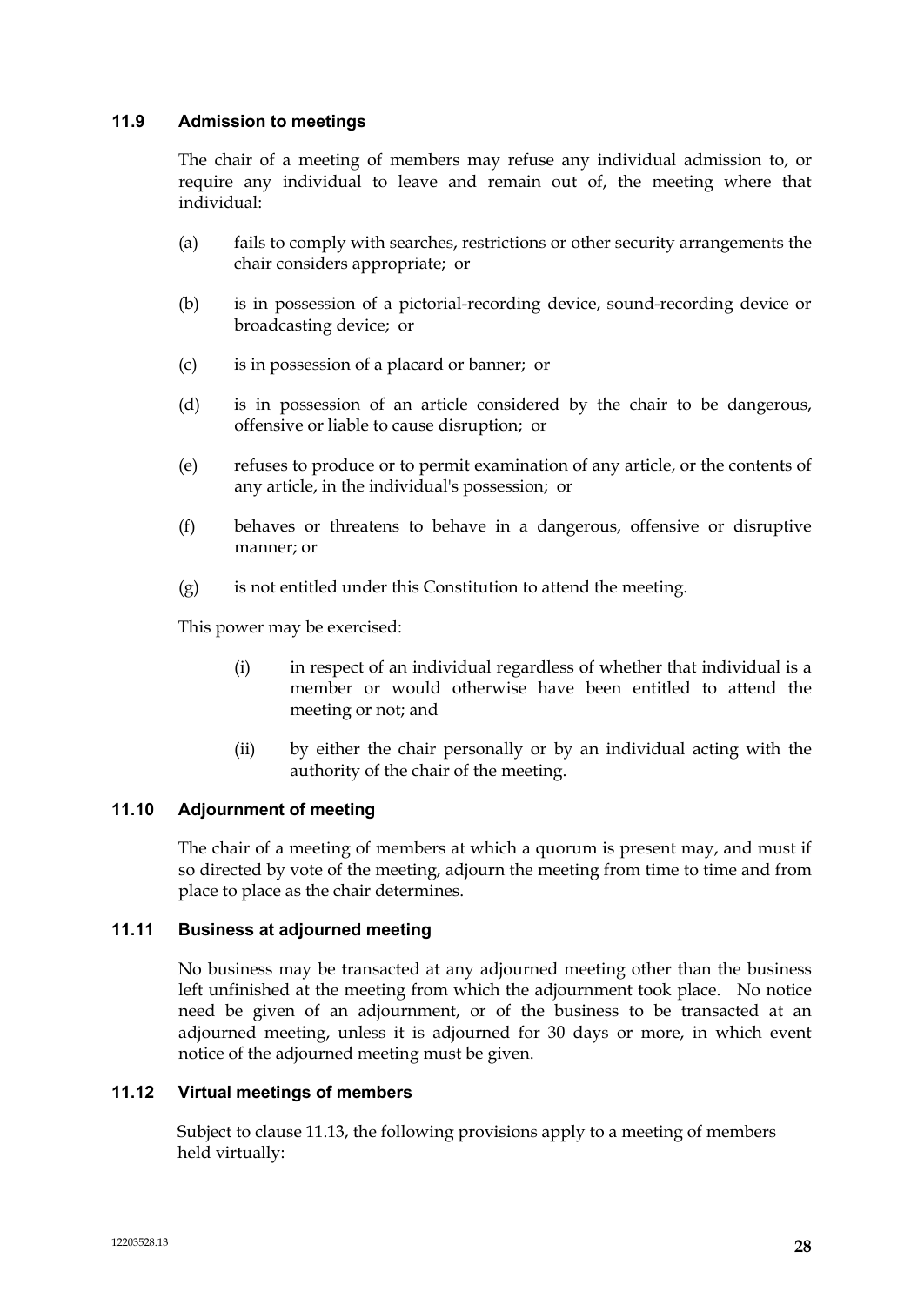- (a) a meeting of members may be held using one or more technologies that give all members entitled to attend a reasonable opportunity to participate without being physically present in the same place, and clauses 11.12(b) to 11.12(f) apply if the meeting of members is held in that way;
- (b) the inability of one or more members to access, or to continue to access, the meeting of members using any technology will not affect the validity of a meeting of members, provided sufficient members are able to participate in the meeting of members as are required to constitute a quorum;
- (c) all persons so participating in the meeting of members are taken for all purposes (for example, a quorum requirement) to be present at the meeting of members while so participating;
- (d) a vote taken at the meeting of members must be taken on a poll, and not on a show of hands, by using one or more technologies to give each member entitled to vote the opportunity to participate in the vote in real time and, where practicable, by recording their vote in advance of the meeting of members;
- (e) a requirement to allow an opportunity for members attending the meeting of members to speak (for example, by asking questions) may be complied with by using one or more technologies that allow that opportunity;
- (f) a proxy may be appointed using one or more technologies specified in the notice of the meeting of members;
- (g) notice of a meeting of members may be given, and any other information to be provided with notice of a meeting of members, or at or in relation to a meeting of members, may be provided, using one or more technologies to communicate to those entitled to receive notice of the meeting of members:
	- (i) the contents of the notice and the other information; or
	- (ii) details of an online location where the contents of the notice and the other information can be viewed or from where they can be downloaded.

## **11.13 Obligations at law**

The obligations set out in clause 11.12 are not intended to impose more onerous procedures on the Company than would otherwise be required at law. The requirements imposed by clause 11.12 will not apply to the Company to the extent that such obligations are more onerous than those imposed by law.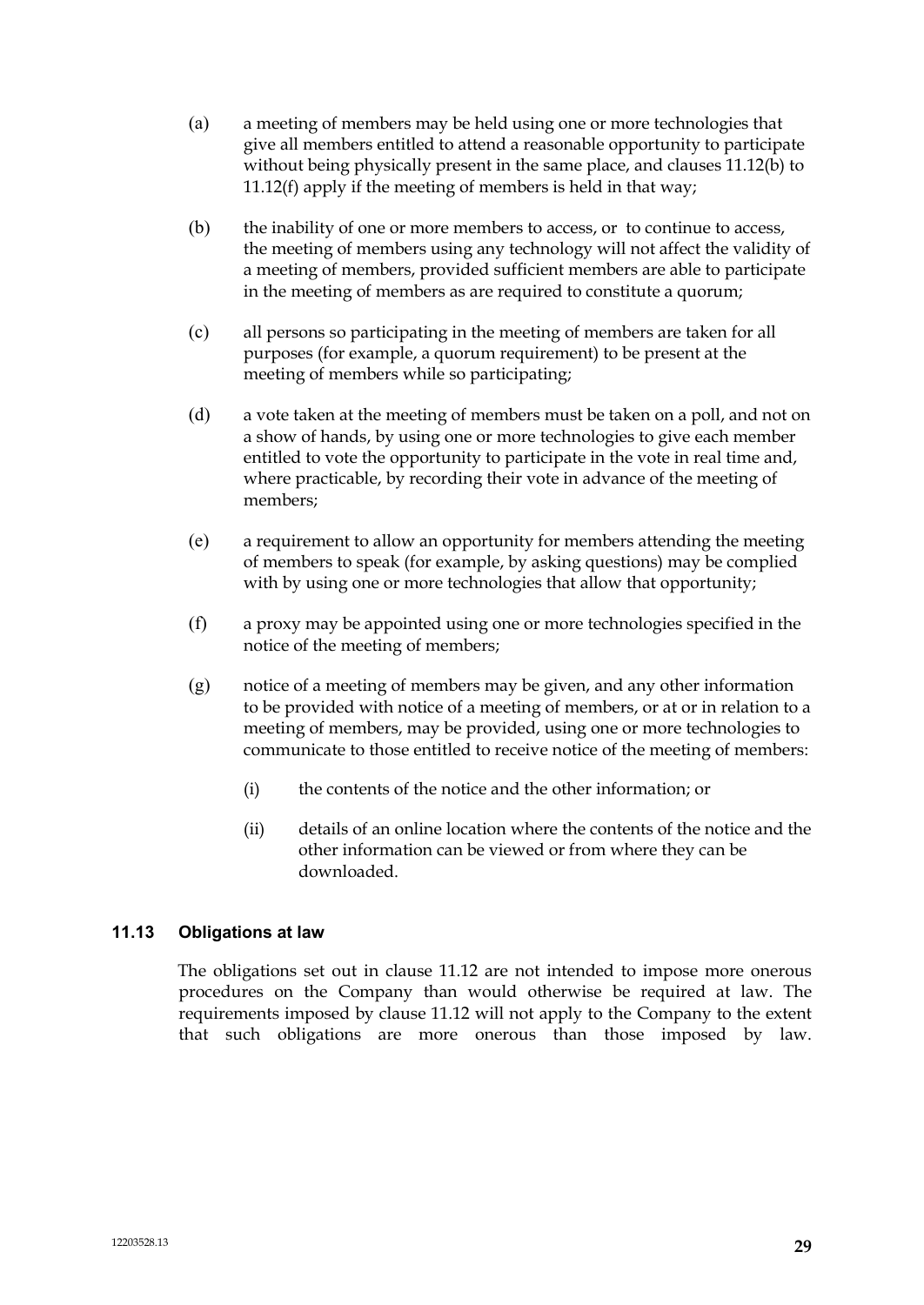#### **12. VOTING AT MEETINGS OF MEMBERS**

#### **12.1 Entitlement to vote**

Subject to this Constitution and the terms of issue of any shares, each individual who is present at a meeting of members may vote if he or she is a member or a recognised proxy, attorney or corporate representative of a member.

#### **12.2 Number of votes**

Each individual who is, under the preceding Clause, entitled to vote has:

- (a) on a show of hands only one vote, regardless of how many members the individual may represent; and
- (b) on a poll:
	- (i) in respect of a fully paid share one vote for each share held by the individual or held by members for whom the individual is the recognised proxy, attorney or corporate representative; and
	- (ii) in respect of a partly paid share a fraction of a vote for each share held by the individual or held by members for whom the individual is the recognised proxy, attorney or corporate representative equivalent to the proportion which the amount paid (not credited) is of the total amounts paid and payable (excluding amounts credited), ignoring amounts paid in advance of a call.

## **12.3 Voting restrictions**

If the Company is listed and either:

- (a) in accordance with the requirements of the Listing Rules; or
- (b) to ensure that a resolution on which the Corporations Act requires that particular persons do not cast a vote so that the resolution has a specified effect under the Corporations Act,

the notice of a meeting of members specifies that, in relation to particular business to be considered at that meeting, votes cast by particular persons (whether specified by name or by description of particular classes of persons) are to be disregarded by the Company, the Company must take no account, in determining the votes cast on a resolution relating to that business (whether a special resolution or an ordinary resolution) or for any other purpose, of any vote cast or purported to be cast by or on behalf of any of those persons (whether on a show of hands or on a poll) in relation to that resolution. However, a person who is not entitled to vote on a resolution as a member, may vote as a recognised proxy for another member who can vote if the proxy form specifies the way the recognised proxy is to vote on the resolution and the recognised proxy votes that way.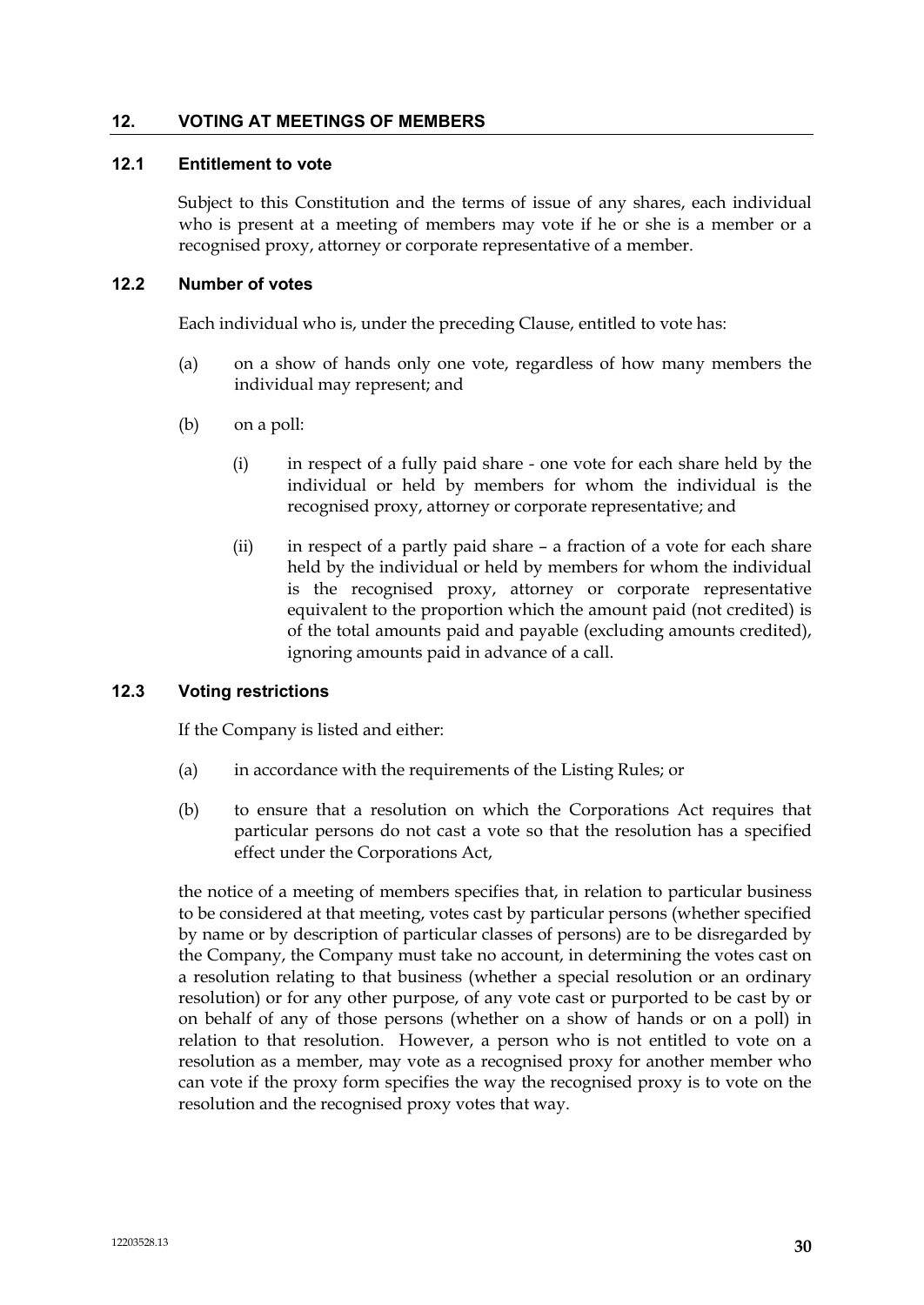#### **12.4 Calls unpaid**

A person is not entitled to vote in respect of particular shares at a meeting of members unless all calls and other sums presently payable by the member in respect of those shares have been paid.

#### **12.5 Attendance of member suspends the proxy**

If a member is present at any meeting of members in person (or in the case of a body corporate, by its corporate representative) the proxy or attorney of that member may not exercise the voting rights of the member while the member is present.

#### **12.6 Revocation of proxies**

A vote given or act done in accordance with the terms of a proxy form or power of attorney is valid despite the previous death of the principal, or revocation of the proxy or power of attorney, or transfer of the share in respect of which the vote is given, or act done, provided no intimation in writing of the death, revocation or transfer has been received at the registered office or by the chair of the meeting before the vote is given or act done. Any proxy may be revoked at any time. A later appointment revokes an earlier one if both appointments could not be validly exercised at the meeting. The decision of the chair as to whether a proxy has been revoked is final and conclusive.

#### **12.7 Proxy must vote on a poll as directed**

A proxy form may specify the way the proxy is to vote on a particular resolution. If it does:

- (a) the proxy need not vote on a show of hands, but if the proxy does so, the proxy must vote that way; and
- (b) if the proxy is the chair, the proxy must vote on a poll, and must vote that way; and
- (c) if the proxy is not the chair, the proxy need not vote on a poll, but if the proxy does so, the proxy must vote that way.

Nothing in this Clause affects the way that the individual who is a proxy can cast any votes they hold as a member.

#### **12.8 Proxy must abstain if directed**

A proxy form may specify that the proxy is to abstain from voting on a particular resolution. If it does the proxy must not vote on that resolution.

#### **12.9 Method of voting**

The chair of the meeting may determine that any question to be submitted to a meeting of members be determined by a poll without first submitting the question to the meeting to be decided by a show of hands. Unless the chair of the meeting makes such a determination, each question put to a vote at a meeting of members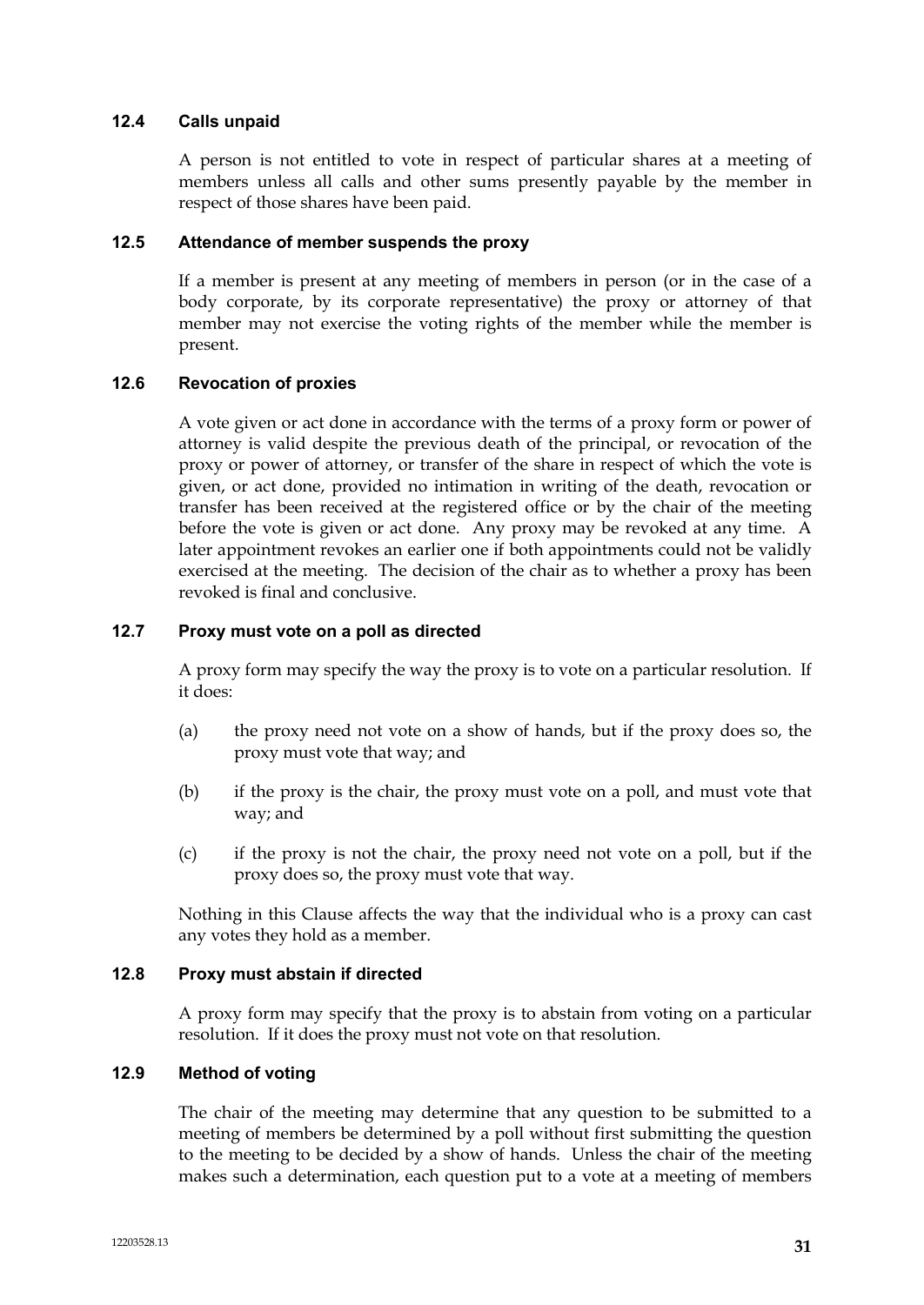(except where there is an election of directors by ballot) must be determined by a show of hands (as determined by the chair of the meeting) unless a poll is properly demanded.

## **12.10 Who may demand a poll**

At a meeting of members a demand for a poll may be made by:

- (a) the chair of the meeting; or
- (b) at least 5 individuals present having the right to vote at on the resolution; or
- (c) any one or more individuals present having the right to vote at least 5% of the votes that may be cast on the resolution on a poll.

# **12.11 When poll may be demanded**

The poll may be demanded:

- (a) before a vote is taken; or
- (b) before the voting results on a show of hands are declared; or
- (c) immediately after the voting results on a show of hands are declared.

# **12.12 Declaring result of vote on show of hands**

At any meeting of members (unless a poll is so demanded) a declaration by the chair of the meeting that a resolution has been carried, or carried by a particular majority, or lost, or has not been carried by a particular majority and an entry in the book containing the minutes of proceedings of the Company is conclusive evidence of the fact without proof of the number or proportion of the votes recorded in favour of or against such resolution.

# **12.13 Conduct of poll**

The demand for a poll may be withdrawn. If a poll is duly demanded (and the demand not withdrawn) it must be taken in such manner and at such time (either at once or after an interval or adjournment or otherwise) as the chair of the meeting directs. The result of the poll is the resolution of the meeting at which the poll was demanded. A poll demanded on any question of adjournment must be taken at the meeting and without an adjournment. The demand for a poll does not prevent the continuance of the meeting for the transaction of any business other than the question on which a poll has been demanded.

## **12.14 No casting vote for chair**

If, on a show of hands or on a poll, the votes are equal:

- (a) the chair of the meeting does not have a casting vote in addition to the vote, if any, of the chair as a member; and
- (b) the motion is defeated.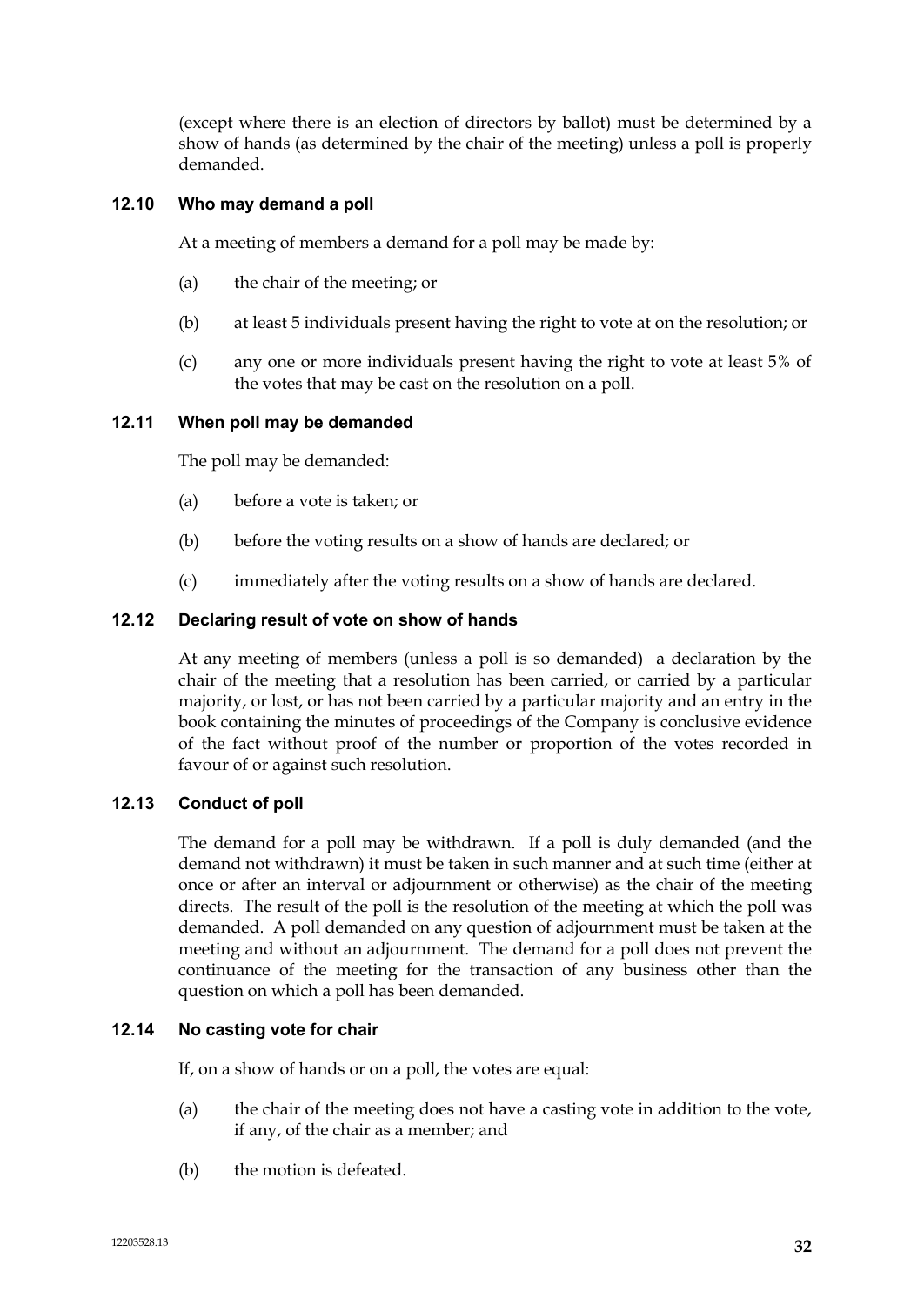#### **12.15 Joint holders' vote**

In the case of joint holders, any one of them may vote. If on a particular occasion more than one of the joint holders votes, only the first to vote is counted. If it is not practical to determine which was first, the earliest named in the register to exercise such right (to the exclusion of those named later) prevails. Any such determination (by the chair or returning officer as the case may be) is final and conclusive. Several executors or administrators of a deceased member are, for the purposes of this Clause treated as joint holders of the share.

## **12.16 Objections**

No objection may be made to the validity of any vote except at the meeting or adjourned meeting or poll at which such vote is tendered and every vote not disallowed at any such meeting or poll is treated as valid.

#### **12.17 Ruling on votes**

The chair of the meeting is the sole judge of the validity of every vote tendered at the meeting and the determination of the chair is final and conclusive.

## **13. APPOINTMENT AND REMOVAL OF DIRECTORS**

#### **13.1 Number of directors**

The number of directors must be not less than 3 nor more than 12.

#### **13.2 No share qualification**

There is no share qualification for directors.

#### **13.3 Initial directors**

The directors holding office at the date of adoption of this Clause continue in office subject to this Constitution, with their retirement determined under **Clause 13.5** and **Clause 13.6**, as the case may be.

#### **13.4 Casual appointment**

The directors may at any time appoint any individual as a director, either to fill a casual vacancy or as an addition to the directors. Until that individual is re-elected at a meeting of members, that director is a "**casual appointee**".

#### **13.5 Retirement of casual appointee**

A casual appointee holds office only until the conclusion of the AGM following his or her appointment by the directors and is then eligible for re-election. A casual appointee is not taken into account in determining the number of directors, if any, who are to retire by rotation at such AGM.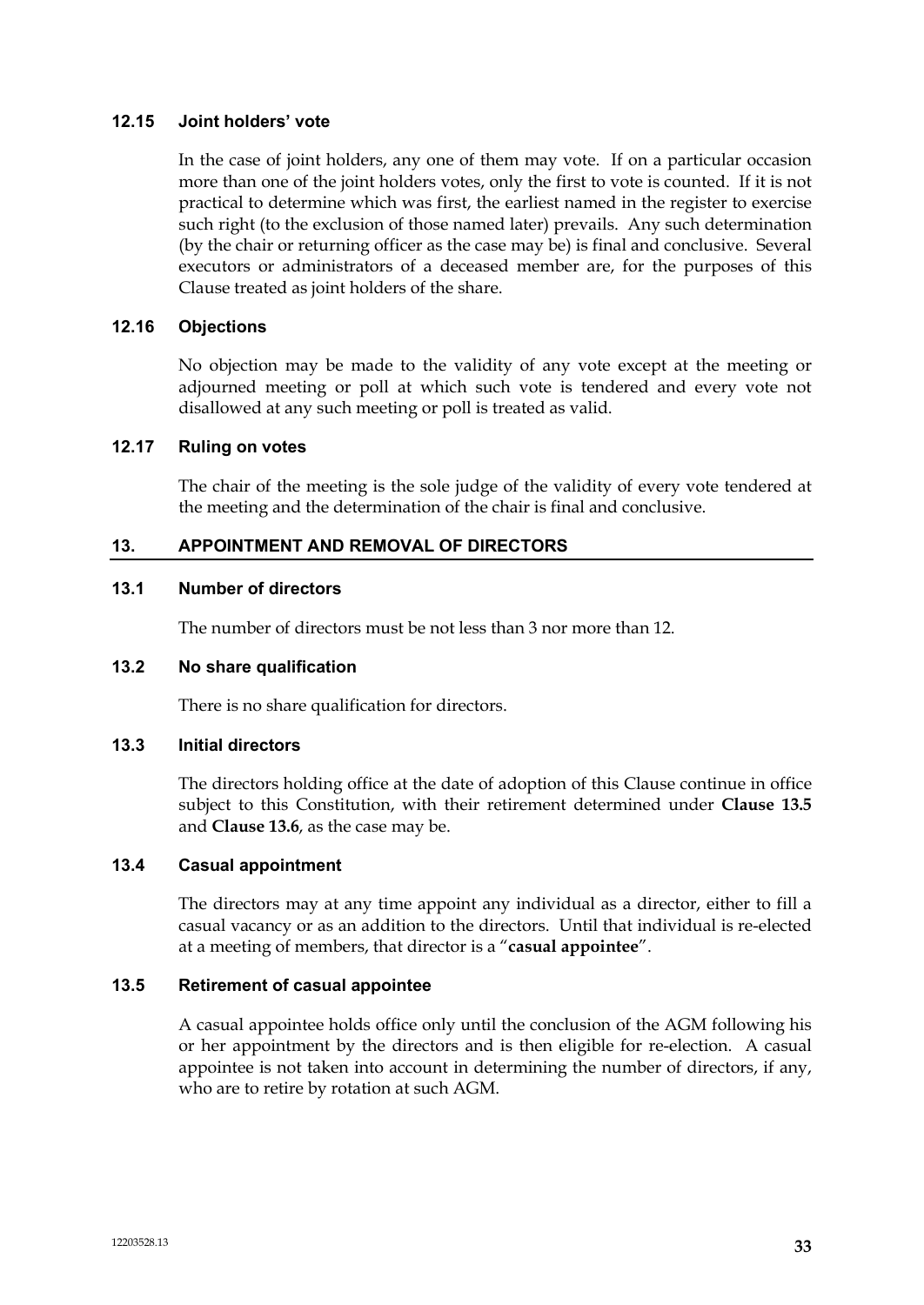#### **13.6 Retirement by rotation**

At the conclusion of every AGM, one-third of the eligible directors (as determined by the next 2 Clauses) must retire from office. No director (except the continuing managing director) may retain office for more than 3 years (or until the conclusion of the third AGM following his or her last election, whichever is the longer) without submitting himself or herself for re-election even though such submission results in more than one-third retiring from office.

#### **13.7 Those who retire**

For the purposes of the preceding Clause:

- (a) the "**eligible directors**" are all directors for the time being, but excluding:
	- (i) all alternate directors;
	- (ii) the continuing managing director;
	- (iii) all casual appointees;
	- (iv) any director who, by reason of his or her age, must seek reappointment at the AGM under section 201C of the Corporations Act;
- (b) if the number of eligible directors is not a multiple of 3, then the whole number nearest to but not exceeding one-third must retire;
- (c) if as a result of rounding down pursuant to paragraph (b), there would be no director due to retire from office at the conclusion of an AGM and no casual appointee is due to so retire, then one director must retire by rotation at the conclusion of that AGM and is eligible for re-election.

## **13.8 Selection of rotating directors**

In every year the director or directors to retire are the one-third or other nearest whole number who have been longest in office since their last election. As between 2 or more directors who have been in office an equal length of time, the director or directors to retire must, in default of agreement between them, be decided by the secretary by lot. Such agreement or decision, when confirmed in writing by the secretary to the directors concerned, may not be varied or revoked unless all the directors concerned agree. A retiring director is eligible for re-election.

## **13.9 Appointment at AGM**

Unless the directors decide to reduce the number of directors in office (such reduction to be effective from the conclusion of the next AGM), the Company at any AGM at which any director retires may fill the vacated office by either reelecting the same individual or electing some other individual.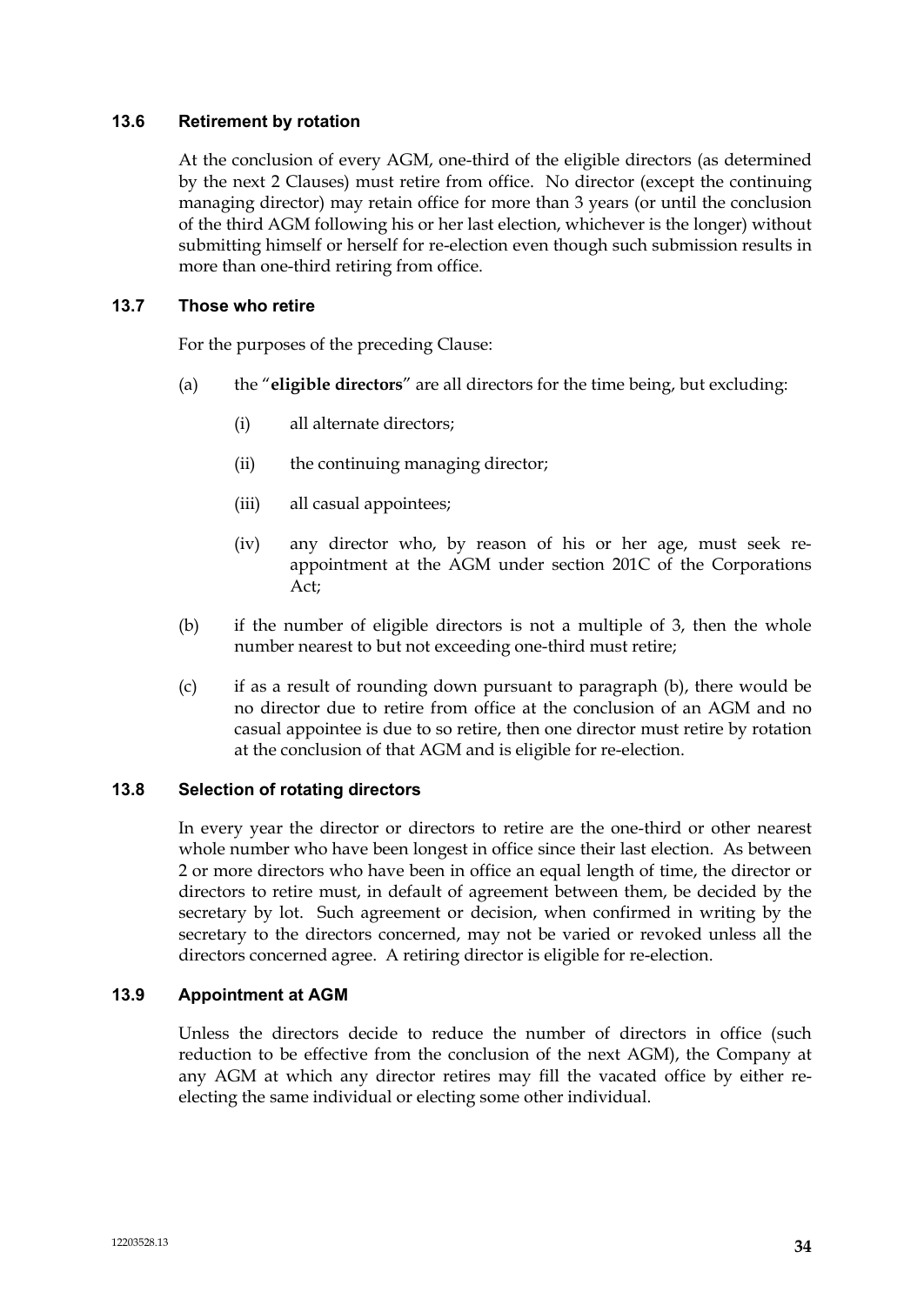#### **13.10 Deemed re-appointment**

If at any AGM the vacated office is not filled, the retiring director, if willing and not disqualified, is treated as having been re-elected unless an ordinary resolution for the re-election of that director is put and lost.

#### **13.11 Candidates requiring nomination**

No individual, except, first, a director retiring by rotation, second, a casual appointee or, third, an individual recommended by the directors for election, is eligible for election to the office of director at any meeting of members (whether an AGM or otherwise) unless duly nominated.

#### **13.12 Valid nominations**

Nominations must be made to the secretary at the registered office. Nominations close at 5.00 p.m. (Sydney time) on the day which is 35 business days before the date for the holding of the meeting of members. For a nomination to be valid:

- (a) the nomination must name the candidate and be signed by not less than 5 members; and
- (b) the individual nominated must consent to act if elected. The consent is sufficient if the individual signs a form of consent on the nomination paper but the secretary may accept any other form of consent, whether accompanying the nomination paper or not, that the secretary deems satisfactory, and such acceptance is final; and
- (c) the nomination and consent must be received before the close of nominations.

## **13.13 Resignation of director**

Any director may retire from office by giving notice in writing to the Company of the director's intention to do so. Such resignation takes effect immediately unless the resignation is stated in the notice to take effect at some future time in which event the resignation takes effect upon the expiration of such time or the date 3 months from the giving of the notice, whichever is the earlier. A written resignation which has not yet taken effect may be withdrawn by the director, by written notice to the Company, at any time prior to the resignation taking effect.

#### **13.14 Vacation of office**

In addition to the circumstances in which the office of director becomes vacant by virtue of the Corporations Act or other provisions of this Constitution, the office of director, by the very fact, is vacated if the director:

- (a) becomes an insolvent under administration; or
- (b) cannot manage the Company because of their mental incapacity and is an individual whose estate or property has had a personal representative or trustee appointed to administer it; or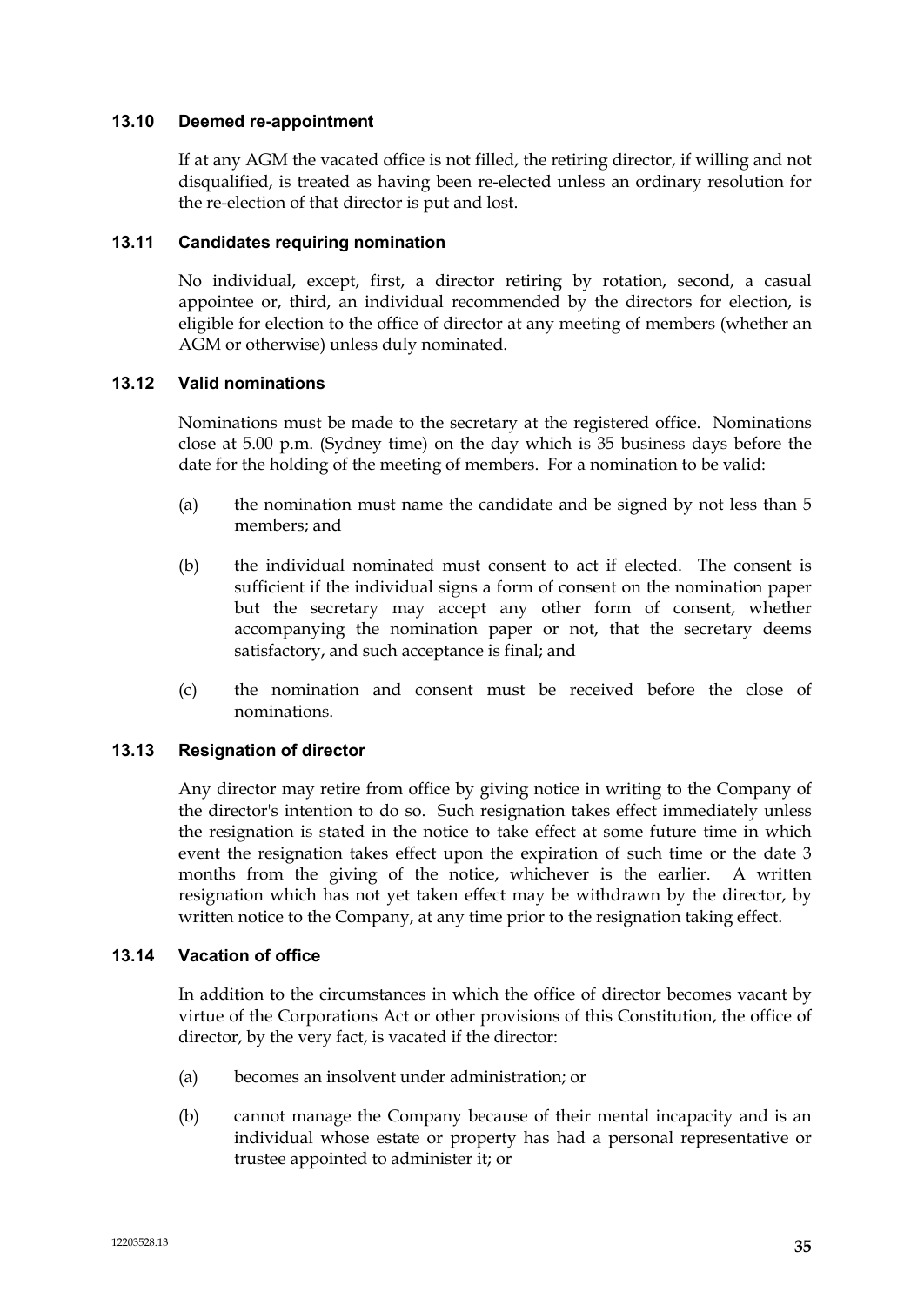- (c) is absent from meetings of directors for a continuous period of 6 months without leave of absence from the directors; or
- (d) fails to pay any call due on any shares held by that director for the space of one month, or such further time as the directors allow, after the time when the call has been made; or
- (e) is removed from office by an ordinary resolution.

### **13.15 Less than minimum number of directors**

The continuing directors may act despite any vacancy in their body but if the number falls below the minimum number fixed in accordance with this Constitution, the directors may act only:

- (a) to appoint directors up to that minimum number; or
- (b) to call a meeting of members; or
- (c) in emergencies.

### **14. ALTERNATE DIRECTORS**

### **14.1 Power to appoint alternate director**

Each director may at any time appoint any individual approved for that purpose by a majority of his or her co-directors to act as an alternate director in the appointor's place.

### **14.2 Suspension of appointment**

The appointor may vary, suspend, or terminate the appointment of any alternate.

#### **14.3 Notice of appointment**

Notice of each such appointment, suspension or termination must be made in writing to the alternate, signed by the appointor, and a copy served on the Company.

### **14.4 Electronic notifications**

Any notice under the preceding Clause or the next Clause may be served by electronic transmission and any such transmission purporting to be signed by a director is treated as being in writing signed by such director.

### **14.5 Role of alternate**

An alternate director, in that capacity:

(a) is not entitled to receive notice of meetings of the directors, unless the appointor has, by notice in writing to the Company, required it do so either generally or in particular circumstances;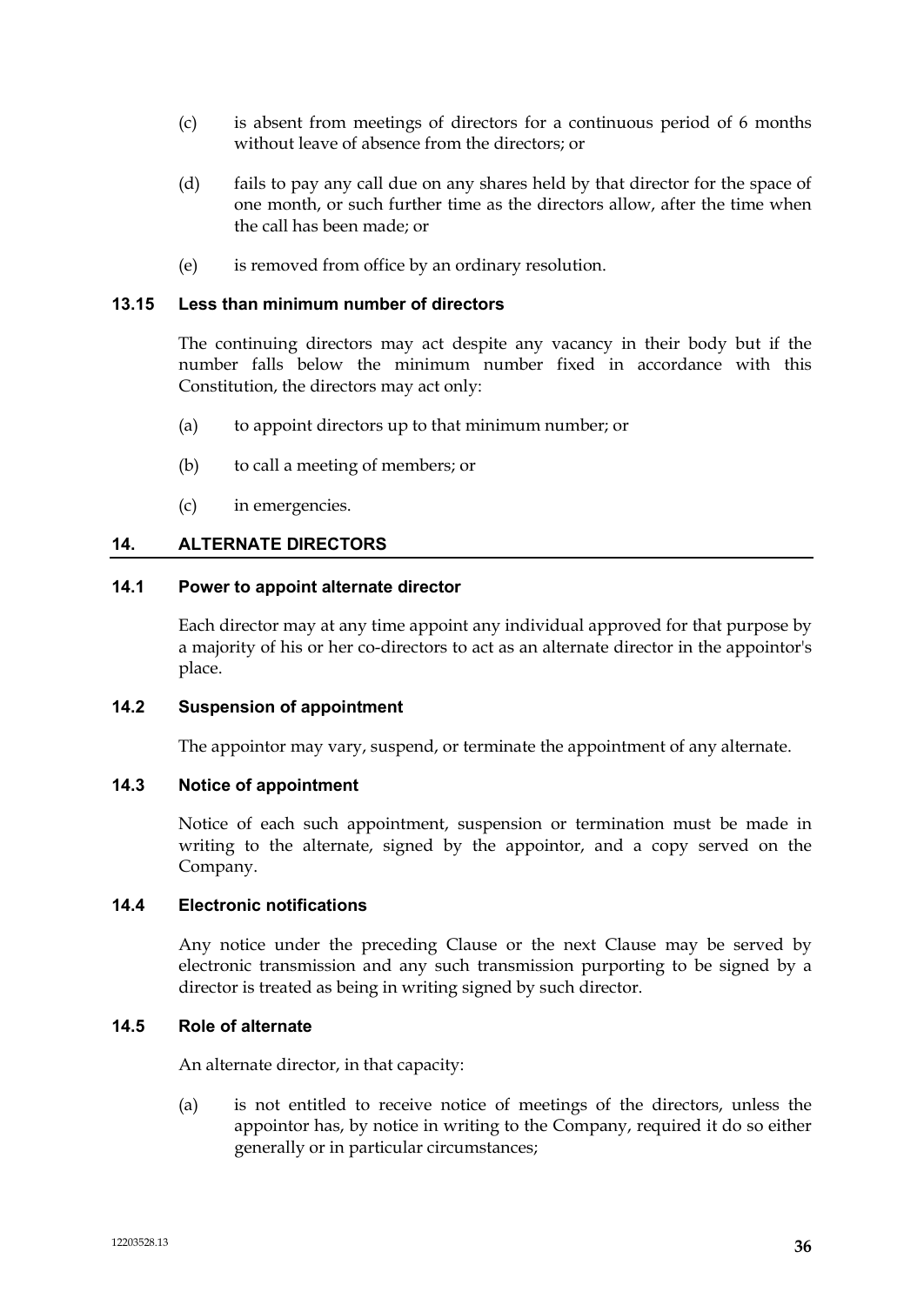- (b) may attend and vote at a meeting of the directors if the appointor is not present at that meeting;
- (c) is entitled to sign a circular resolution under **Clause 17.10**, unless the appointor has, by notice in writing to the Company, suspended that right either generally or in particular circumstances;
- (d) when acting in the appointor's place at any time, is an officer of the Company and not an agent of the appointor and, in those circumstances, is subject to the duties and has all the powers and rights of a director (subject to this Clause);
- (e) does not have a conflict of interest solely by reason of the fact that the appointor has (or vice versa); and
- (f) is not taken into account in determining either the number of directors or the rotation of directors.

### **14.6 Remuneration of alternate**

An alternate's only rights (if any) as to remuneration for ordinary service as a director are against the appointor and not the Company.

### **14.7 Multiple votes**

A director or any other individual may act as alternate director to represent more than one director, and have as many votes accordingly, but for the purpose of forming a quorum counts as only one director.

#### **14.8 Termination of appointment**

The appointment of an alternate director, by the very fact, is terminated:

- (a) if, by writing under the hand of the alternate, left at the registered office, the alternate resigns such appointment; or
- (b) if the appointment of the alternate is terminated by the appointor; or
- (c) if a majority of the co-directors of the appointor withdraw the approval of the individual to act as an alternate; or
- (d) if the appointor vacates office as a director; or
- (e) if the appointment is to act as alternate for one or more directors and all of those named directors have vacated office as directors; or
- (f) on the happening of any event which, if the alternate were a director, would cause the alternate to vacate the office of director.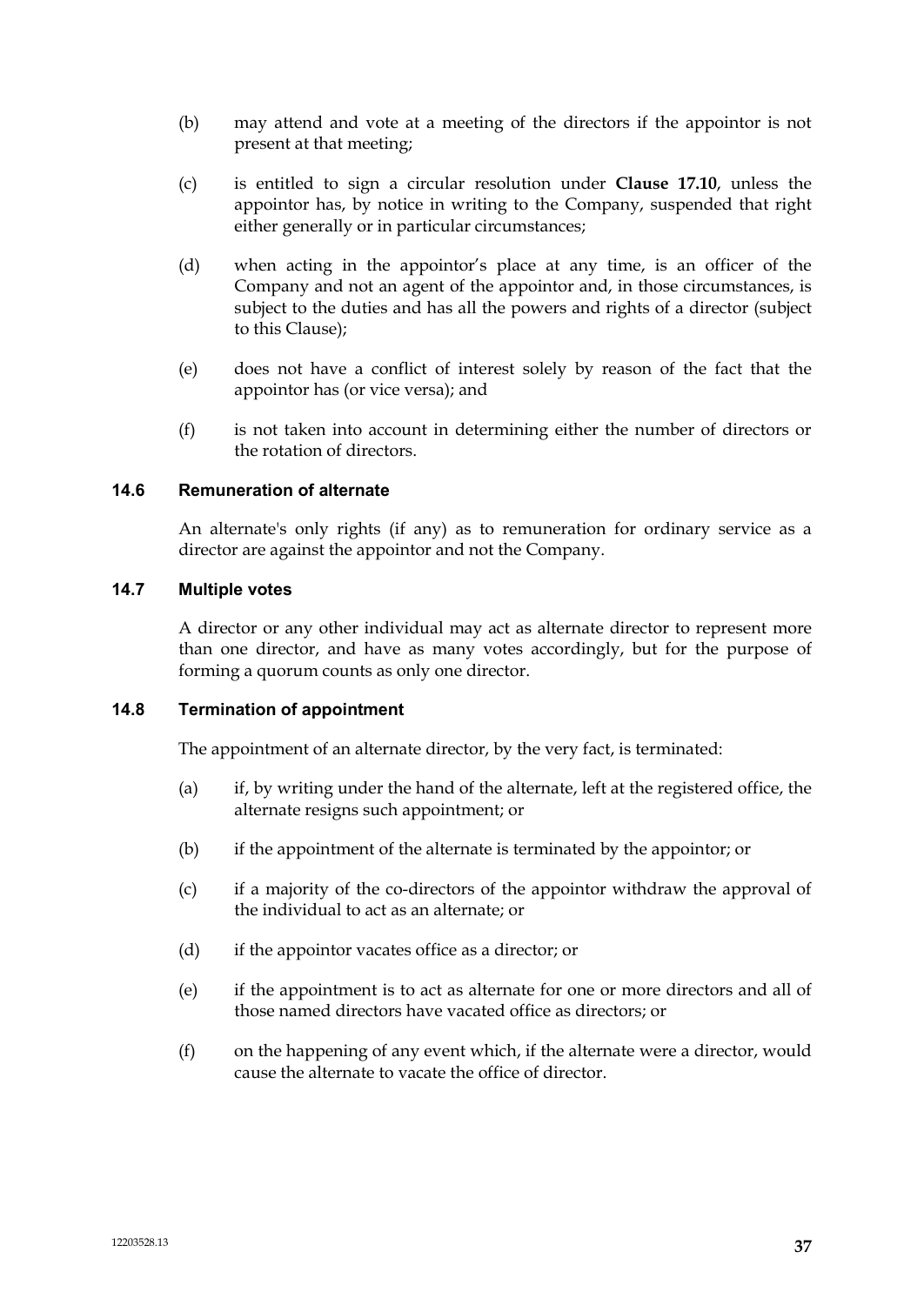### **15. MANAGING DIRECTOR**

# **15.1 Appointment of managing directors**

The directors may at any time:

- (a) appoint one or more of their body to be managing director (or managing directors) or to some other executive office of the Company;
- (b) define, limit and restrict that individual's powers;
- (c) fix that individual's remuneration and duties;
- (d) vary any of the powers so conferred; and
- (e) remove that individual from that office (but not as a director) and appoint another (or others) in that individual's place or places.

# **15.2 Continuing managing directors**

If the directors appoint more than one managing director, then the directors must nominate one of the managing directors as "the continuing managing director". The directors may terminate or change the nomination of the continuing managing director at any time. If there is one managing director, then he or she is regarded as the continuing managing director.

### **15.3 Application of other clauses to managing director**

A continuing managing director is not, while that individual continues to hold that office, subject to retirement by rotation and that individual is not taken into account in determining the rotation of retirement of directors. A managing director, subject to the provisions of any contract between that individual and the Company and subject to this Constitution, is subject to the same provisions as to resignation, disqualification and removal as the other directors and if that individual ceases to hold the office of director from any cause that individual, by the very fact, immediately ceases to be a managing director.

### **15.4 Acting managing director**

If a managing director becomes at any time in any way incapable of acting as such, the directors may appoint any other director to act temporarily as managing director.

#### **15.5 Remuneration of executive directors**

Subject to the provisions of any agreement entered into in a particular case, the remuneration of a managing director or other director appointed to an executive office, may at any time be fixed by the directors**.** Such remuneration may be by way of fixed salary, participation in profits of the Company or of any other company in which the Company is interested, or by any or all of those modes but, while the Company is listed, must not be by way of commission on, or percentage of, the operating revenue of the Company.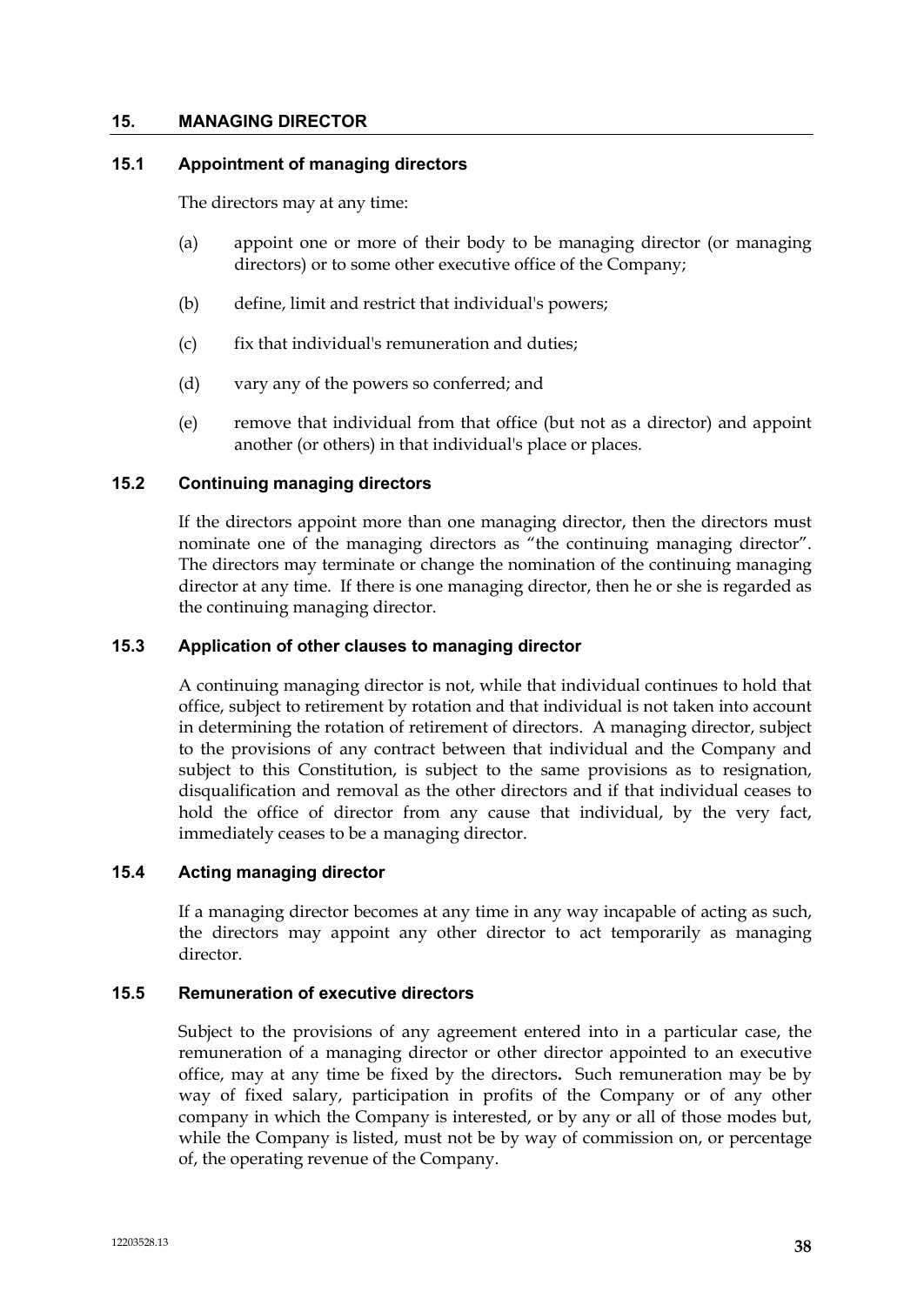### **16. REMUNERATION OF DIRECTORS**

### **16.1 Group directors' fees**

A meeting of members may at any time, by ordinary resolution, approve a fixed sum that may be paid in each financial year of the Company as group directors' fees.

# **16.2 Proposal to increase fees for ordinary services**

If there is a proposal to increase group directors' fees, the notice calling the meeting of members at which such increase is to be proposed must state the amount of the proposed increase and the maximum sum that may be paid if the increase is approved.

### **16.3 Fees for ordinary services of directors of the Company**

In each financial year of the Company the directors must be paid out of the funds of the Company as remuneration, for their ordinary services as directors of the Company, such sum as the directors determine, but it must not exceed that last fixed under **Clause 16.1**. The sum so determined must be divided among the directors in such proportion and manner as they may at any time determine or, in default of determination, equally.

# **16.4 Fees for ordinary services of directors of other group companies**

The Company, through its control of its wholly-owned subsidiaries, must ensure that, after taking into account the sum determined under the preceding Clause, the group directors' fees paid in each financial year do not exceed that last fixed under **Clause 16.1**.

# **16.5 Expenses of directors**

Each director is entitled to be paid all travelling and other expenses incurred, or to be incurred, by him or her in connection with his or her attendance at board meetings and meetings of members or otherwise in connection with the business of the Company.

# **16.6 Additional remuneration for extra services**

Any director who, being willing, is called upon to perform extra services or to make any special exertions or to undertake any executive or other work for the Company beyond the director's ordinary duties or to go or reside abroad or otherwise for any of the purposes of the Company is entitled to be remunerated either by a fixed sum or a salary as may be determined by the directors. Such remuneration may be either in addition to**,** or in substitution for**,** that director's share in the remuneration referred to in **Clause 16.3**.

# **16.7 Daily accrual**

The remuneration of each director for ordinary services accrues from day to day and is apportionable accordingly. A resolution of directors cancelling, suspending,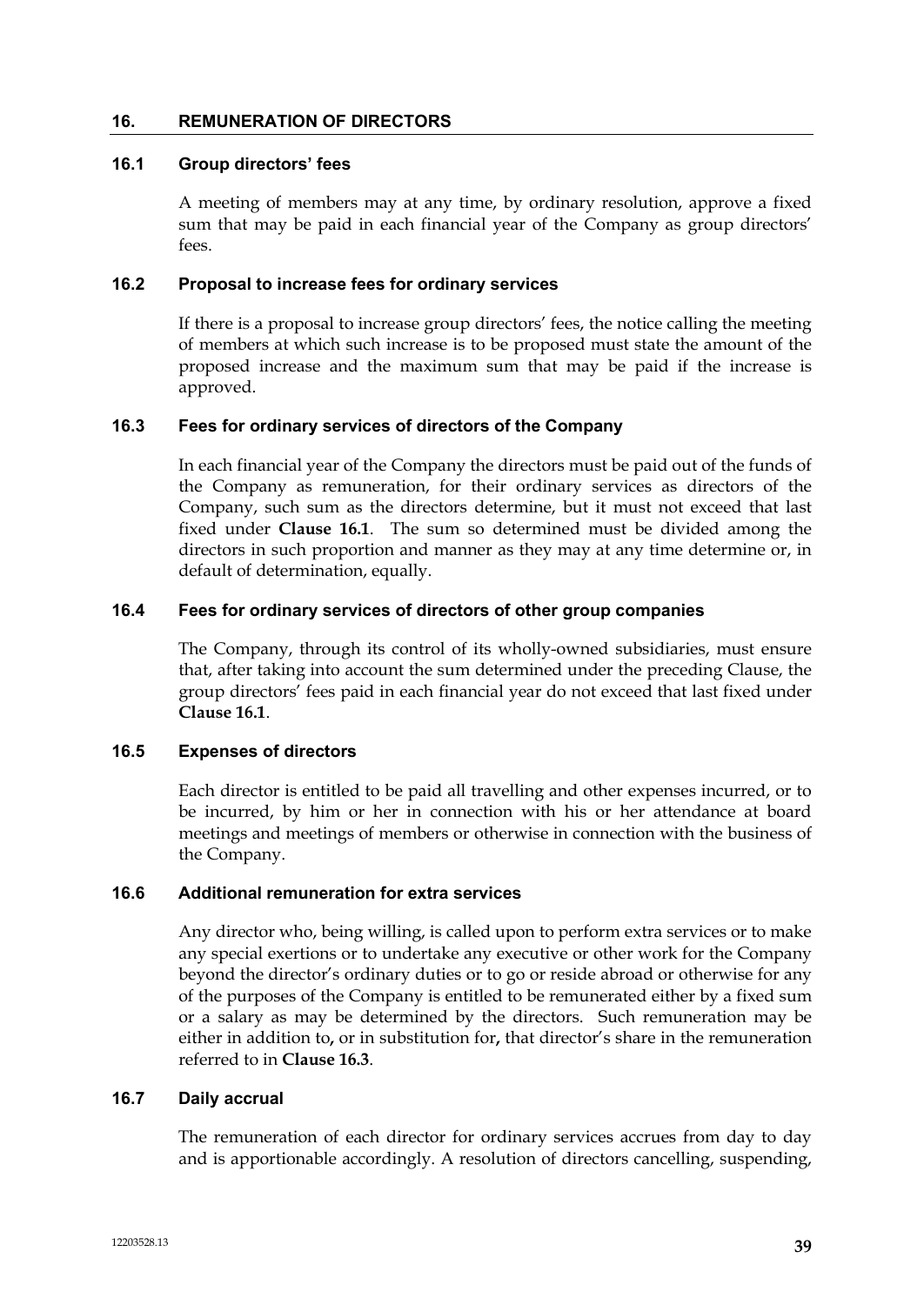reducing or postponing payment of such remuneration or any part of it binds all the directors for the time being.

# **16.8 Payment of retirement benefit**

Upon a director ceasing, or at any time after his or her ceasing whether by retirement or otherwise, to hold that office, the directors may pay to the former director, or in the case of death to the former director's legal personal representatives, or to the director's dependants or any of them, a lump sum payment in respect of past services of such director (either in that capacity or as an officer of a related body corporate of the Company) of an amount not exceeding the amount permitted by the Corporations Act and the Listing Rules. The Company may contract with any director to secure payment of any such sum to him or her, to the director's legal personal representatives, dependants or any of them.

### **16.9 Contributions to a superannuation fund**

The Company may at any time make contributions to a superannuation or similar fund for the benefit of any director. Any such contribution is in addition to, and not regarded as part of, the remuneration approved by members under this Constitution.

# **17. PROCEEDINGS OF DIRECTORS**

#### **17.1 Mode of meeting**

The directors may meet together for the dispatch of business, adjourn and otherwise regulate their meetings as they see fit. The directors may conduct their meetings by telephone or other form of communication without a director being in the physical presence of another director or other directors providing all directors have a reasonable opportunity to hear and be heard by each other.

# **17.2 Quorum**

A quorum for a meeting of the directors is 2 directors.

### **17.3 Chair calling a meeting**

The chair of the directors may at any time call a meeting of the directors to be held at such time and place as the chair chooses and such meeting shall not be invalidated by reason only of lack of convenience if a quorum of directors forms.

# **17.4 Secretary calling a meeting**

The secretary, upon the request of any other director, must call a meeting of the directors to be held at such time and place as is convenient to the directors.

#### **17.5 Notice of meeting**

Notice of each meeting of the directors:

(a) may be given by such means as is convenient, including by telephone or electronic transmission; and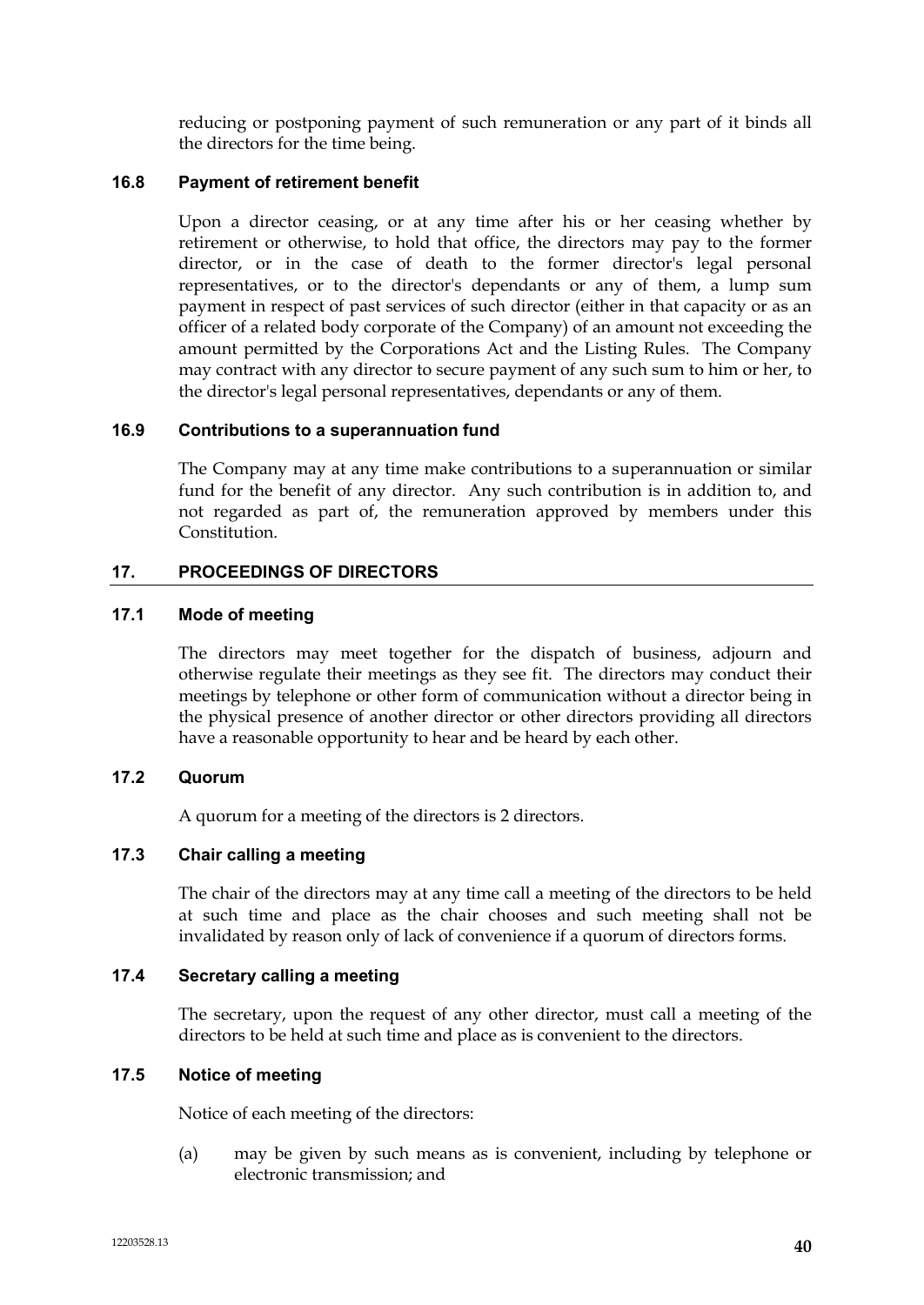(b) must be given to all eligible directors and all eligible alternate directors.

# **17.6 Recipients of notice**

For the purposes of the preceding Clause:

- (a) the "**eligible directors**" are all directors for the time being but excluding, first, all alternate directors, second, those given leave of absence, and third, those who in the belief of the individual calling the meeting are absent from Australia;
- (b) the "**eligible alternate directors**" are those alternate directors in respect of whom an appointor has, under **Clause 14.5**, required the Company to give such a notice to the alternate, but excluding those alternate directors who, in the belief of the individual calling the meeting, are absent from Australia; and
- (c) the accidental omission to give notice of any meeting of the directors to, or the non-receipt of any such notice by, an individual entitled to receive that notice does not invalidate the calling of the meeting or any resolution passed at any such meeting.

# **17.7 Appointment of chair**

The directors may elect one of their number to be chair of their meetings and may determine the period for which that individual is to hold that office. Such individual is entitled to use the title "Chairman", "Chairperson" or "Chair". If no chair is elected or if at any meeting of the directors the chair is not present within 15 minutes of the time appointed for holding the meeting, subject to the next Clause, the directors present must choose one of their number to be chair of such meeting.

# **17.8 Appointment of deputy chair**

The directors may elect one of their number to be the deputy chair of their meetings and may determine the period for which that individual is to hold that office. Such individual is entitled to use the title "Deputy Chairman", "Deputy Chairperson" or "Deputy Chair" In the absence of the chair at a meeting of the directors, the deputy chair may exercise all the powers and authorities of the chair.

# **17.9 Votes of directors**

Questions arising at any meeting of the directors must be decided by a majority of votes cast and each director has one vote. An individual who is an alternate director is entitled (in addition to his or her own vote if a director) to one vote on behalf of each director whom the alternate represents (as an alternate director at the meeting) and who is not personally present. If there is an equality of votes, provided more than 2 directors present are competent to vote on the question at issue but not otherwise, the chair may exercise a second or casting vote.

#### **17.10 Circular resolution of directors**

If a majority in number of the eligible directors have signed a document containing a statement that they are in favour of a resolution of the directors in terms set out in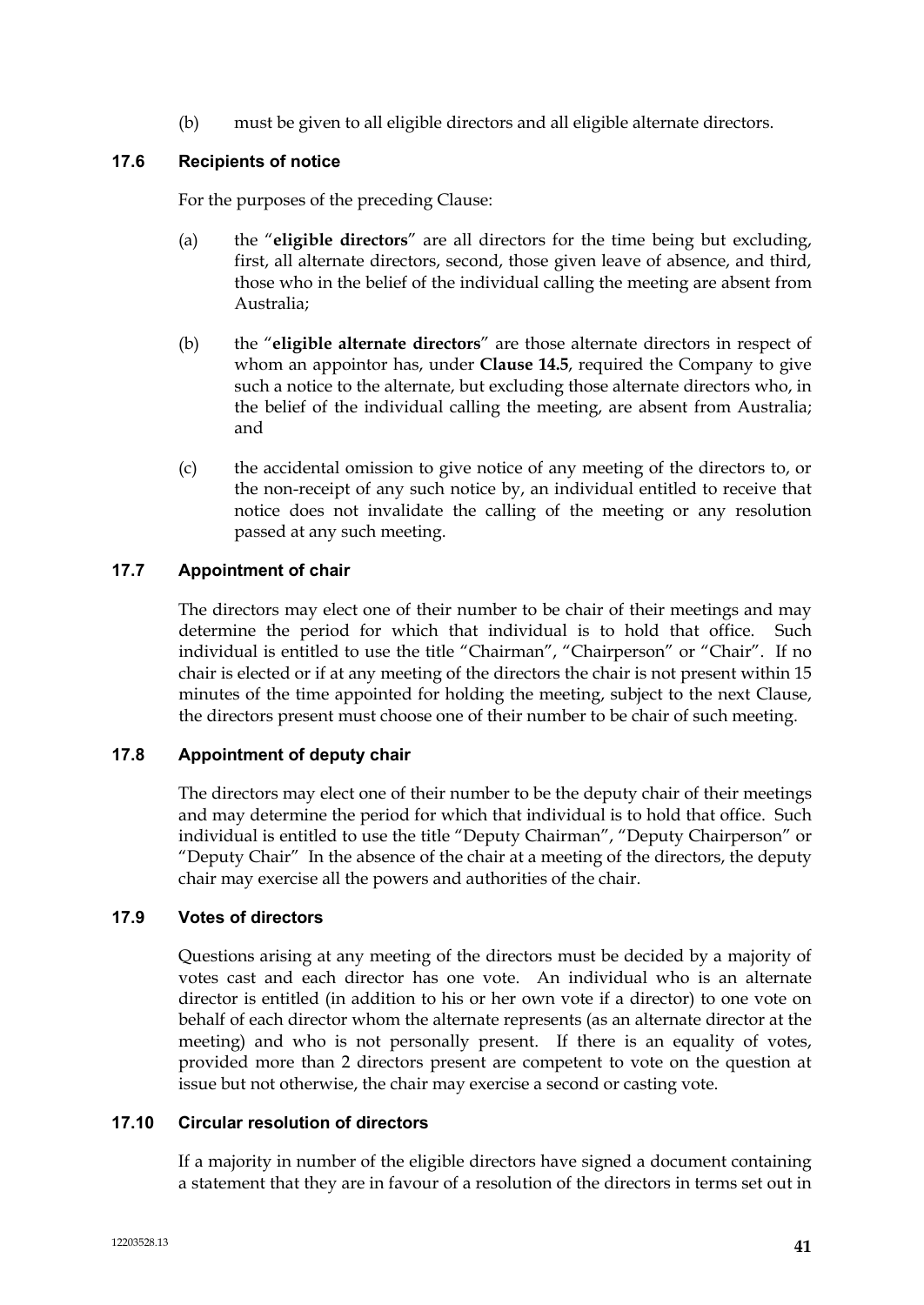the document, a resolution in those terms is treated as having been passed at a meeting of the directors held on the day on which the document was signed or, if the directors sign the documents on different days, on the day on which the document was last signed by a director thereby constituting a majority in number of the eligible directors unless the document, by its terms, is said to take effect from an earlier date.

# **17.11 Signing of circular resolution**

For the purposes of the preceding Clause:

- (a) the "**eligible directors**" are all directors for the time being but excluding, first, all alternate directors, second, those who, at a meeting of directors, would not be entitled to vote on the resolution and, third, those then outside Australia;
- (b) each director, other than one not entitled to vote on the resolution, may sign the document;
- (c) if an individual who is not entitled to vote on the resolution signs the document, it does not invalidate the resolution if it is otherwise valid;
- (d) unless the right has been suspended by the appointor under **Clause 14.5**, each alternate director may sign the document in the appointor's place if the alternate director reasonably believes that the appointor is unavailable to sign the document. An alternate may sign even if the available appointor could not have voted on the resolution. An alternate director who represents more than one director may sign as many times accordingly;
- (e) if there is only one eligible director, he or she may sign the document and it then takes effect under the preceding Clause;
- (f) an electronic transmission purporting to be signed by a director or alternate director is treated as being in writing signed by such individual; and
- (g) 2 or more separate documents containing statements in identical terms each of which is signed by one or more directors are together treated as constituting one document containing a statement in those terms signed by those directors on the respective days on which they signed the separate documents.

# **17.12 Deemed minute**

The document or documents referred to in the 2 preceding Clauses are treated as constituting a minute of that meeting and must be entered in books kept for that purpose.

# **17.13 Validity of acts of directors**

All acts done at any meeting of the directors or of a committee of directors or other persons or by any individual acting as a director or any person purporting to act as an attorney under power of the Company are, despite the fact that later it is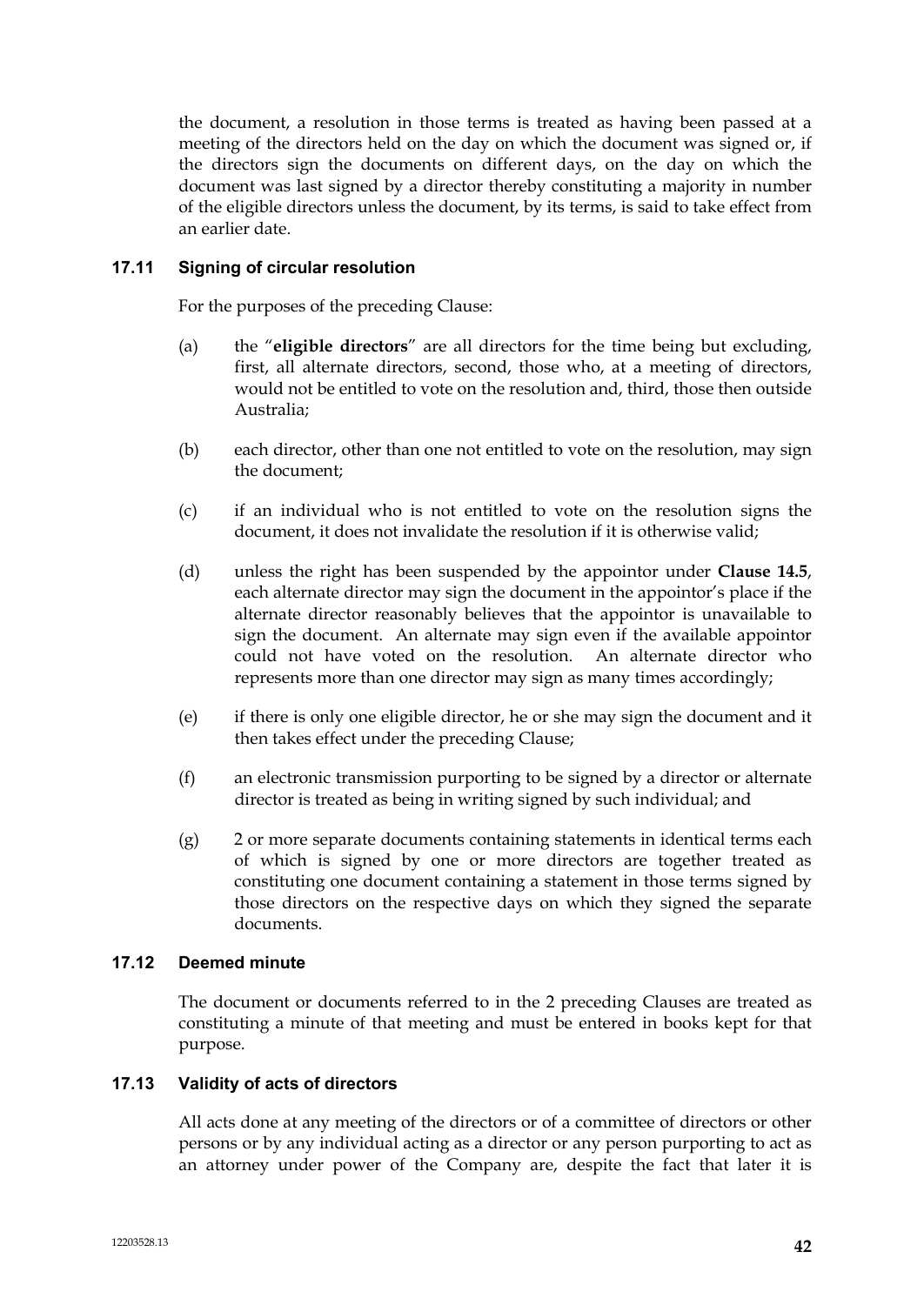discovered that there was some defect in the appointment or continuance in office of such director, person or attorney so acting or that they or any of them were disqualified or were not entitled to vote, as valid as if every such person had been duly appointed or had duly continued in office and was qualified to be a director or attorney and was entitled to vote.

# **18. MATERIAL PERSONAL INTERESTS OF DIRECTORS**

# **18.1 Requirement to leave the meeting**

A director who has a material personal interest in a matter that is being considered at a meeting of directors must not:

- (a) be present while the matter is being considered at the meeting; or
- (b) vote on the matter.

# **18.2 Exemptions from having to leave**

The preceding Clause does not apply if:

- (a) the interest does not need to be disclosed under section 191 of the Corporations Act (whose terms are reflected in **Clause 18.3**) by reason of an exemption under section 191(2) (whose terms are reflected in **Clause 18.4**); or
- (b) the director is permitted to do so by a declaration or order made by the Australian Securities and Investments Commission under section 196 of the Corporations Act; or
- (c) if there are not enough directors to form a quorum for a directors' meeting because of **Clause 18.1**, one or more of the directors (including those who have a material personal interest in the matter) may call a general meeting to consider a proposed resolution to deal with the matter; or
- (d) if directors who do not have a material personal interest in the matter have passed a resolution that:
	- (i) identifies the director, the nature and extent of the director's interest in the matter and its relation to the affairs of the company; and
	- (ii) states that those directors are satisfied that the interest should not disqualify the director from voting or being present.

# **18.3 Director's duty to notify**

A director who has a material personal interest in a matter that relates to the affairs of the Company must give the other directors notice of the interest unless the next Clause says otherwise.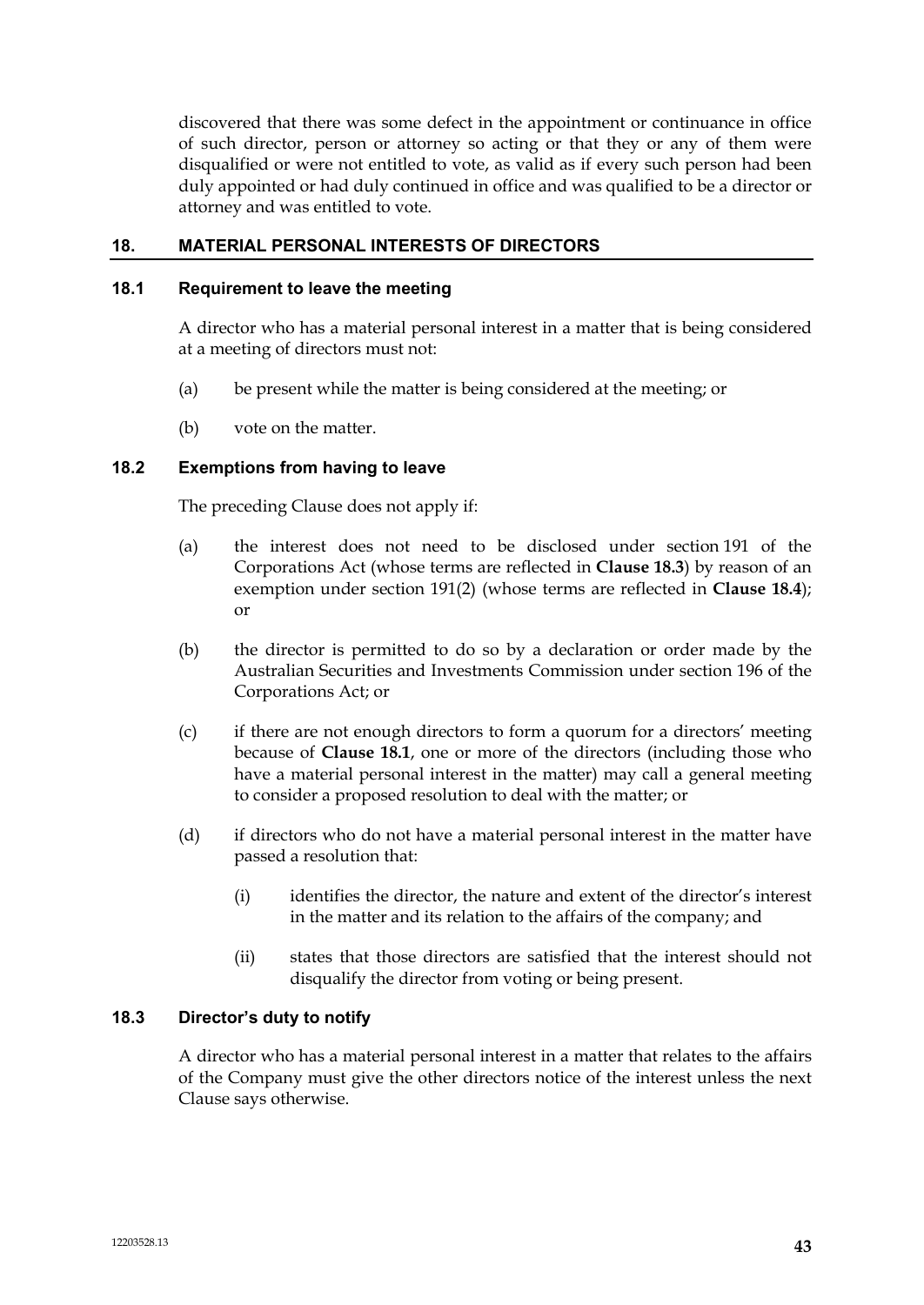# **18.4 Exemptions from having to give notice**

The director does not need to give notice of an interest under the preceding Clause if:

- (a) the interest:
	- (i) arises because the director is a member of the Company and is held in common with the other members of the Company; or
	- (ii) arises in relation to the director's remuneration as a director of the Company; or
	- (iii) relates to a contract the Company is proposing to enter into that is subject to approval by the members and will not impose any obligation on the Company if it is not approved by the members; or
	- (iv) arises merely because the director is a guarantor or has given an indemnity or security for all or part of a loan (or proposed loan) to the Company; or
	- (v) arises merely because the director has a right of subrogation in relation to a guarantee or indemnity referred to in paragraph (iv); or
	- (vi) relates to a contract that insures, or would insure, the director against liabilities the director incurs as an officer of the Company (but only if the contract does not make the Company or a related body corporate the insurer); or
	- (vii) relates to any payment by the Company or a related body corporate in respect of an indemnity permitted under section 199A of the Corporations Act or any contract relating to such an indemnity; or
	- (viii) is in a contract, or proposed contract, with, or for the benefit of, or on behalf of, a related body corporate and arises merely because the director is a director of the related body corporate; or
- (b) all the followings conditions are satisfied:
	- (i) the director has already given notice of the nature and extent of the interest and its relation to the affairs of the Company under **Clause 18.3**; and
	- (ii) if an individual who was not a director of the Company at the time when the notice under **Clause 18.3** was given is appointed as a director of the Company, the notice is given (by someone) to that individual; and
	- (iii) the nature or extent of the interest has not materially increased above that disclosed in the notice; or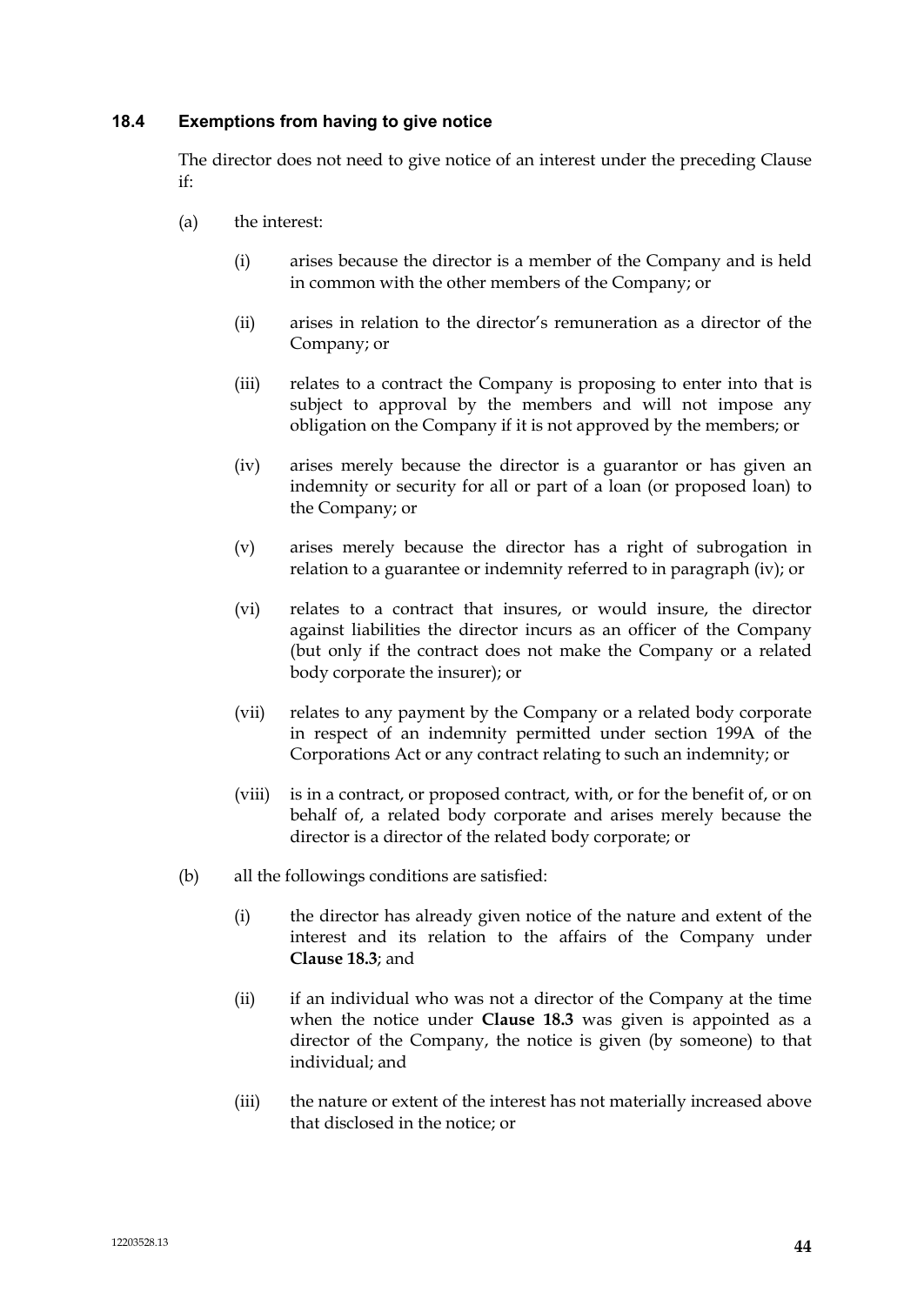(c) the director has given a standing notice of the nature and extent of the interest under **Clause 18.6** and the standing notice is still effective in relation to the interest (as to which see **Clauses 18.10 and 18.11**).

# **18.5 Notice of material personal interest**

The notice required by **Clause 18.3** must:

- (a) give details of:
	- (i) the nature and extent of the interest; and
	- (ii) the relation of the interest to the affairs of the Company; and
- (b) be given at a meeting of the directors as soon as practicable after the director becomes aware of their interest in the matter.

The details must be recorded in the minutes of the meeting.

# **18.6 Standing notice about an interest**

A director who has an interest in a matter may give the other directors standing notice of the nature and extent of the interest in the matter in accordance with the next Clause. The notice may be given at any time and whether or not the matter relates to the affairs of the Company at the time the notice is given. The standing notice may be given to the other directors before the interest becomes a material personal interest.

# **18.7 Form of standing notice**

The notice under the preceding Clause must:

- (a) give details of the nature and extent of the interest; and
- (b) be given:
	- (i) at a meeting of the directors (either orally or in writing); or
	- (ii) to the other directors individually in writing.

The standing notice is given under paragraph (b)(ii) when it has been given to every director.

#### **18.8 Standing notice must be tabled if given to directors individually**

If the standing notice is given to the other directors individually in writing, it must be tabled at the next meeting of the directors after it is given.

### **18.9 Nature and extent of interest must be recorded in minutes**

The director must ensure that the nature and extent of the interest disclosed in the standing notice is recorded in the minutes of the meeting at which the standing notice is given or tabled.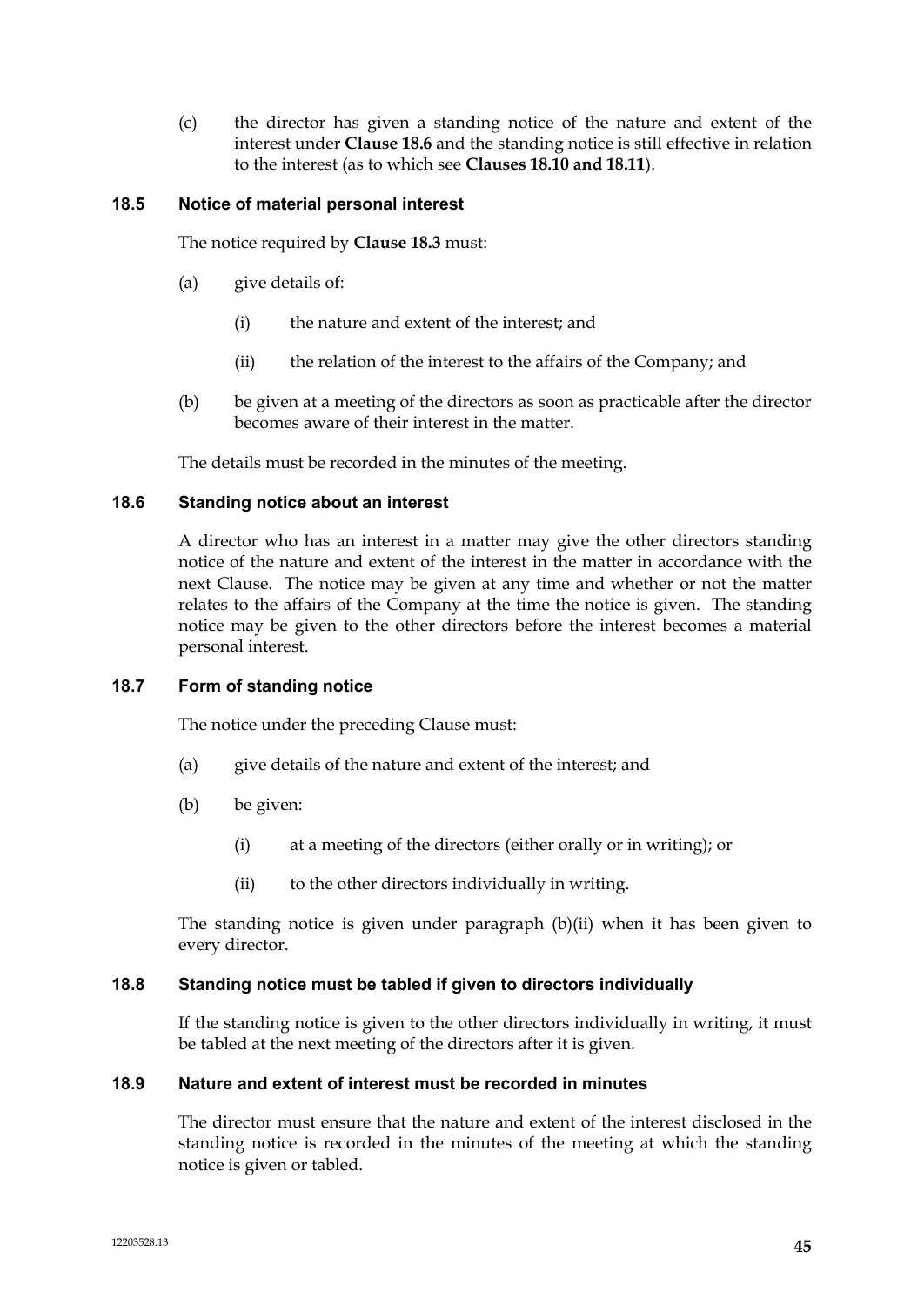# **18.10 Dates of effect and expiry of standing notice**

The standing notice:

- (a) takes effect as soon as it is given; and
- (b) ceases to have effect if an individual who was not a director of the Company at the time when the notice was given is appointed as a director of the Company.

A standing notice that ceases to have effect under the paragraph (b) commences to have effect again if it is given (by someone) to the individual referred to in that paragraph.

# **18.11 Effect of material increase in nature or extent of interest**

The standing notice ceases to have effect in relation to a particular interest if the nature or extent of the interest materially increases above that disclosed in the standing notice.

### **18.12 Effect of contravention**

A contravention of any of the Clauses in this Section by a director does not affect the validity of any act, transaction, agreement, instrument, resolution or other thing.

### **19. POWERS AND DUTIES OF DIRECTORS**

# **19.1 Powers generally**

Subject to the Corporations Act and to any other provisions of this Constitution, the management and control of the Company and of the business and affairs of the Company is vested in the directors who may exercise all such powers of the Company and do all such acts or things as are not by this Constitution or by the Corporations Act expressly required to be exercised or done by a meeting of members. No ordinary resolution, special resolution, or change in this Constitution, invalidates any prior act of the directors which would have been valid if that resolution or change had not been adopted or passed.

### **19.2 Sale of main undertaking**

If the Company is listed, any sale or disposal of the Company's main undertaking is conditional upon approval or ratification by ordinary resolution at a meeting of members held in accordance with the Listing Rules.

# **19.3 Borrowing**

The directors have the power to raise or borrow any sum or sums of money and to secure the payment or repayment of such moneys and any other obligation or liability of the Company in such manner and on such terms in all respects as they think fit. This includes upon the security of any mortgage or by the issue of debentures or debenture stock of the Company charged upon all or any of the property of the Company (both present and future) including its goodwill,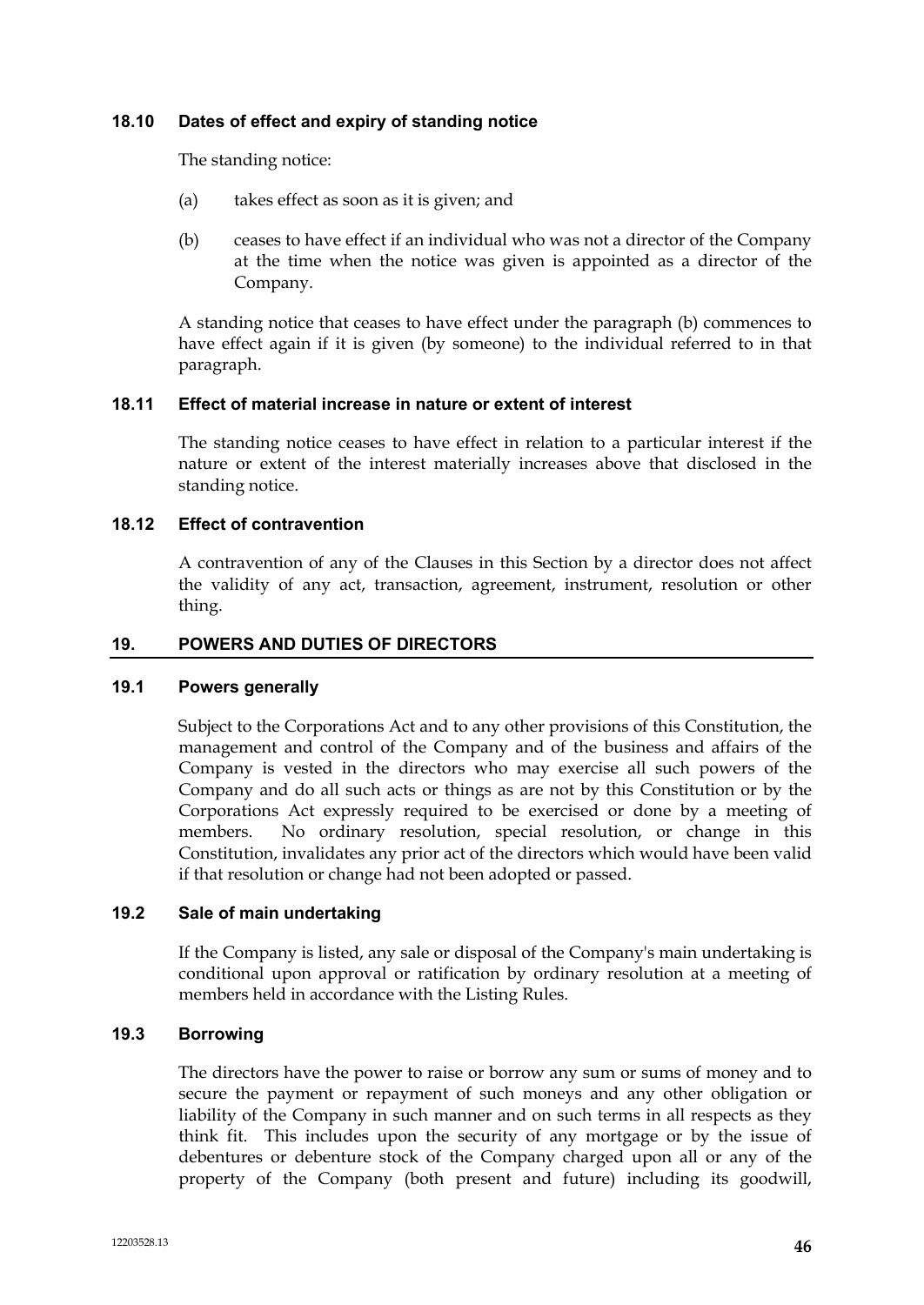undertaking and uncalled capital for the time being or upon bills of exchange, promissory notes or other obligations or otherwise.

# **19.4 Security**

Without limiting the generality of the preceding Clause, the directors have power to make such loans to, and to provide such guarantees and security for obligations undertaken by, directors of the Company as may be permitted by the Corporations Act or by resolution of the Company in accordance with the Corporations Act.

#### **19.5 Execution of negotiable instruments**

All cheques, promissory notes, drafts, bills of exchange and other negotiable instruments and all receipts for money paid to the Company may be signed, drawn, accepted, endorsed or otherwise executed as the case may be in such manner as the directors at any time determine.

### **19.6 Appointment of attorney**

The directors may at any time, by power of attorney, appoint any person or persons to be the attorney or attorneys of the Company for such purposes and with such powers, authorities and discretions (not exceeding those vested in or exercisable by the directors under this Constitution) and for such period and subject to such conditions as they may think fit. Any such powers of attorney may contain such provisions for the protection and convenience of persons dealing with any such attorney as the directors may think fit and may also authorise any such attorney to delegate all or any of the powers authorities and discretions vested in the attorney.

#### **20. DELEGATION**

#### **20.1 Delegates of powers**

The directors may delegate any of their powers to:

- (a) a committee (as to which see **Section 21**); or
- (b) a director; or
- (c) an employee of the Company; or
- (d) any other individual.

#### **20.2 Exercise of powers**

The delegate must exercise the powers delegated in accordance with any directions of the directors.

#### **20.3 Effect of exercise of powers**

The exercise of the power by the delegate is as effective as if the directors had exercised it.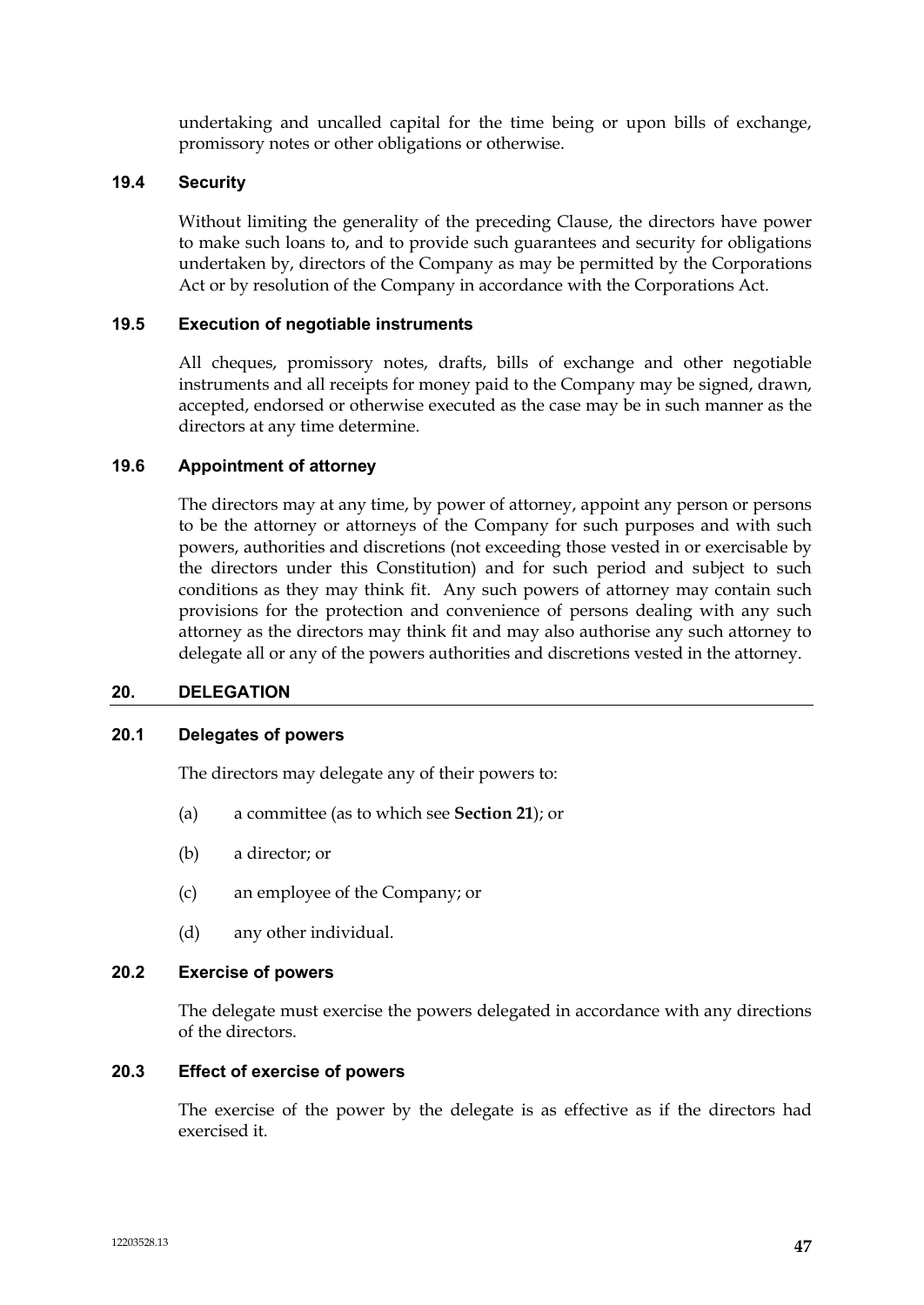### **20.4 Concurrent power**

The directors may still act in exercise of the same power so delegated.

# **20.5 Revocation of power**

The directors may at any time, and without having to give a reason, alter or revoke any delegation of power.

# **20.6 Appointment of attorney**

The directors may at any time, by power of attorney, appoint any person or persons to be the attorney or attorneys of the Company for such purposes and with such powers, authorities and discretions (not exceeding those vested in or exercisable by the directors under this Constitution) and for such period and subject to such conditions as they may think fit. Any such powers of attorney may contain such provisions for the protection and convenience of persons dealing with any such attorney as the directors may think fit and may also authorise any such attorney to delegate all or any of the powers authorities and discretions vested in the attorney.

# **21. COMMITTEES**

# **21.1 Delegation to committee**

The directors may:

- (a) delegate any of their powers to committees consisting of such one or more individuals, whether directors or not, as they think fit; and
- (b) establish advisory committees (or other committees not having delegated power of directors) consisting of such individual or individuals as they think fit.

### **21.2 Committee powers**

Any committee so formed or individual or individuals so appointed must, in the exercise of the powers so delegated, or functions entrusted, conform to any directions that may at any time be imposed by the directors.

#### **21.3 Committee meetings**

The meetings and proceedings of any committee consisting of 2 or more individuals are governed by the provisions in this Constitution for regulating the meetings and proceedings of the directors so far as they are capable of application and not affected by any resolution made, or direction given, by the directors under the preceding Clause.

#### **21.4 Committee members as officers**

Each individual appointed to a committee under paragraph (a) of **Clause 21.1**, if not otherwise an officer of the Company, is when exercising the powers so delegated or functions entrusted, an officer of the Company.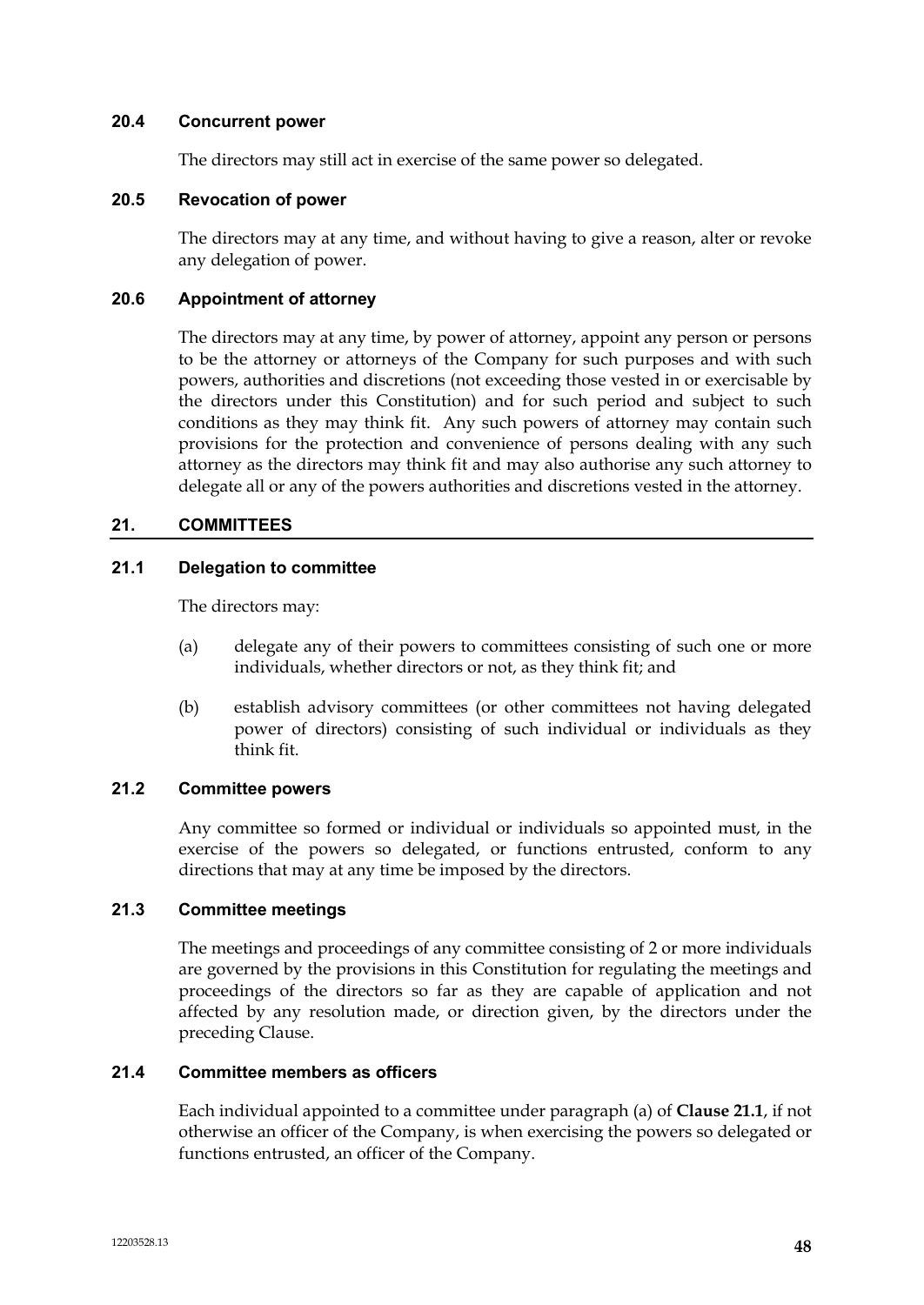### **21.5 Other constraints**

In addition to the matters in **Clauses 20.2 to 20.5**, a committee is governed by the following:

- (a) unless expressly authorised by the directors, a committee to which the directors have delegated power cannot, in turn, sub-delegate that power;
- (b) the directors may at any time remove any individual from a committee and need not give a reason for doing so.

# **22. SECRETARY**

# **22.1 Appointment of secretary**

The secretary must be appointed by the directors and holds office until the secretary's services are terminated by the directors.

# **22.2 Duties of secretary**

The secretary must perform such duties as are required of that individual by the Corporations Act and this Constitution and, in addition, must perform such duties and exercise such powers as may at any time be directed by the directors.

### **22.3 Assistant secretary**

The directors may also appoint an assistant secretary or assistant secretaries and temporary substitutes for the secretary. Any such assistant secretary or temporary substitute is, for the purposes of this Constitution, treated as and may fulfil the duty of the secretary subject to any limitation prescribed by the directors.

#### **23. MINUTES**

Any minutes of a meeting of members or of the directors, if purporting to be signed by any individual purporting to be either the chair of such meeting, or the chair of the next succeeding meeting, must be received in evidence without any further proof as sufficient evidence that the matters and things recorded by or appearing in such minutes actually took place or happened as recorded or appearing and of the regularity of those things in all respects and that the same took place at a meeting duly called and held.

#### **24. COMMON SEAL**

#### **24.1 Optional**

The Company may at any time have a common seal.

# **24.2 Use of common seal**

The common seal must not be fixed to any document unless it is done by the authority of directors or of a committee of them.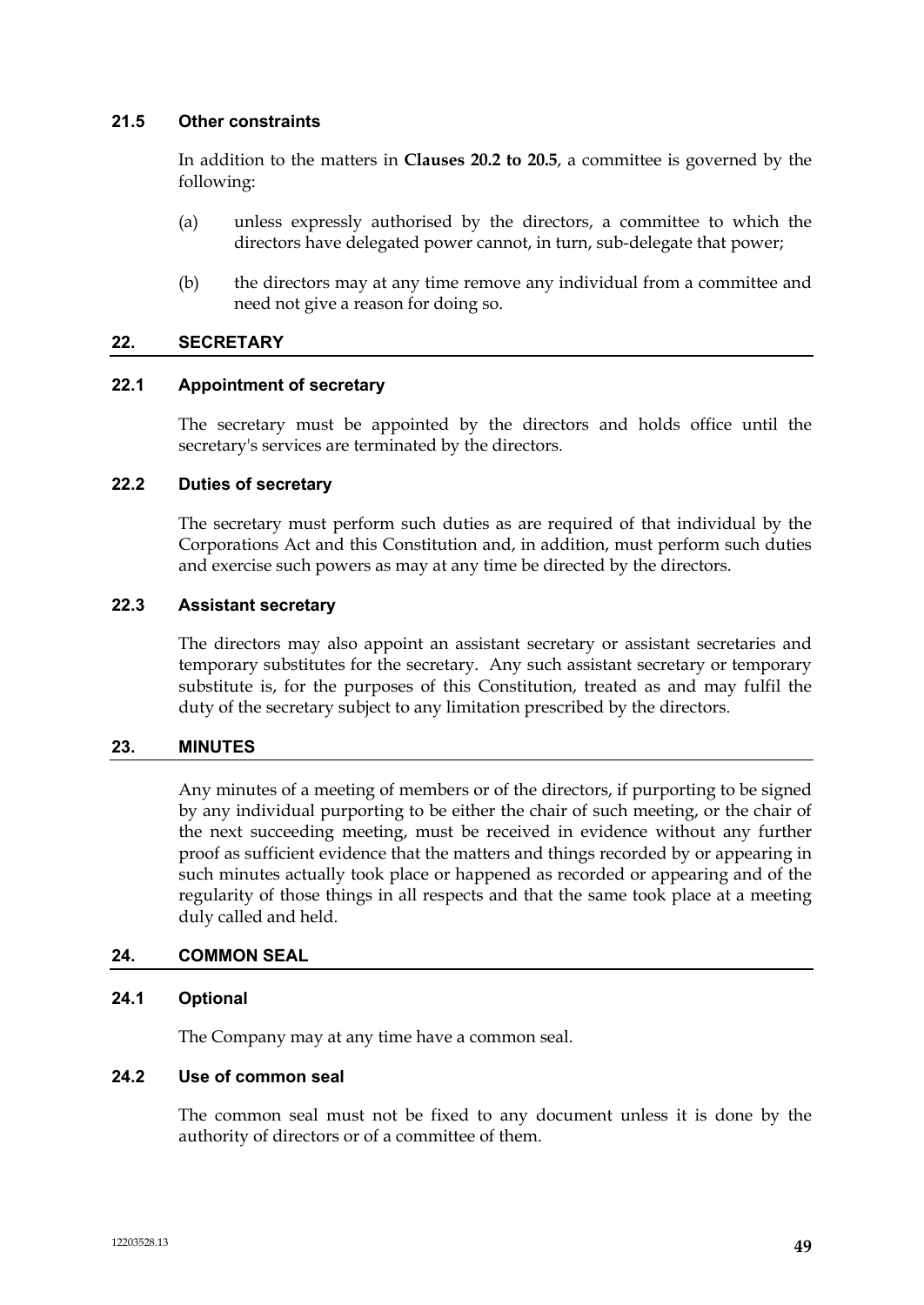### **24.3 Mode of execution by common seal**

Every document to which the common seal is fixed must be signed, to witness the fixing of the common seal, by 2 individuals. One must be a director. The other must be the secretary, a second director, or such other individual as the directors may appoint for that purpose. No individual may sign in more than one capacity.

# **24.4 Presence during execution**

It is not necessary for an individual signing under the preceding Clause to be present either when the common seal is fixed or when another individual signs the document under the preceding Clause.

### **24.5 Delegation of authority to use common seal**

The directors may delegate to the managing director or any other director power and authority to fix the common seal to such documents as the directors may at any time by resolution determine. When so fixed and signed by the managing director or such other director, it is binding on the Company in all respects as if it were duly signed by 2 directors.

### **24.6 Certificate seal**

The Company may at any time have a duplicate common seal to be known as the certificate seal which must be a facsimile of the common seal with the addition on its face of the words "share seal" or "certificate seal". Any certificate may be issued under such a duplicate seal and if so issued is treated as being sealed with the common seal of the Company.

# **24.7 Fixing the certificate seal**

The certificate seal and the signature of any director, secretary or other individual attesting the same may be reproduced and fixed by some mechanical means on to certificates which have first been approved for sealing by an individual appointed for that purpose by the Company and bear evidence of such approval.

# **24.8 Certificates**

For the purpose of the 2 preceding Clauses, "**certificate**" means a certificate in respect of shares, stock, stock units, debentures, certificates of debenture or any certificate or other document evidencing any options or rights to take up shares or other interests in the Company.

# **25. EXECUTION OF DOCUMENT WITHOUT A COMMON SEAL**

#### **25.1 Use of common seal optional**

The Clauses in this Section operate regardless of whether the Company has a common seal.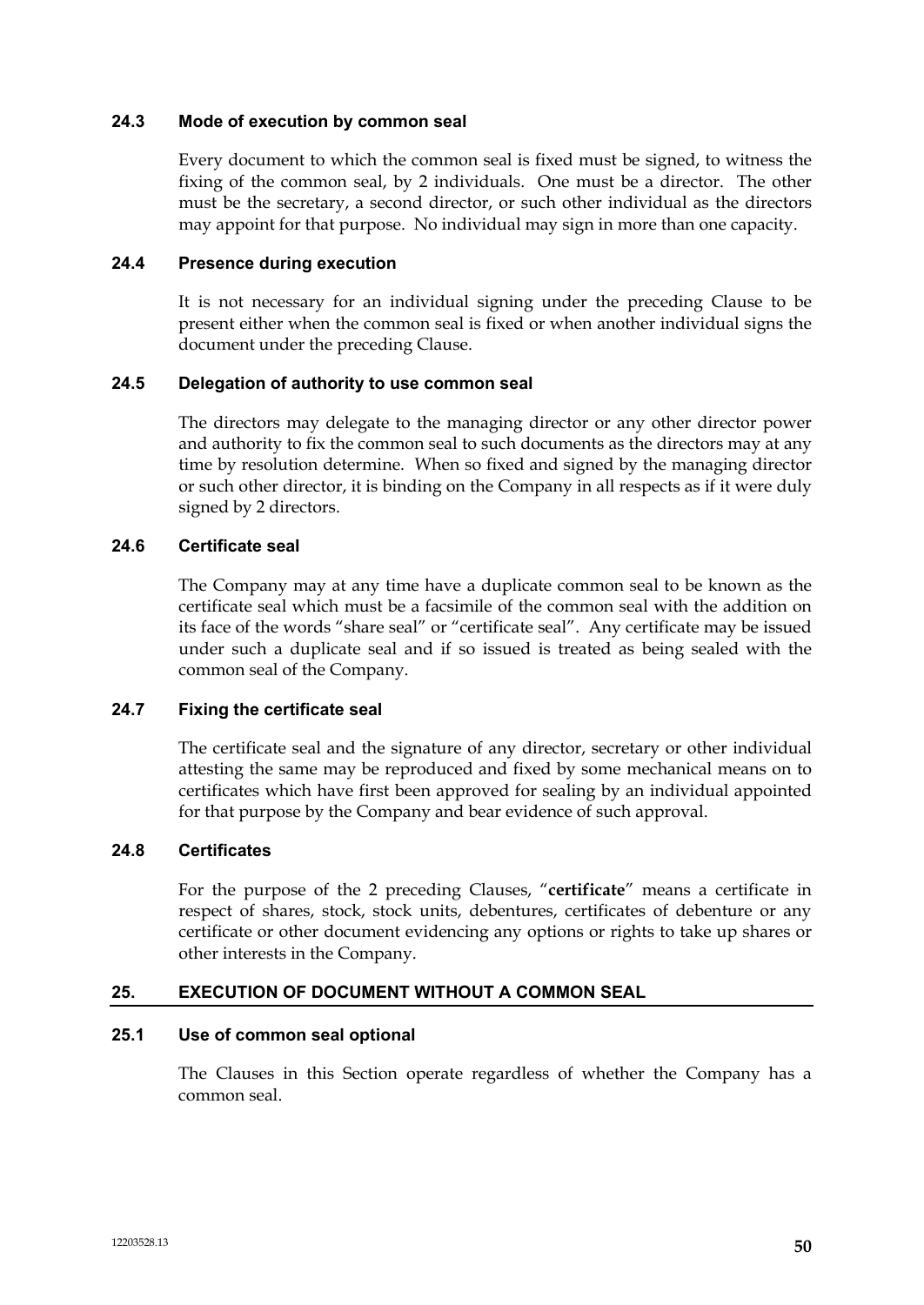### **25.2 Mode of execution**

The Company may execute a document (including a deed if it is expressed to be executed as a deed) without using a common seal if the document is signed by 2 individuals. One must be a director. The other must be the secretary or a second director. No individual may sign in more than one capacity.

### **25.3 Presence during execution**

It is not necessary for an individual signing under the preceding Clause to be present when another individual signs the document under the preceding Clause.

### **26. OVERSEAS BRANCH REGISTER**

#### **26.1 Transactions on overseas branch registers**

The directors may make such provisions as they think fit respecting the keeping of any branch register of members at a place outside Australia. The directors may appoint any such person as they think fit to approve and register or reject transfers and make entries in any overseas branch register and to issue certificates in respect of shares on the overseas branch register and may make such other provisions relating to it as they may think fit.

# **26.2 Transfers between registers**

The directors may transfer shares from one register to another and charge a fee in respect of any such transfer. The directors may at any time discontinue any overseas branch register.

#### **27. DIVIDENDS AND RESERVES**

#### **27.1 Directors declare dividends**

The directors may at any time declare a dividend to be paid to the members entitled to it. The directors must fix the record date and the date for payment.

# **27.2 Interim dividends**

The directors may at any time declare such interim dividends to be paid to the members entitled to them as appear to the directors to be justified by the profits of the Company.

#### **27.3 No interest on dividends**

A dividend does not bear interest against the Company.

#### **27.4 Accumulation of reserves**

The directors may before declaring any dividend set aside out of the profits of the Company such sums as they think proper as reserves which shall, at the discretion of the directors, be applicable for any purpose to which the profits of the Company may be properly applied and pending any such application may at the like discretion either be employed in the business of the Company or be invested in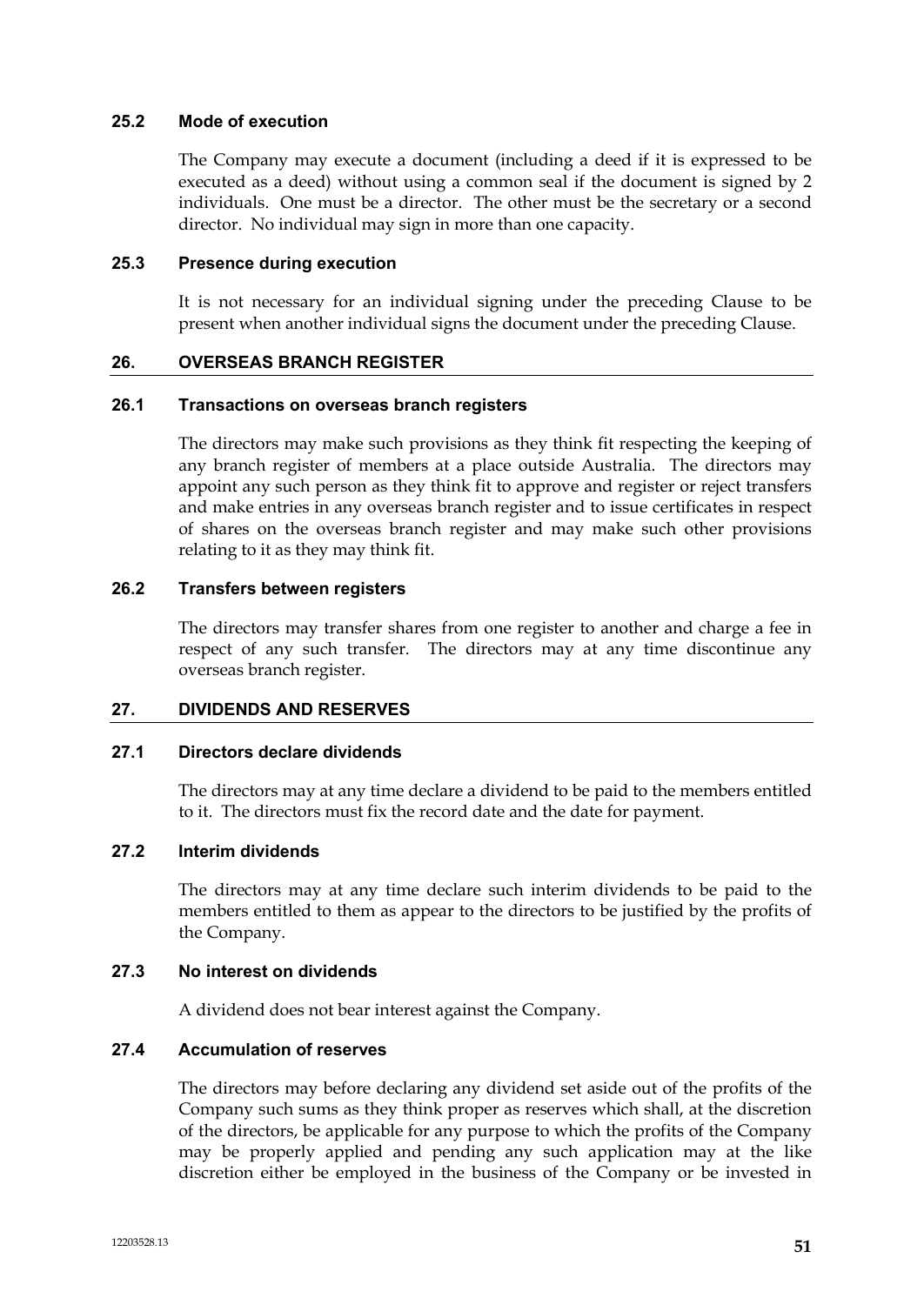such investments as the directors may at any time think fit. The directors may also without placing the same to reserve carry forward any profits which they may think prudent not to appropriate.

# **27.5 Apportionment**

Subject to the rights of persons, if any, entitled to shares with special rights as to dividend, all dividends must be declared and paid according to the amounts paid (not credited) on the shares in respect of which the dividend is paid. No amount paid on a share in advance of calls may be treated for the purpose of this Clause as paid on the share. All dividends must be apportioned and paid pro rata to the proportion of the total amount paid and payable (excluding amounts credited) on the shares during any portion or portions of the period in respect of which the dividend is paid. If any share is issued on terms providing that it ranks for dividend as from a particular date, that share ranks for dividend accordingly.

# **27.6 Deductions from dividends**

The directors may deduct from any dividend payable to any member all sums of money (if any) presently payable by the member to the Company on account of calls or otherwise in relation to the shares of the Company.

# **27.7 Payment of dividend in specie**

The directors, when declaring a dividend, may direct payment of such dividend wholly or partly by the distribution of specific assets. This may include paid up shares, debentures or debenture stock of any other body corporate or in any one or more of such ways. Where any difficulty arises in regard to such distribution the directors may settle the same as they think expedient and fix the value for distribution of such specific assets or any part of those assets and may determine that cash payments be made to any members upon the footing of the value so fixed in order to adjust the rights of all parties and may vest any such specific assets in trustees as may seem expedient to the directors.

# **27.8 Dispatch and payment of dividends**

A dividend due to a member may, if that member elects under a plan or arrangement offered at any time by the Company, be credited directly to a bank account. Any dividend, interest or other money payable in cash in respect of shares may be paid by cheque, sent through the post directed to the registered address of the holder or in the case of joint holders to the registered address of that one of the joint holders who is first named on the register or to such person and to such address as the holder or joint holders may in writing direct. Every such cheque must be made payable to the person to whom it is sent and may be made payable to bearer. Any one of 2 or more joint holders may give effectual receipts for any dividends or other money payable in respect of the shares held by them as joint holders.

# **27.9 Call satisfied by dividend**

The directors, when declaring a dividend, may make a call on the members of such amount as they may fix but so that the call on each member must not exceed the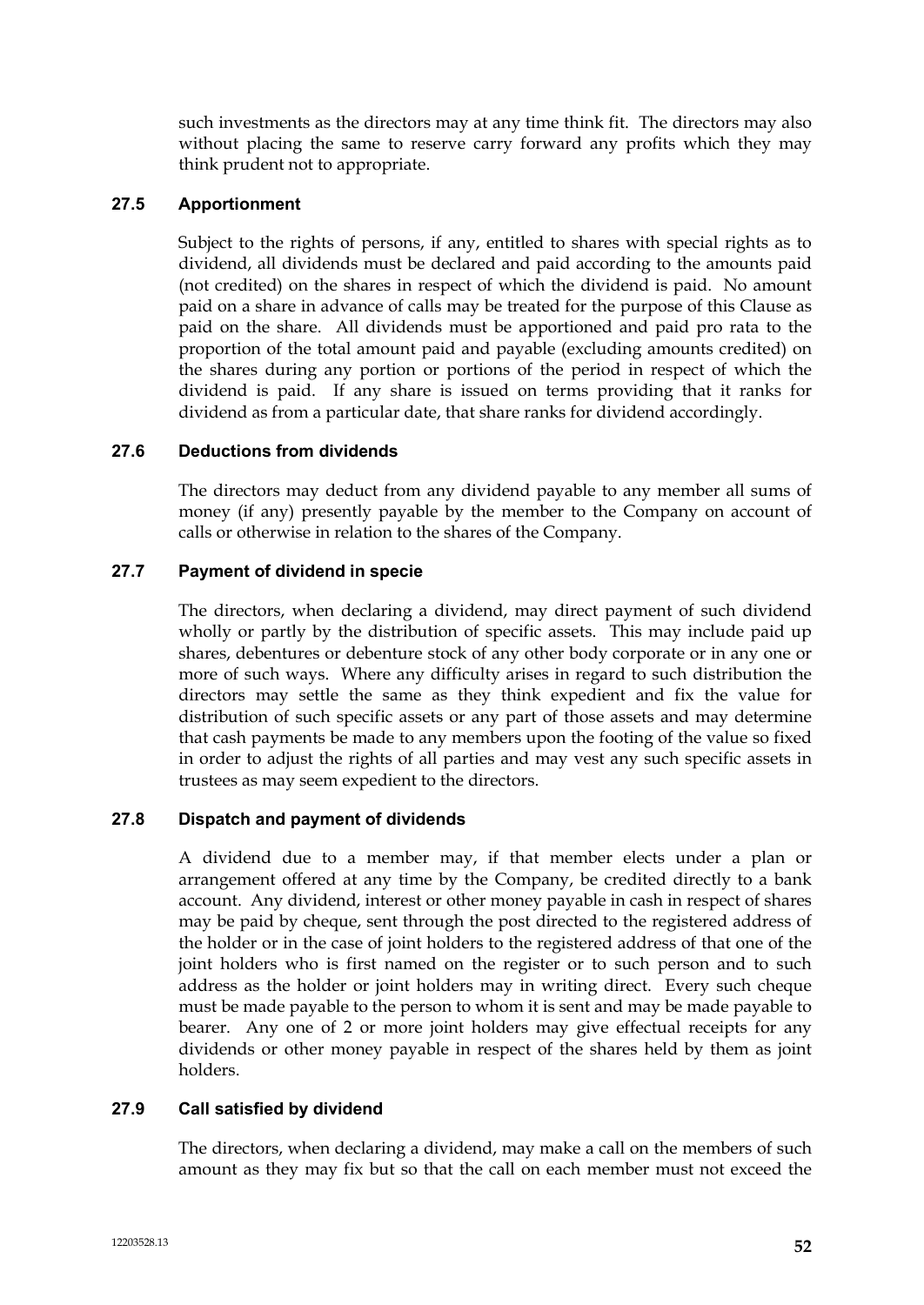dividend payable to the member and so that the call is made payable at the same time as the dividend and the dividend may, if so arranged between the Company and the member, be set off against the call.

# **27.10 Unclaimed dividend**

All dividends declared but unclaimed may:

- (a) in the case of dividends not to be distributed as money, be realised into money; and
- (b) in any case, be invested for the benefit of the Company until claimed or until required to be dealt with under any applicable law dealing with unclaimed money.

# **27.11 Dividends to those on register at declared record date**

All dividends belong and must be paid (subject to any lien of the Company) to those members whose names are on the register at the record date fixed by the directors, despite any subsequent transfer or transmission of shares.

# **27.12 Share plans**

The directors may at any time adopt and implement any number of plans, on terms they determine, by which a member may elect to receive shares as, or instead of, dividends. Such plans may include:

- (a) a plan under which a member who elects to participate in respect of a share held by the member is entitled to an issue of bonus shares instead of a dividend distributed as money in respect of that share; and
- (b) a plan under which a dividend to be distributed as money to a member in respect of a share is, if the member elects that the share participate in the plan, retained by the Company and applied in subscription for fully paid shares pursuant to the terms of the plan.

# **27.13 Powers concerning share plans**

The directors have all powers necessary or desirable to implement and carry out fully any plan adopted under the preceding Clause and may (without limitation) at any time:

- (a) amend the terms of any plan as they consider desirable; and
- (b) suspend for any period or terminate the operation of any plan as they consider desirable.

# **28. CAPITALISATION OF PROFITS**

# **28.1 Capitalisation of profits or reserves**

The directors may at any time resolve that it is desirable to capitalise any sum being the whole or a part of the amount for the time being standing to the credit of any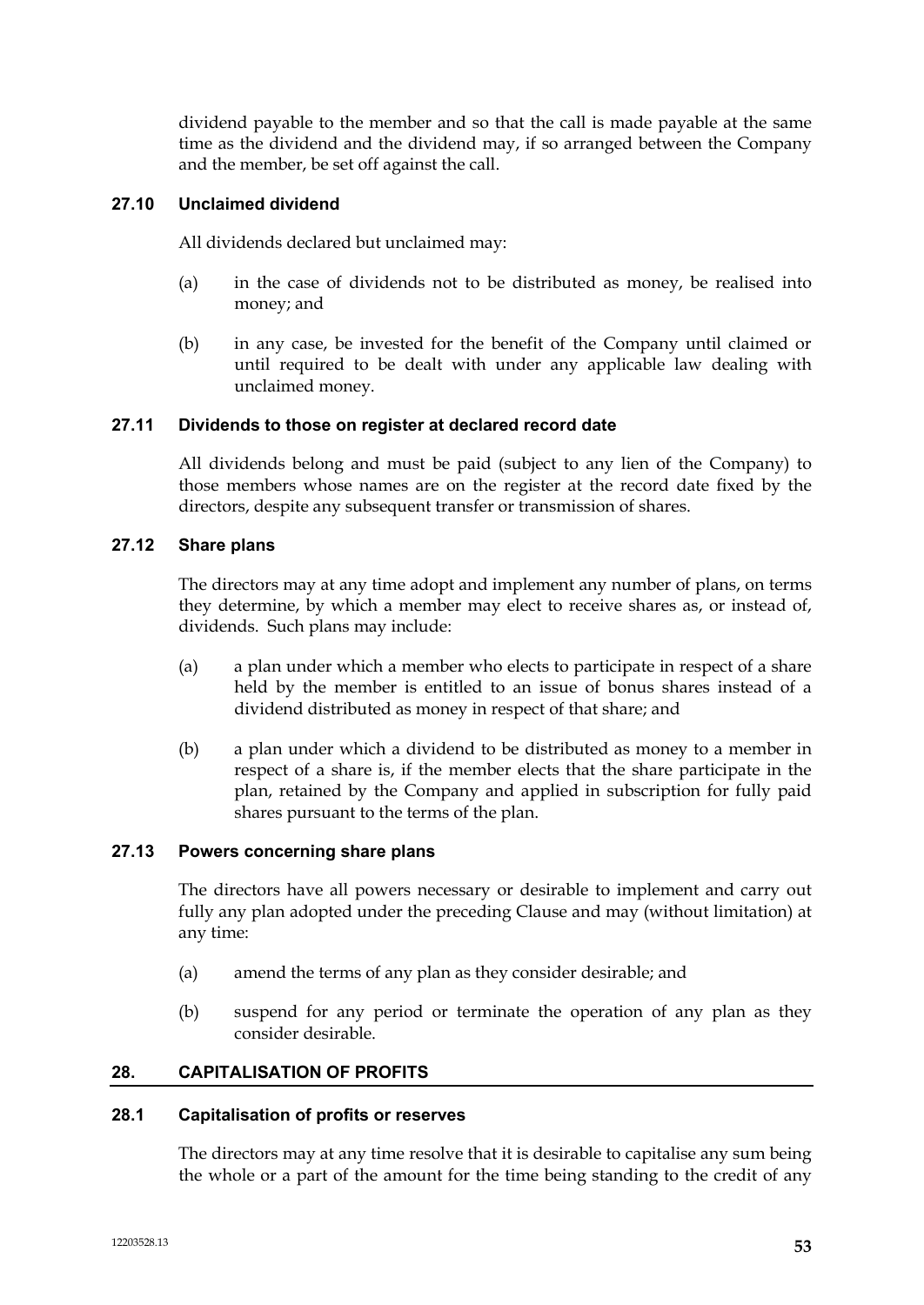reserve account or the profit and loss account or otherwise available for distribution to members and that such sum may be applied for the benefit of members in proportion to the number of shares (being shares which entitle the holder to participate in the type of distribution being made pursuant to this Clause) held by them in any of the ways mentioned in the following Clause.

# **28.2 Application**

The ways in which a sum may be applied under the preceding Clause are:

- (a) in paying up any amounts unpaid on the issue price of shares or any Attached Securities; or
- (b) in paying up in full the issue price of unissued shares, debentures or any Attached Securities; or
- (c) partly as mentioned in paragraph (a) and partly as mentioned in paragraph (b).

# **28.3 Settlement of difficulties**

The directors may do all things necessary to give effect to the resolution and in particular to the extent necessary to adjust the rights of the members among themselves, may:

- (a) issue fractional certificates or make cash payments in cases where shares or debentures become issuable in fractions;
- (b) fix the value for distribution of any specific assets or any part of them;
- (c) determine that cash payments be made to any members upon the footing of the value so fixed or that fractions of less value than 50 cents may be disregarded in order to adjust rights of all parties;
- (d) vest any such cash or specific assets in trustees upon trusts for the persons entitled to the dividend or capitalised fund; and
- (e) authorise any person to make, on behalf of the members entitled to any further shares or debentures upon the capitalisation, an agreement with the Company providing for the issue to them, credited as fully paid up, of any such further shares or debentures or for the payment up by the Company on their behalf of the amounts remaining unpaid of the issue price on their existing shares by the application of their respective proportions of the sum resolved to be capitalised;

and any agreement made under an authority referred to in paragraph (e) is effective and binding on all the members concerned.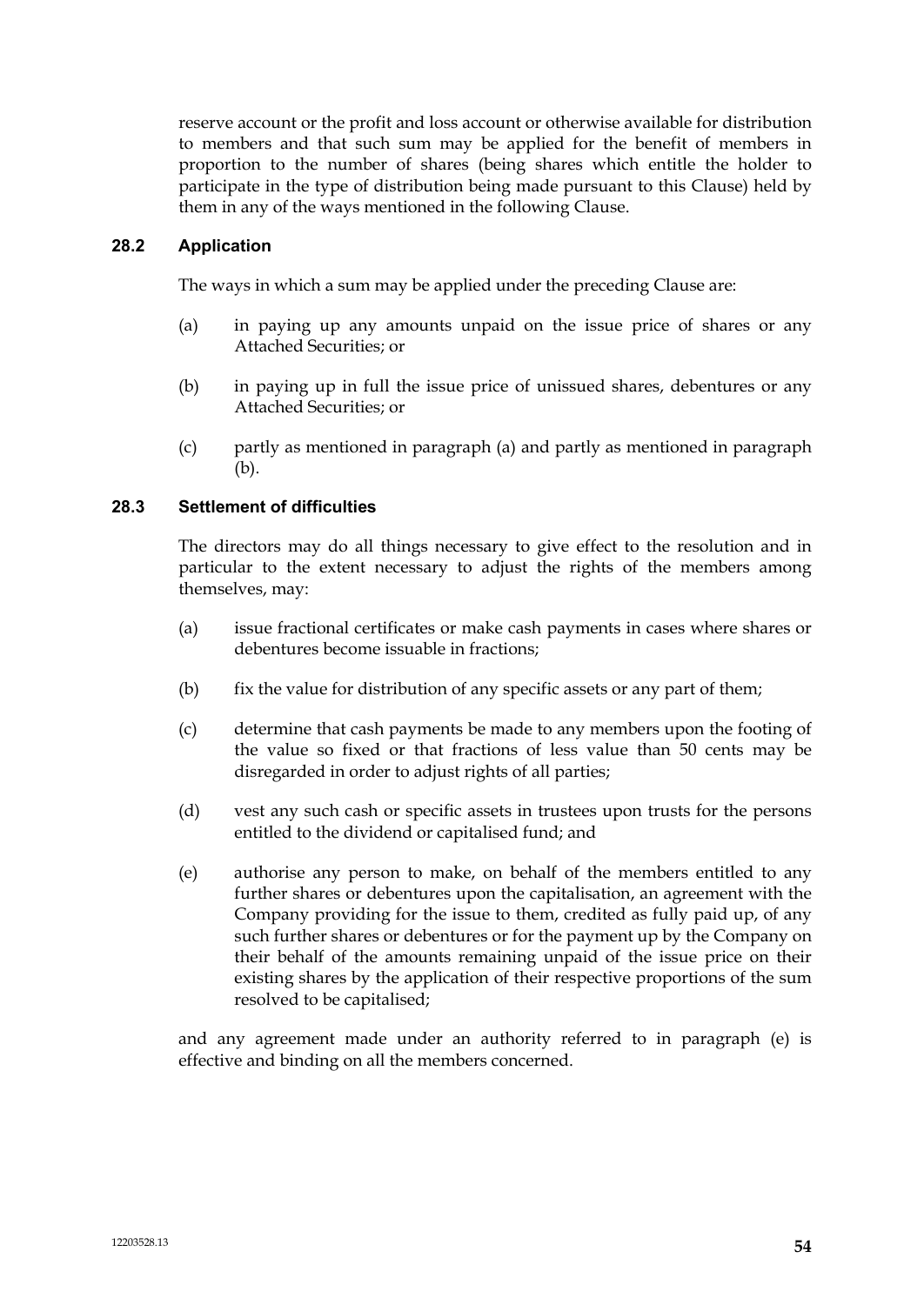#### **29. NOTICES**

# **29.1 Service of notices**

Where this Constitution, the Corporations Act or other legislation requires or permits a document to be served on, given, sent or dispatched to, any person, whether any such expression or any other expression is used (in this Clause referred to as "**served**")**,** the document may be served on the person:

- (a) by delivering it to the person personally; or
- (b) by dispatching it, whether by post, contractor, agent, electronic means or otherwise, to the address of the place of residence or business of the person last known to the person serving the document or, in the case of a member, to the address of the member entered in the register and the document, by such dispatch, is regarded as left at that address; or
- (c) subject to the Corporations Act, by publication in a newspaper circulating generally in the State in which the registered office is located.

### **29.2 Date of deemed service**

A document served under the preceding Clause is treated as having been duly served, irrespective of whether it is actually received:

- (a) where paragraph (b) of that Clause applies on the day following the day when dispatch occurred; and
- (b) where paragraph (c) of that Clause applies on the day the newspaper is first published.

#### **29.3 Overseas members**

Where the Company proposes to send a document to a member outside Australia, the Company must send the document by air or by fax, or in another way that ensures it will be received quickly.

### **29.4 Notices when member dies**

It is not necessary to give a notice of meeting of members to any person entitled to a share by transmission unless such person has been duly registered as a member of the Company.

### **29.5 Notices to joint holders**

A notice may be given by the Company to the joint holders of a share by giving the notice to the joint holder first named in the register in respect of the share.

### **29.6 Counting of days**

Subject to the Corporations Act, where a specified number of days' notice or notice extending over any period is required to be given, both the day of service and the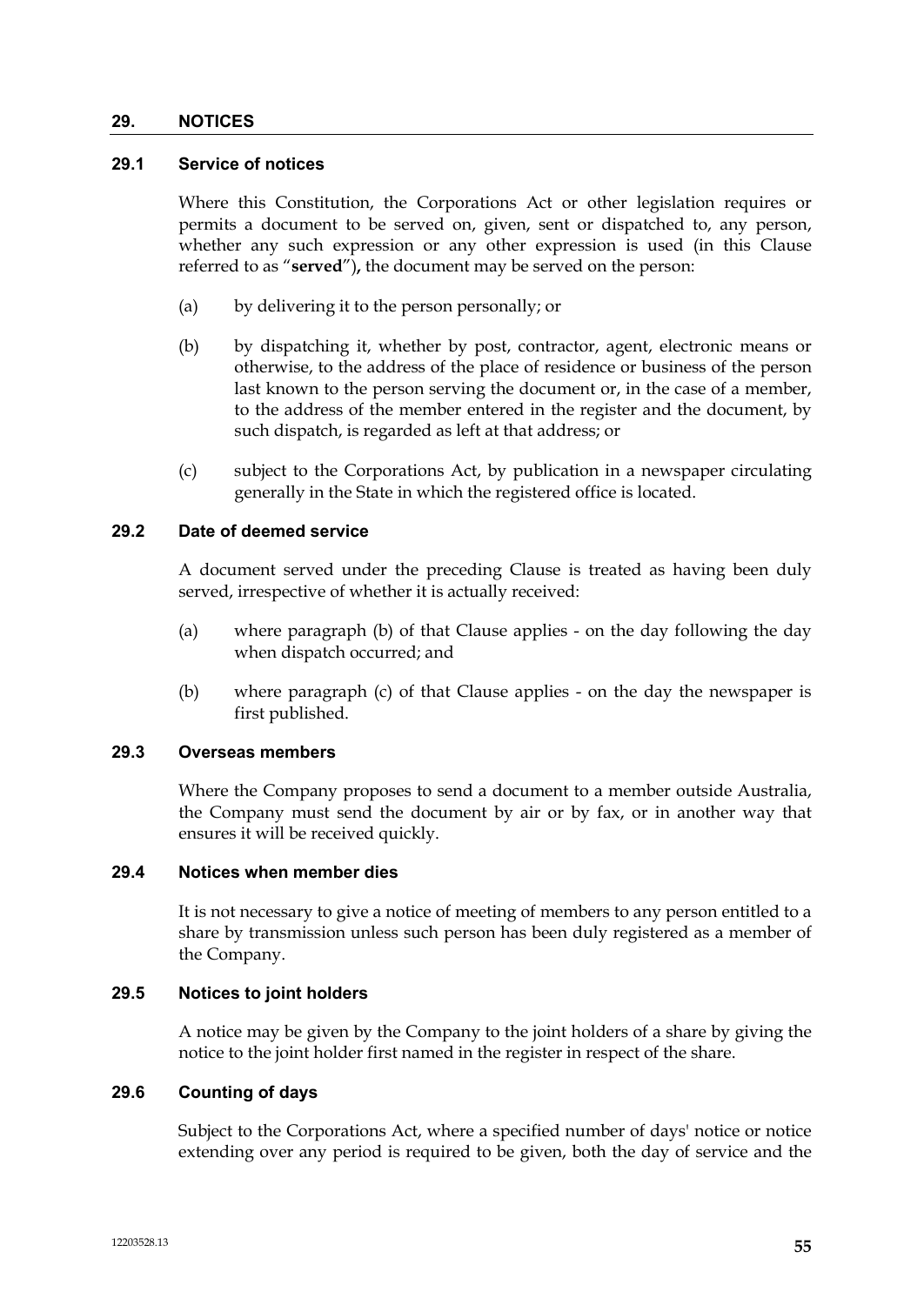day upon which such notice will expire are included in such number of days or other period.

# **29.7 Binding on others**

Every person who by operation of law, transfer or other means whatever becomes entitled to any shares is bound by every notice in respect of such shares which, previous to that person's name and address being entered on the register, has been duly given to the person from whom that person derives that person's title and to every previous holder of such shares.

### **29.8 Service on Company or its officers**

Every document required to be served upon the Company or upon any officer of the Company may be served by leaving it at the registered office.

#### **29.9 Signature**

The signature to any document to be given by the Company may be written, printed or stamped.

### **30. INDEMNITY, INSURANCE AND ACCESS**

#### **30.1 Indemnity for officers**

To the extent that the law allows it, each officer of the Company and each officer of a related body corporate of the Company, must be indemnified by the Company against any liability incurred by that person in that capacity.

### **30.2 Insurance premiums**

The directors may at any time pay premiums in respect of a contract insuring an individual (whether with others or not) who is an officer of the Company against a liability incurred by the individual as such an officer, or as an officer of a related body corporate. The liability insured against must not include that which the law prohibits. Any such premium in relation to a director is in addition to, and not regarded as part of, the remuneration approved by members under this Constitution.

### **30.3 Access**

The directors may at any time give an officer or former officer of the Company access to certain papers, including documents provided or available to the directors and other papers referred to in those documents.

### **30.4 Contract**

The Company may contract with any officer in relation to the matters referred to in the 3 preceding Clauses, not only while that individual is an officer but also after that individual has ceased to be an officer of the Company.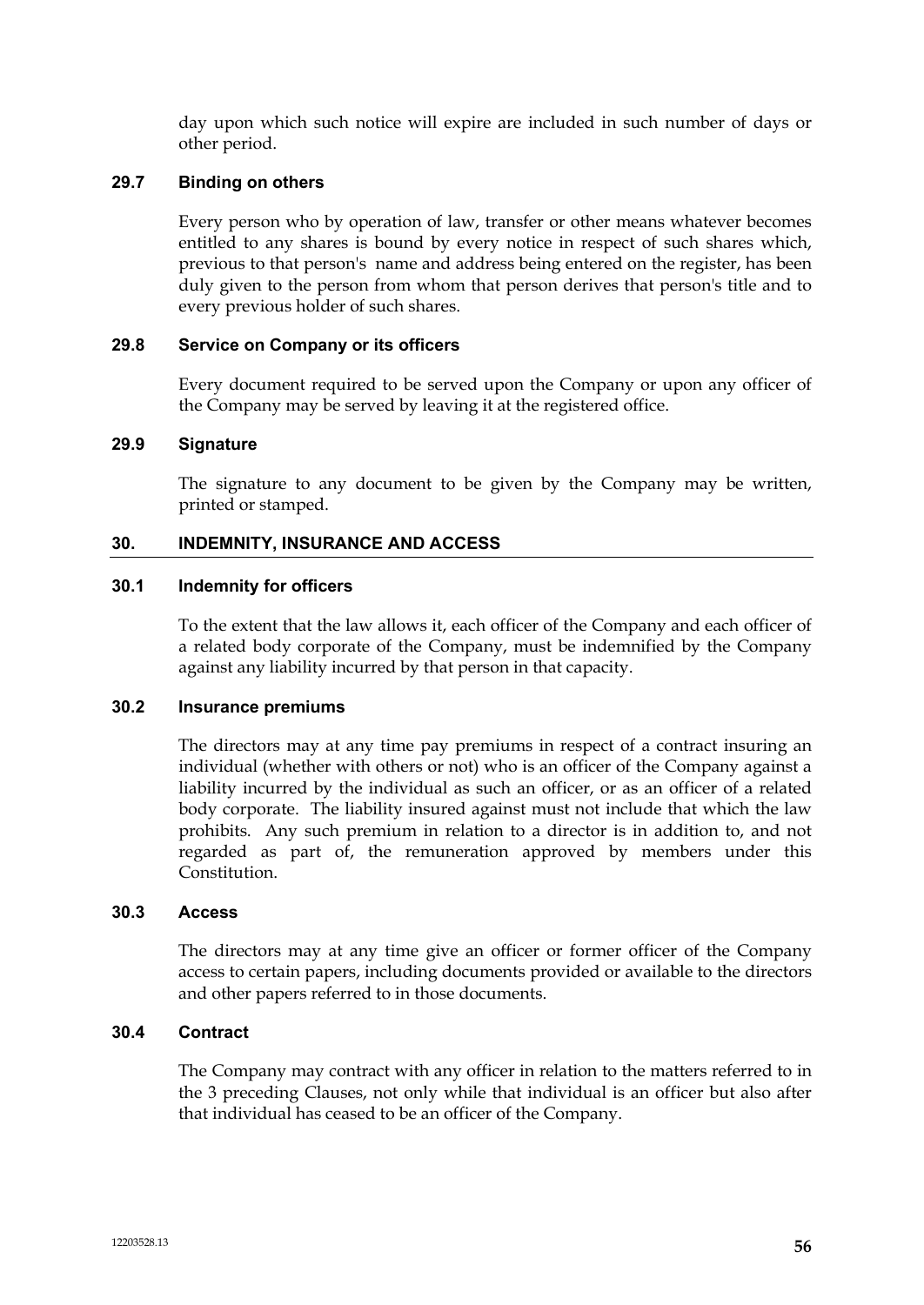### **31. WINDING UP**

# **31.1 Power of directors**

The directors may authorise the presentation of a petition for the winding up of the Company by the court.

# **31.2 Distribution if insufficient assets**

Subject to the terms of issue of a share, if the Company is wound up and the assets available for distribution among the members (in that capacity) are insufficient to repay all the paid up capital, those assets must be distributed so that, to the greatest possible extent, the amount distributed to a member in respect of each share is proportional to the capital amount paid up (or which at the commencement of the winding up ought to have been paid up) on that share compared with the total paid up capital of the Company.

### **31.3 Distribution of surplus assets**

Subject to the terms of issue of a share, if the Company is wound up and after distribution of assets to repay paid up capital there remain assets available for distribution to the members (in that capacity), those assets must be distributed so that, to the greatest possible extent, the amount distributed to a member in respect of each share is proportional to the capital amount paid up (or which at the commencement of the winding up ought to have been paid up) on that share compared with the total paid up capital of the Company.

#### **31.4 Distribution in specie**

If the Company is wound up and a special resolution is passed authorising that it be done, the liquidator may distribute to the members all or any part of the assets to be distributed to them in specie (whether they are property of the same kind or not). For that purpose the liquidator may, if so authorised by the special resolution:

- (a) set the value of each asset to be distributed that the liquidator considers fair; and
- (b) determine how the distribution is to be carried out (including by allocating the assets) as between the members of different classes of members,

but so that no member must accept any shares or other property in respect of which there is any liability.

#### **31.5 Vesting in trustee**

If so authorised by a special resolution, the liquidator of the Company may vest all or any part of the assets to be distributed to the members in a trustee on terms of trust for the benefit of the members as the liquidator considers appropriate.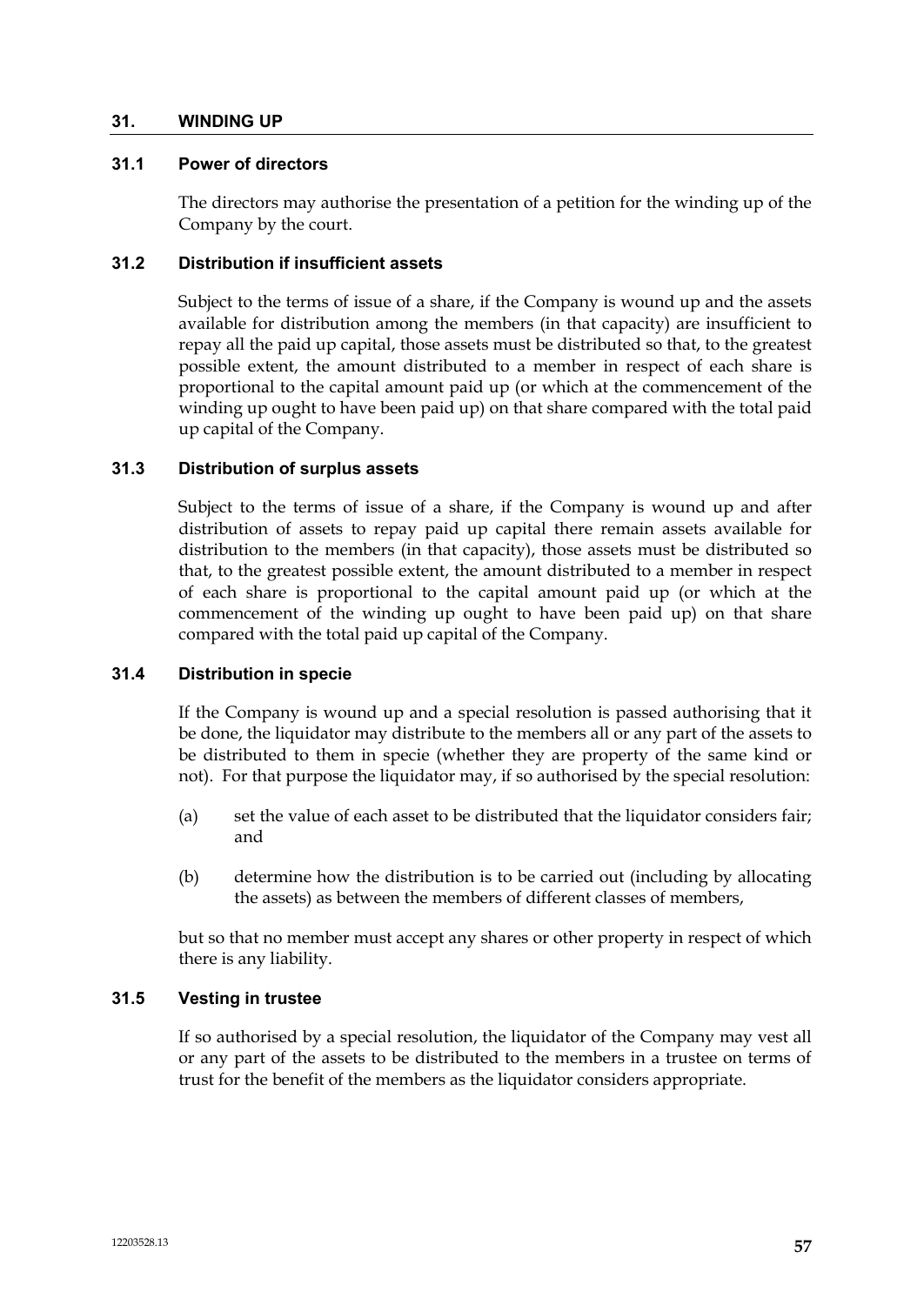### **32. RESTRICTED SECURITIES**

If the Company is listed and has on issue any securities which are classified under the Listing Rules or by the Exchange as restricted securities, then despite any other provisions of this Constitution:

- (a) the restricted securities cannot be disposed of during the escrow period, except as permitted by the Listing Rules or the Exchange;
- (b) the Company must refuse to acknowledge a disposal (including registering a transfer) of the restricted securities during the escrow period, except as permitted by the Listing Rules or the Exchange;
- (c) during a breach of the Listing Rules relating to restricted securities, or a breach of a restriction agreement, the holder of the restricted securities is not entitled to any dividend or distribution, or voting rights, in respect of the restricted securities.

# **33. COMPLIANCE WITH LISTING RULES**

If the Company is listed, the following clauses apply:

- (a) notwithstanding anything contained in this Constitution, if the Listing Rules prohibit an act being done, the act shall not be done;
- (b) nothing contained in this Constitution prevents an act being done that the Listing Rules require to be done;
- (c) if the Listing Rules require an act to be done or not to be done, authority is given for that act to be done or not to be done (as the case may be);
- (d) if the Listing Rules require this Constitution to contain a provision and it does not contain such a provision, this Constitution is deemed to contain that provision;
- (e) if the Listing Rules require this Constitution not to contain a provision and it contains such a provision, this Constitution is deemed not to contain that provision;
- (f) if any provision of this Constitution is or becomes inconsistent with the Listing Rules, this Constitution is deemed not to contain that provision to the extent of the inconsistency.

# **34. STAPLING PROVISIONS**

#### **34.1 Power to Staple Ordinary Shares**

(a) The directors may, subject to this **Clause 34**, the Corporations Act and, if Ordinary Shares are quoted on the Exchange, the Listing Rules, cause the Stapling of any Security to any Ordinary Share and may cause the Stapling of further Securities to the Stapled Securities whether those Securities are a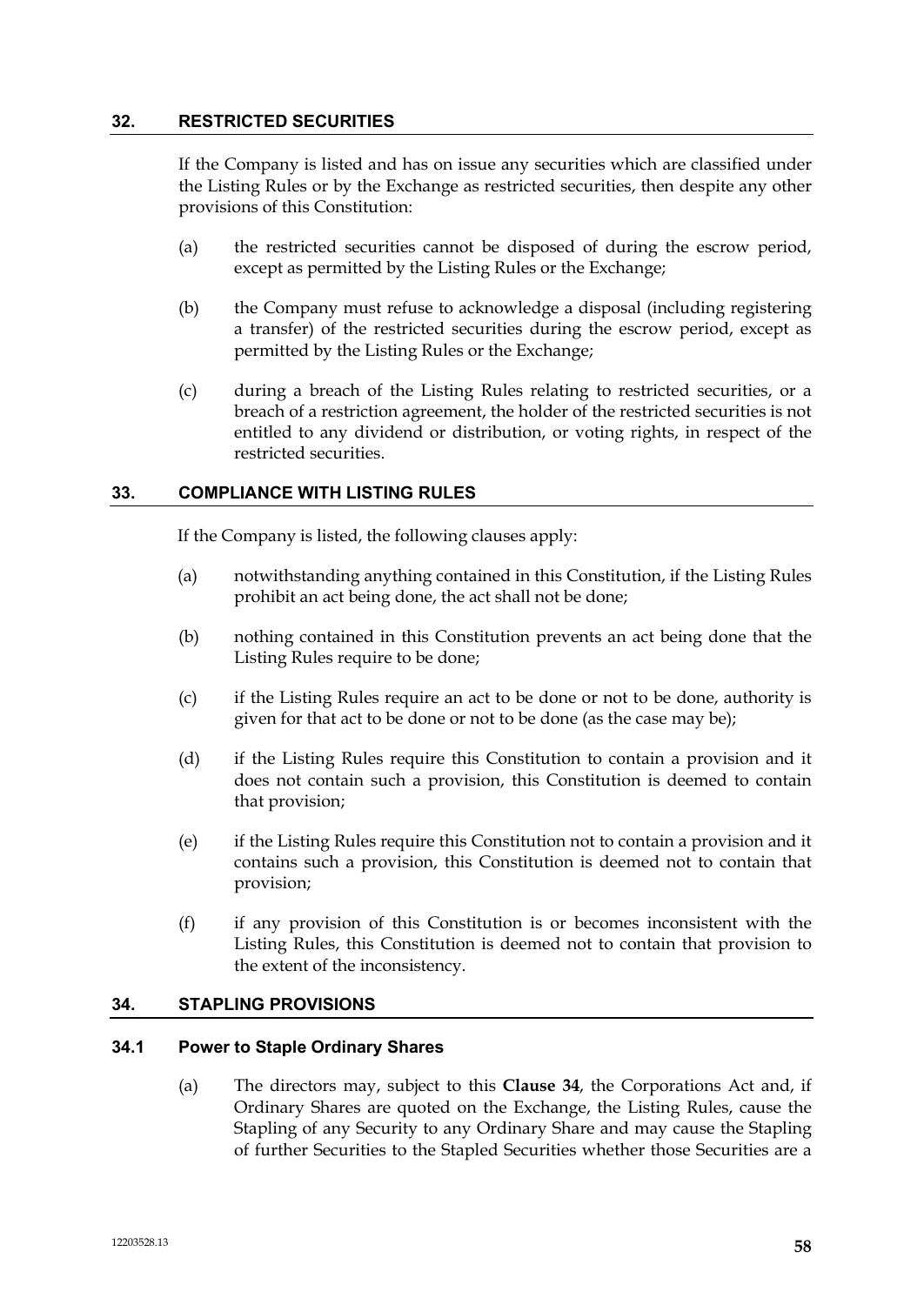different class of Securities of a Stapled Entity from those stapled at the time or Securities of an entity that is not a Stapled Entity.

(b) Any Stapling referred to in **Clause 34.1(a)** takes effect from the Stapling Date.

# **34.2 Stapling Resolution**

Without limiting **Clauses 34.3 to 34.5**, if the Stapling Resolution is passed by members by the requisite majorities set out in the EM and all conditions to that resolution are satisfied, **Clauses 34.3 to 34.5** will take effect in respect of the Storage Fund Stapling Proposal.

# **34.3 Power to implement Stapling Proposal**

Subject to the Corporations Act, and if the Ordinary Shares are Officially Quoted, the Listing Rules, the Company has power to do all things which it considers are necessary, desirable or reasonably incidental to effect a Stapling Proposal and such powers apply notwithstanding, and are not limited by, any provision of this Constitution.

# **34.4 Appointment of Company as agent and attorney**

- (a) The Company is irrevocably appointed as the agent and attorney of each member to execute all documents and do all things which it reasonably considers are necessary or desirable to be executed or done on behalf of the member, including, without limitation:
	- (i) taking all necessary action to compulsorily transfer all Stapled Securities held by each Excluded Foreign Holder including without limitation, in the manner contemplated by, and at the times set out in the EM;
	- (ii) applying for Securities in the name of the member, including Securities in a Stapled Entity;
	- (iii) agreeing on behalf of the member to be bound by the constitution of a Stapled Entity;
	- (iv) accepting transfers of Securities for the member,

to effect a Stapling Proposal or to give effect to any issue of Securities contemplated by **Clauses 2.11, 2.12, 27.12 or 28**.

(b) The Company is authorised to execute these documents and do these things without needing any further authority or approval from the members.

# **34.5 Paramountcy**

(a) Subject only to the Corporations Act, and if the Ordinary Shares are Officially Quoted, the Listing Rules, this **Clause 34** has effect notwithstanding any other provision of this Constitution and any provision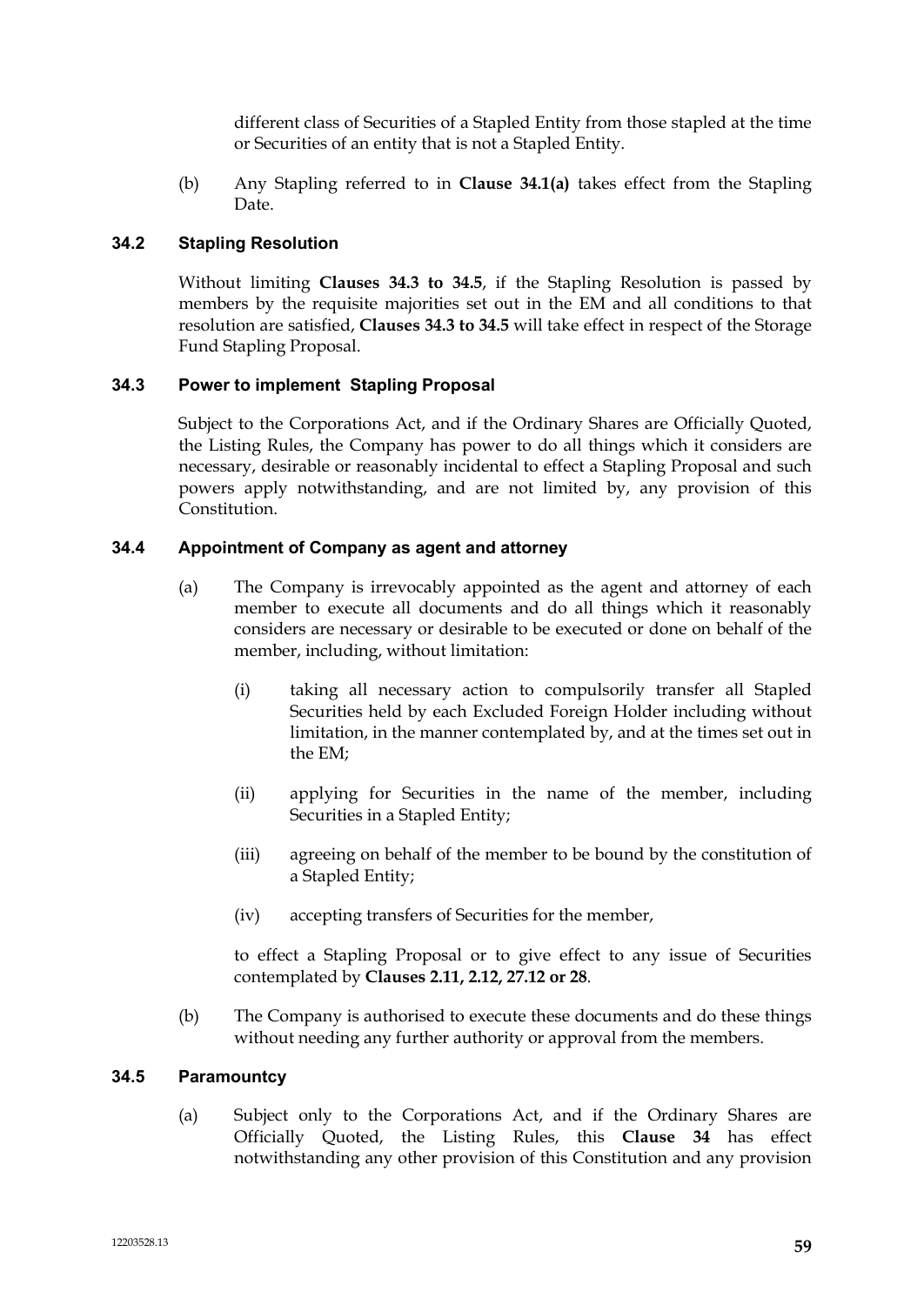of this Constitution which is inconsistent with this **Clause 34** does not operate to the extent of any inconsistency.

(b) If there is an inconsistency between any provision of this constitution relating to Stapling (including this **Clause 34**) and any other provision, then the provision relating to Stapling prevails to the extent of the inconsistency, except where this would result in a breach of the Listing Rules, ASX Settlement Rules, the Corporations Act or any other law. The provision relating to Stapling prevails in this way, even if the other provisions are expressed to apply notwithstanding any other provisions in this constitution.

### **34.6 Operation of Stapling Provisions**

**Clauses 34.7 to 34.13** apply only, and for so long as, an Ordinary Share is a component of a Stapled Security.

#### **34.7 Ordinary Shares to be Stapled**

- (a) Details of all Stapled Securities sufficient to identify the Securities which comprise the Stapled Security must be recorded in the Stapled Security Register.
- (b) Subject to the Corporations Act, while the Company is admitted to an uncertificated trading system, a joint holding statement may be issued to evidence the holding of Stapled Securities comprising Ordinary Shares and Attached Securities.
- (c) The number of issued Ordinary Shares must equal the number of Attached Securities at that time divided by the Corresponding Number.
- (d) The Company must not issue Ordinary Shares unless satisfied that each of those Ordinary Shares will be Stapled to the Corresponding Number of each Attached Security to form a Stapled Security.
- (e) The Company and the member must neither do any act, matter or thing nor refrain from doing any act, matter or thing if to do so or refrain from doing so (as the case may be) would result directly or indirectly in any Ordinary Share no longer being a component of a Stapled Security. In particular:
	- (i) the Company must not offer an Ordinary Share for subscription or sale (including by way of offering of options over Ordinary Shares) unless an offer is made at the same time and to the same person for the Corresponding Number of each Attached Security for issue or sale;
	- (ii) any offer of an Ordinary Share for subscription or sale (including by way of offering of options over Ordinary Shares) must require the offeree to subscribe for or buy the Corresponding Number of each Attached Security;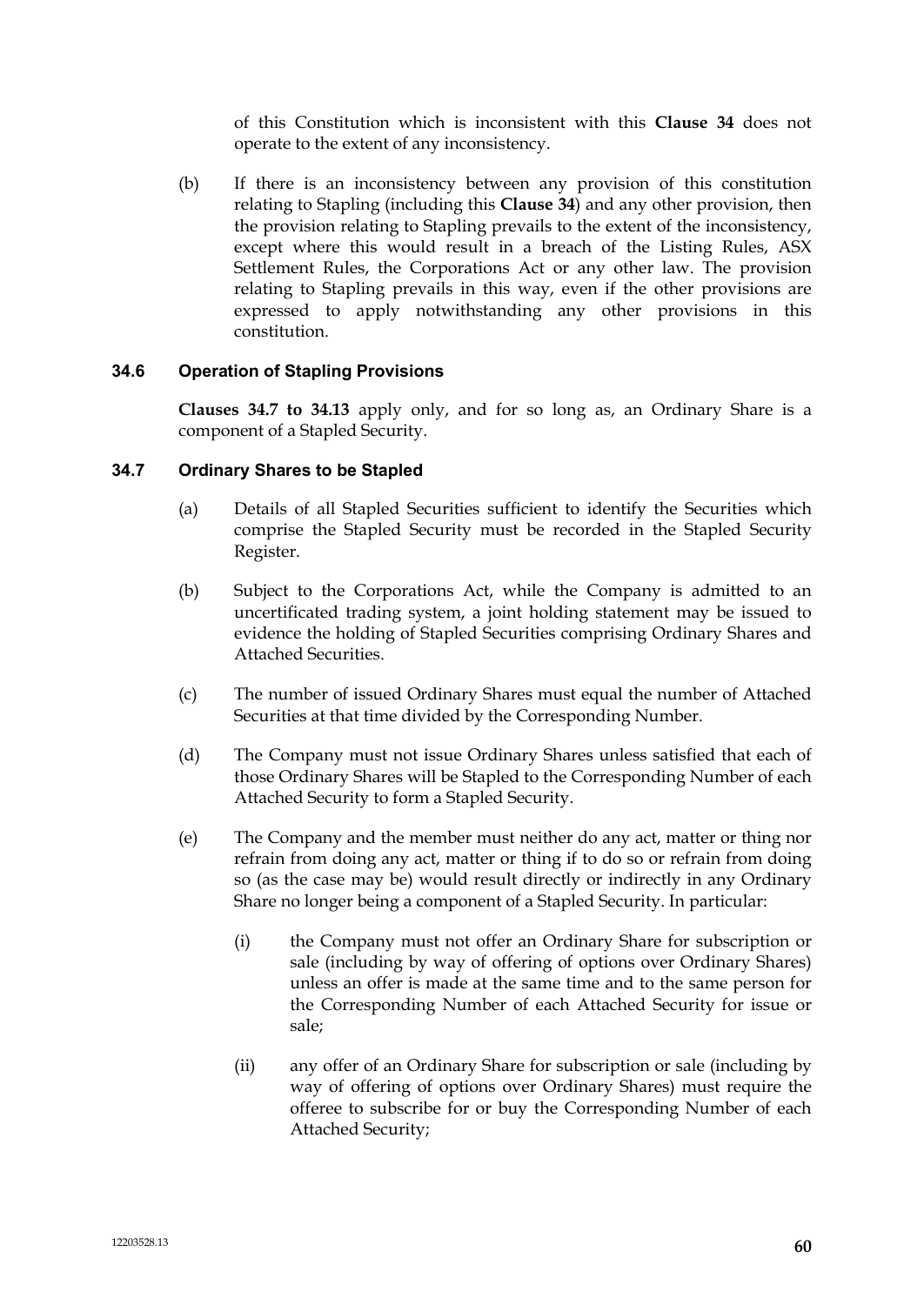- (iii) a holder of Ordinary Shares must not sell an Ordinary Share to any person unless the Corresponding Number of each Attached Security is also issued or sold to the same person at the same time;
- (iv) the Company must not issue or sell an Ordinary Share to any person unless the Corresponding Number of each Attached Security is also issued or sold to the same person at the same time;
- (v) the Company must not consolidate, split, sub-divide, cancel or otherwise reorganise any Ordinary Shares unless at the same time there is a corresponding consolidation, subdivision, cancellation or other reorganisation of all Attached Securities;
- (vi) the Company must not forfeit an Ordinary Share unless the Corresponding Number of each Attached Security is also forfeited; and
- (vii) the Company must not register the transmission or transfer of Ordinary Shares including pursuant to **Clause 6.12**, unless the Corresponding Number of each Attached Security is also transmitted or transferred (as the case may be).

Paragraphs (a) to (e) inclusive apply, with necessary modifications, to the issue, offer, sale or reorganisation of options.

# **34.8 Unstapling Date**

- (a) Subject to approval by a special resolution of the holders of Ordinary Shares and members of each Stapled Entity respectively, the Company may determine that Stapling provisions of this constitution will cease to apply and that a particular date is to be the Unstapling Date.
- (b) Stapling also ceases to apply on the winding up of a Stapled Entity and the Unstapling Date is the date of winding up.
- (c) On and from the Unstapling Date, each Ordinary Share ceases to be Stapled to the Attached Securities and the Company must do all things reasonably necessary to procure that each Ordinary Share is Unstapled.
- (d) If the directors determine to Unstaple the Stapled Securities pursuant to this **Clause 34.8**, this does not prevent the directors from subsequently determining that the Stapling provisions should recommence.

# **34.9 Transfers of Stapled Securities**

(a) A transfer of an Ordinary Share forming part of a Stapled Security will only be accepted as a proper transfer in registrable form if, in addition to the requirement of **Clause 5** the transfer relates to or is accompanied by a transfer of the Corresponding Number of each Attached Security from the same transferor in favour of the same transferee.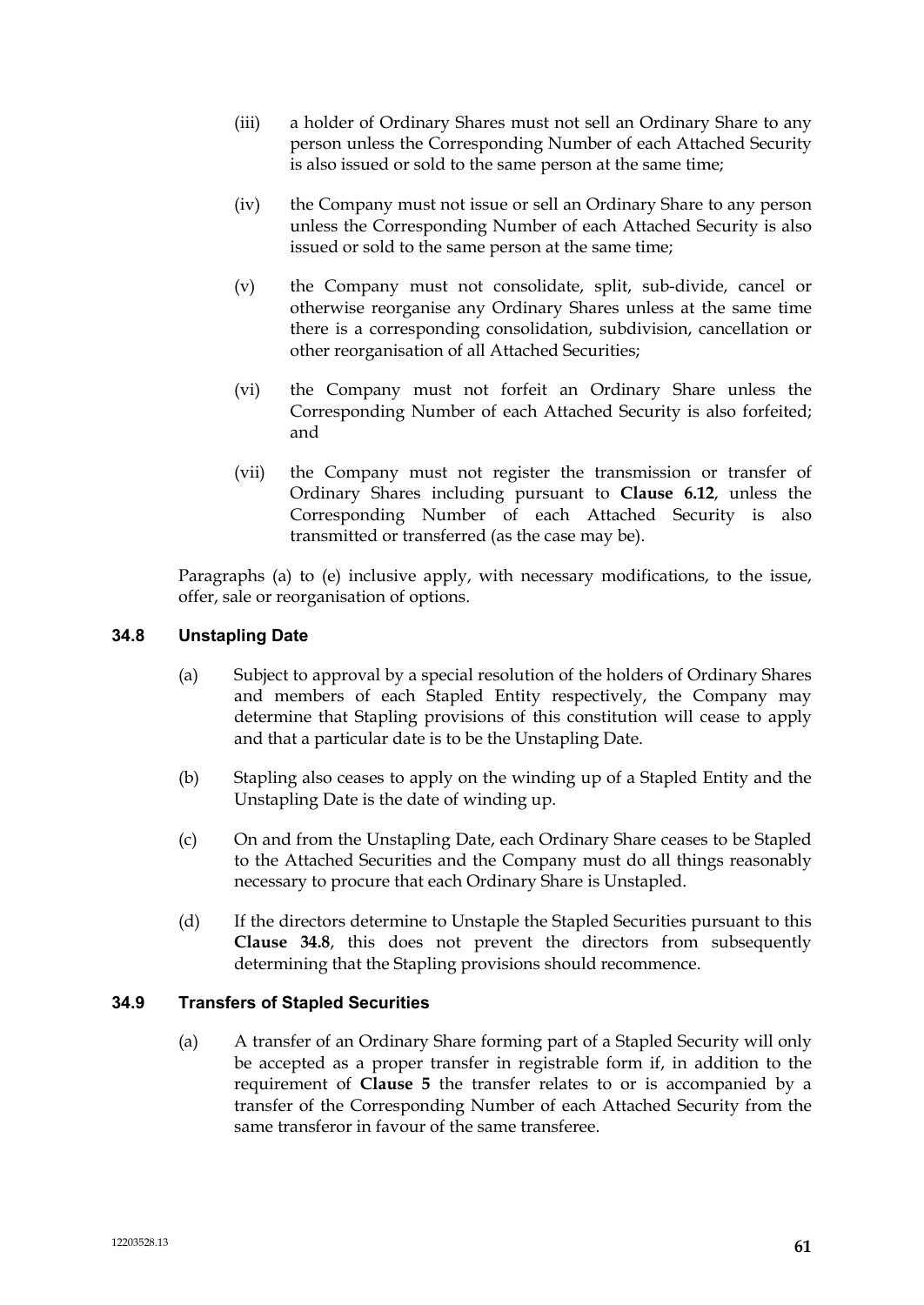- (b) A transfer of an Ordinary Share which is not accompanied by a transfer of the Corresponding Number of each Attached Security will be taken to authorise the Company as agent for the transferor to effect a transfer of the Corresponding Number of each Attached Security from the same transferor to the same transferee.
- (c) A transfer of any Attached Security to which an Ordinary Share is Stapled which is not accompanied by a transfer of the Ordinary Share will be taken to authorise the Company as agent for the transferor to effect a transfer of the Ordinary Share and any other Attached Securities to which the Ordinary Share is Stapled from the same transferor to the same transferee.
- (d) Each holder of Ordinary Shares irrevocably appoints the Company as its agent and attorney for the purposes of taking all necessary action (including executing any documentation which the directors reasonably consider is necessary or desirable) to effect on a date to be determined by the directors, the transfer to the Company or to a person determined by the directors of any Attached Security which was Stapled to a forfeited Ordinary Share which has been cancelled or sold.

# **34.10 Stapled Security Register**

The directors must maintain or cause to be maintained a Stapled Security Register which:

- (a) may incorporate or form part of the Register;
- (b) records the names of the holders of Ordinary Shares, the number of Ordinary Shares held, the number of Attached Securities held by the holders of Ordinary Shares to which each member's Ordinary Shares are Stapled and any additional information required by the Corporations Act or Listing Rules (if applicable) or determined from time to time by the directors.

# **34.11 Variation of Stapling provisions**

The consent of each other Stapled Entity must be obtained to any amendment to this constitution which:

- (a) directly affects the terms on which Ordinary Shares are Stapled; or
- (b) removes any restriction on the transfer of an Ordinary Share if that restriction also exists for all other Attached Securities unless that restriction is simultaneously removed for all Attached Securities.

# **34.12 Maintenance of listing and consistency with other constitutions**

- (a) The Company must use every reasonable endeavour to procure that the Stapled Securities are and continue to be officially quoted on the Exchange as one joint security.
- (b) The Company must use every reasonable endeavour to procure that the Stapled Securities are dealt with under this constitution in a manner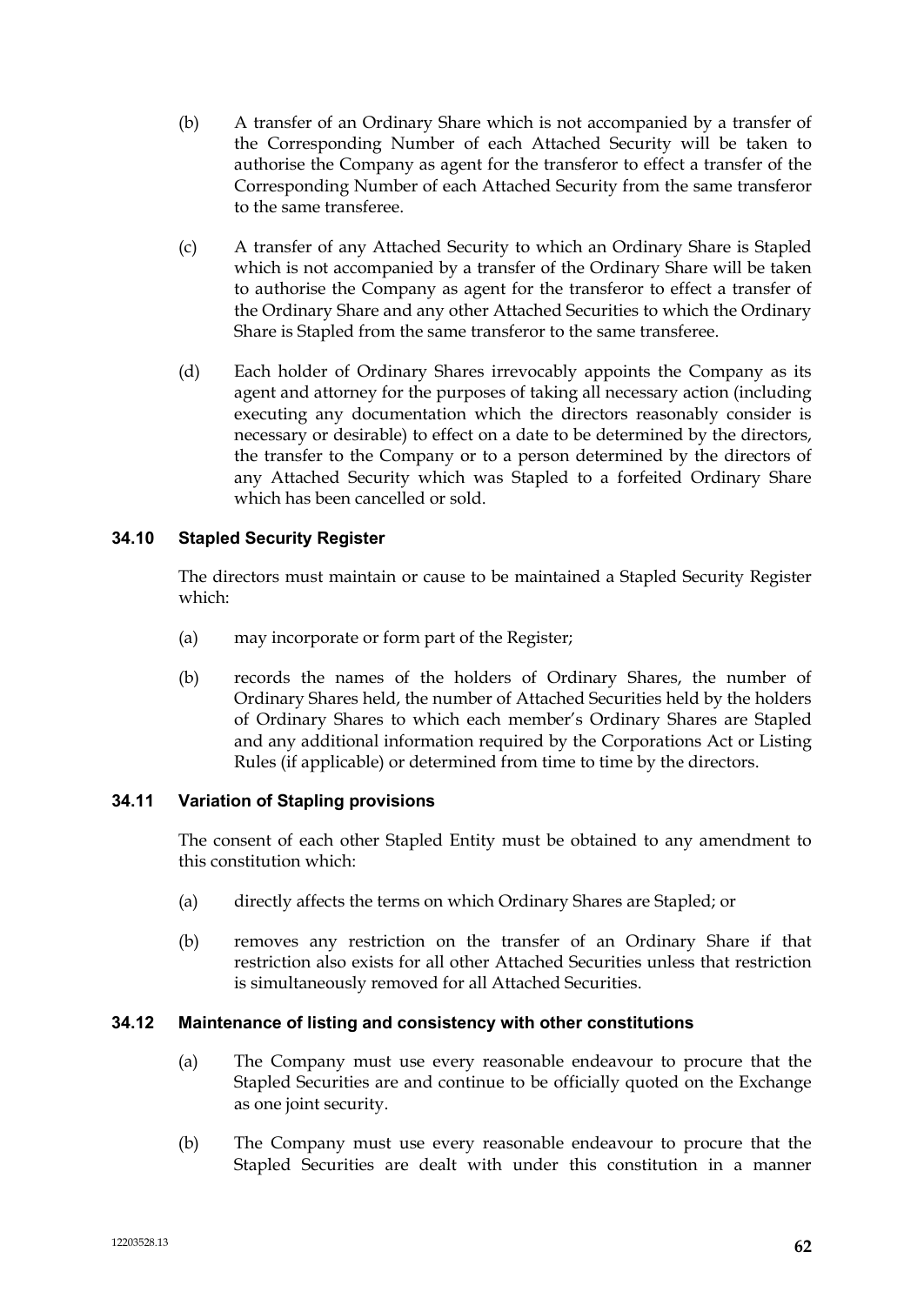consistent with the provisions relating to the Attached Securities in the constitutions of the Stapled Entities.

### **34.13 Director's Duties**

The directors are entitled to have regard to the fact that the Company is operating with the Stapled Entities as part of a stapled group with common members and with the intention that the economic and other interests of the Company and the Stapled Entities are aligned. Accordingly, in exercising any power or discretion or in fulfilling any of their obligations, the directors may, except to the extent otherwise required by law, have regard to the interests of members as holders of other Attached Securities.

#### **35. DIRECT VOTES**

- 35.1 The directors may determine that at any meeting of members or class meeting of members, a member who is entitled to attend and vote on a resolution at that meeting of members is entitled to a direct vote in respect of that resolution. A 'direct vote' includes a vote delivered to the Company by post, fax, email or other electronic means approved by directors. The directors may prescribe rules to govern direct voting including specifications as to the form, method and timing of giving the direct vote in order for the vote to be valid, and the treatment of direct votes.
- 35.2 A direct vote on a resolution at a meeting of members in respect of a share cast in accordance with clause 35.1 is of no effect and will be disregarded:
	- (a) if, at the time of the resolution, the person who cast the direct vote:
		- (i) is not entitled to vote on the resolution in respect of the share; or
		- (ii) would not be entitled to vote on the resolution in respect of the share if the person were present at the meeting of members at which the resolution is considered;
	- (b) if, had the vote been cast in person at the meeting of members at which the resolution is considered:
		- (i) the vote would not be valid; or
		- (ii) the Company would be obliged to disregard the vote;
	- (c) subject to any rules prescribed by the directors, if the person who cast the direct vote is present in person at the meeting of members at the time the resolution is considered; and
	- (d) if the direct vote was cast otherwise than in accordance with any regulations, rules and procedures prescribed by the directors under clause 35.1.
- 35.3 Subject to any rules prescribed by the directors, if the Company receives a valid direct vote on a resolution in accordance with clause 35.1 and 35.2 and, prior to, after or at the same time as receipt of the direct vote, the Company receives an instrument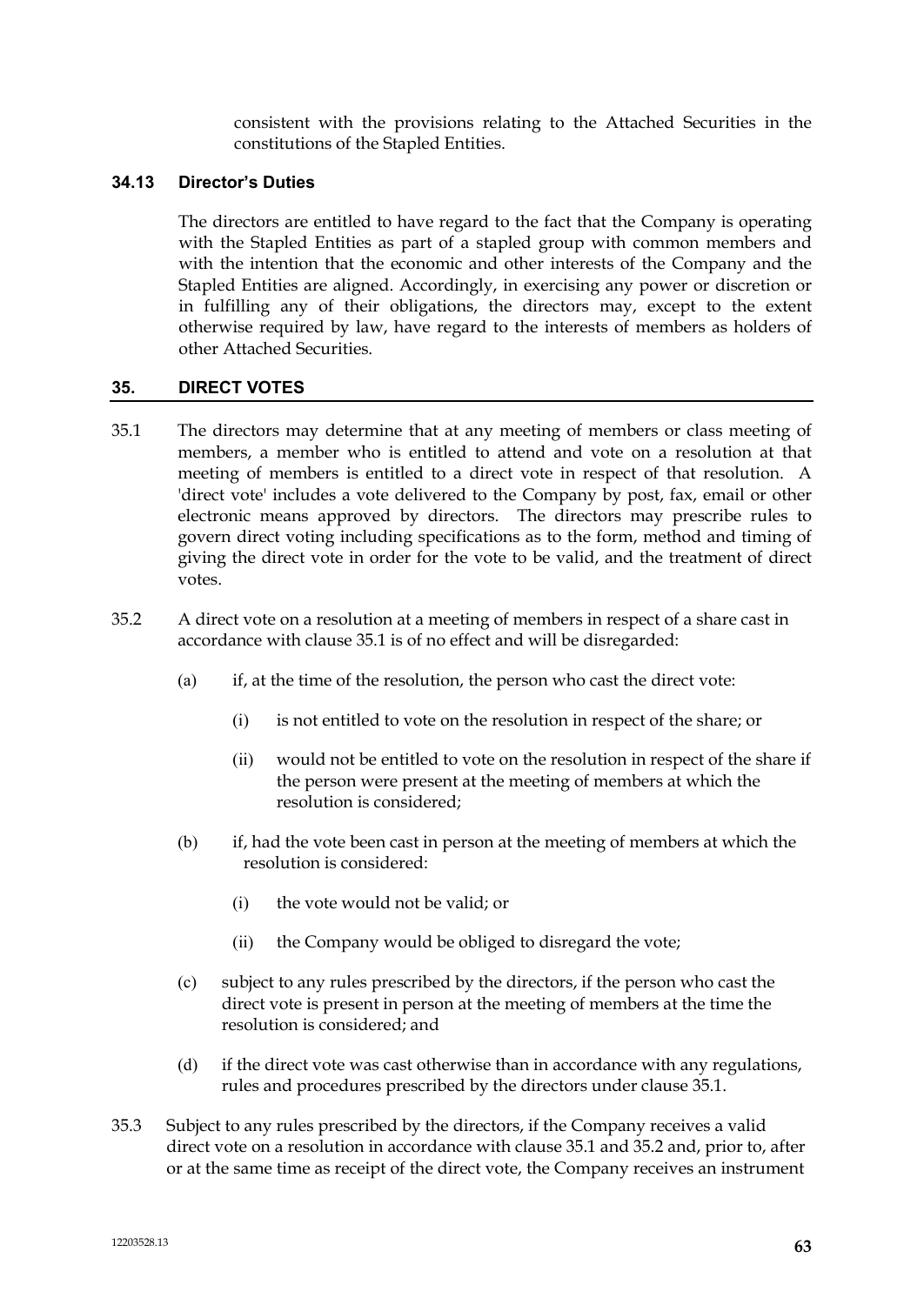appointing a proxy, attorney or representative to vote on behalf of the same member on that resolution, the Company may regard the direct vote as effective in respect of that resolution and disregard any vote cast by the proxy, attorney or representative on the resolution at the meeting of members.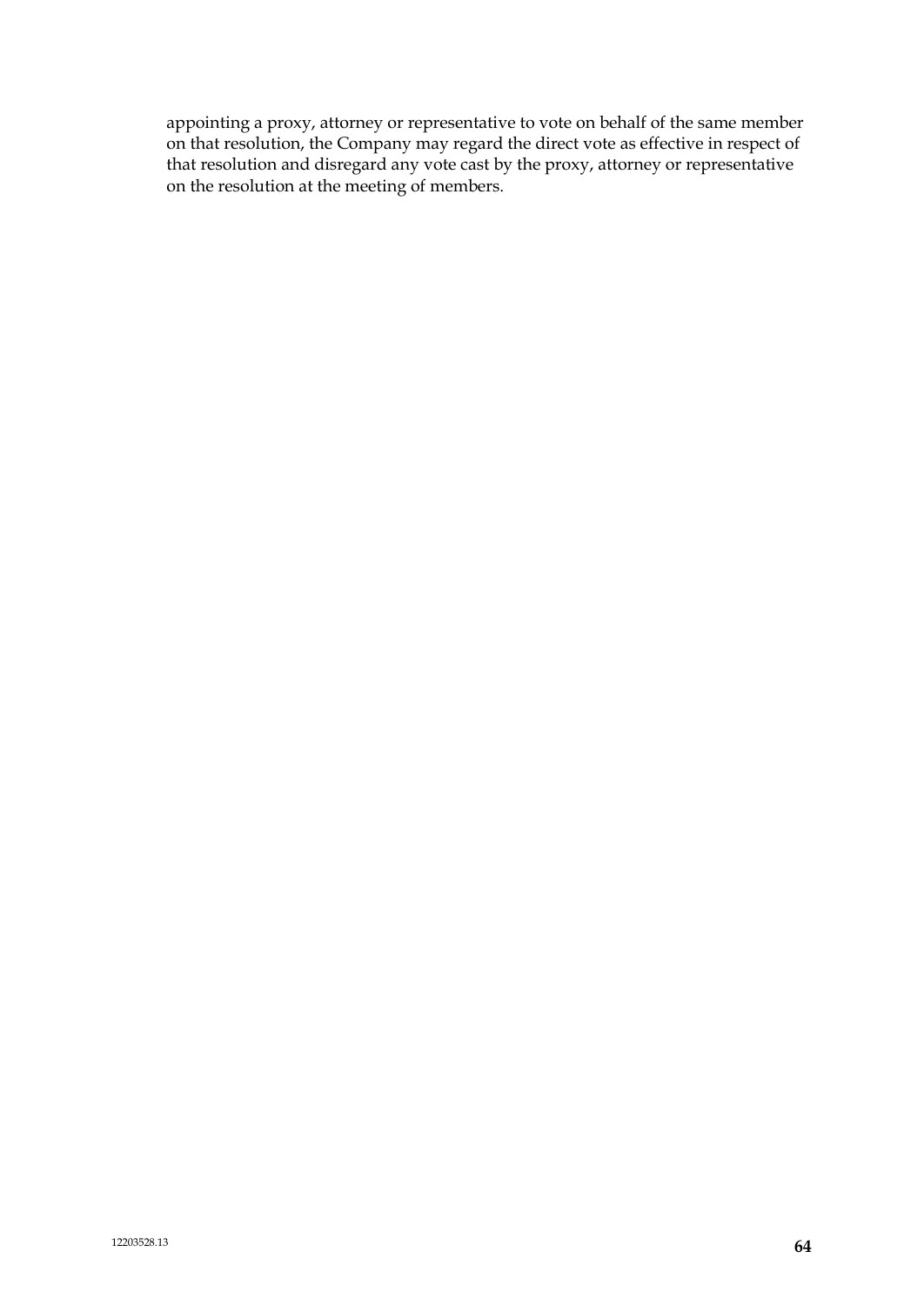# **SCHEDULE ONE (CLAUSE 6.12)**

# **UNMARKETABLE PARCELS**

# **1. First notice**

If at any time a member holds an Unmarketable Parcel (including shares or Stapled Securities held jointly with other members) (**"the Relevant Shares"**), the directors may give a notice (**"the First Notice"**) to that member stating that unless the member gives notice to the Company by a specified date (being not less than 45 days after the date of giving of the First Notice) requiring that the provisions of this Schedule are not to apply to the Relevant Shares, then the Relevant Shares are liable to be sold or disposed of under this Schedule but no First Notice may be given by the directors in relation to the Relevant Shares less than 12 calendar months after a previous First Notice given in relation to the Relevant Shares.

### **2. Subsequent changes**

Until the member gives a notice under Clause 6 of this Schedule, the provisions of this Schedule continue to apply to the Relevant Shares despite the fact that they have, after the giving of the First Notice, ceased to comprise an Unmarketable Parcel.

### **3. Power of directors to sell**

Subject to the following provisions of this Schedule, where a member has been given a First Notice the directors may sell or otherwise dispose of (**"Divest"**) the Relevant Shares (together with all rights attaching to them including any dividends declared but unpaid).

# **4. Advertisement and second notice**

Where the directors propose to Divest any Relevant Shares under this Schedule:

- (a) the Company must publish in a newspaper circulating generally in the area in which the member holding the Relevant Shares has its address for the purposes of being given notices by the Company, a notice specifying:
	- (i) the intention to Divest the Relevant Shares;
	- (ii) the name of the relevant member; and
	- (iii) the number of the Relevant Shares; and
- (b) the Company must give a notice of intention to Divest the Relevant Shares (**"the Second Notice"**) to the member advising the member that the Relevant Shares are liable to be Divested under this Schedule on a day which is not less than 25 days after the date of giving of the Second Notice.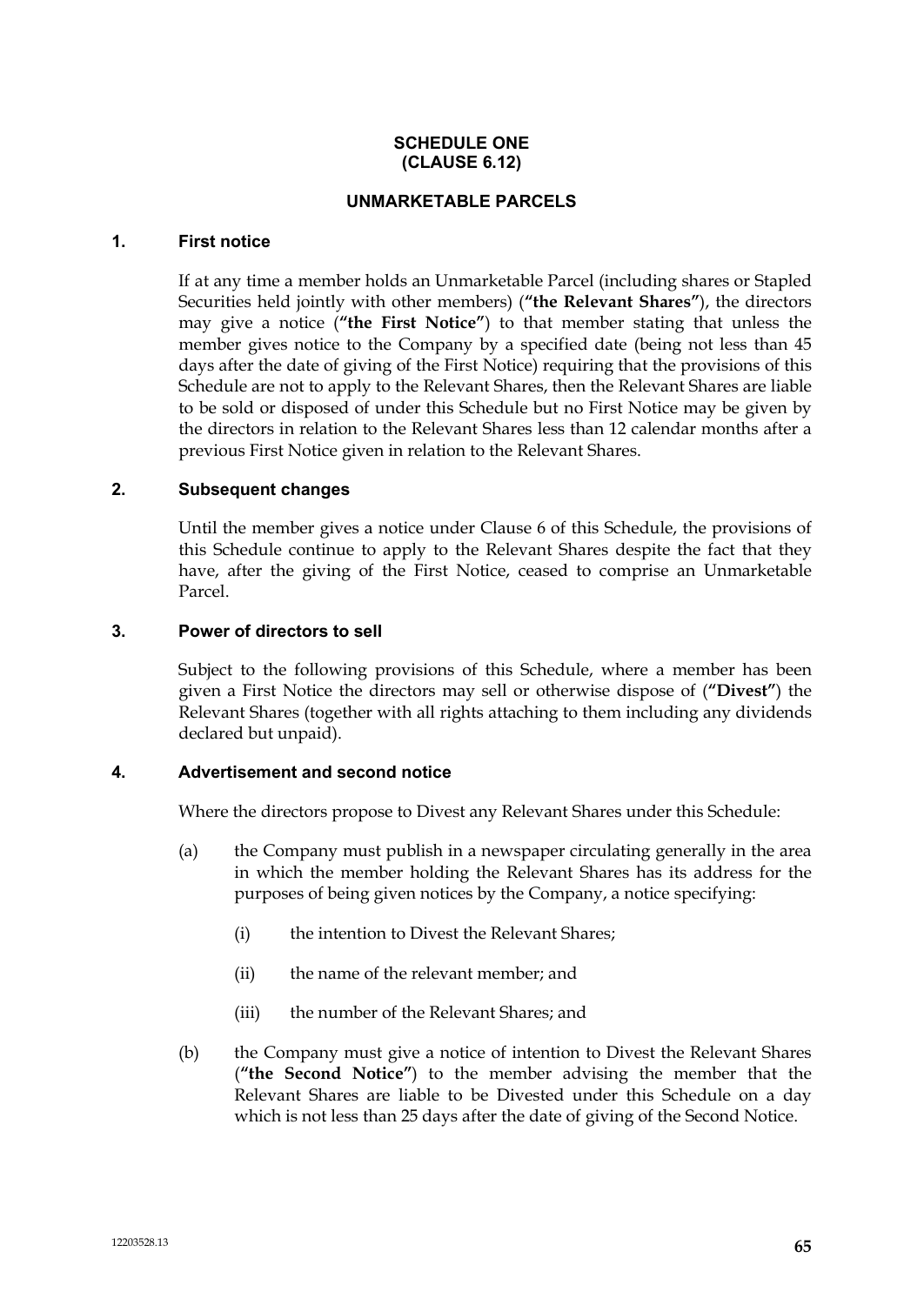# **5. Notice to all joint holders**

Where a First Notice or a Second Notice is given in respect of Relevant Shares which are held by members jointly, that notice must be given to each of those joint holders.

# **6. Member may require sale not to proceed**

Each member to whom a First Notice or Second Notice has been given may, by notice in writing addressed to the secretary and delivered to the Company prior to the Relevant Shares being Divested, require the Company not to Divest the Relevant Shares, in which case the Relevant Shares may not be Divested unless a new First Notice is given to that member.

# **7. Jointly held shares**

If a member who gives notice under Clause 6 of this Schedule is a joint holder of a parcel of Relevant Shares, that notice only prevents those Relevant Shares being Divested but does not prevent other Relevant Shares held by any of the joint holders of that parcel being Divested and any First Notice or Second Notice concerning those other Relevant Shares applies only to those other Relevant Shares.

# **8. Terms of sale**

Any Relevant Shares to be Divested may be Divested on the terms and in the manner and at the time the directors determine (including by means of the Relevant Shares being bought back by the Company). For the purpose of the Relevant Shares being Divested:

- (a) the member appoints the Company as its agent; and
- (b) the member appoints the Company and each of the directors for the time being jointly and severally as its attorney in its name and on its behalf to execute any instrument of transfer or disposal of the Relevant Shares.

# **9. Costs of Sale**

The Company must pay all costs and expenses in connection with the Divestiture of any Relevant Shares under this Schedule unless to do so would be to give financial assistance in a manner not permitted under the Corporations Act.

#### **10. Validity of sale**

The transferee of any Relevant Shares Divested under this Schedule is not required to see to the regularity of the Divestiture or the application of the purchase money. After the transferee's name has been entered in the register in respect of the Relevant Shares, the validity of the Divestiture to the transferee may not be impeached by any person and the remedy of any person aggrieved by the Divestiture is in damages only and against the Company exclusively.

#### **11. Receipt of proceeds**

Where the Company receives any consideration as a result of the Divestiture of any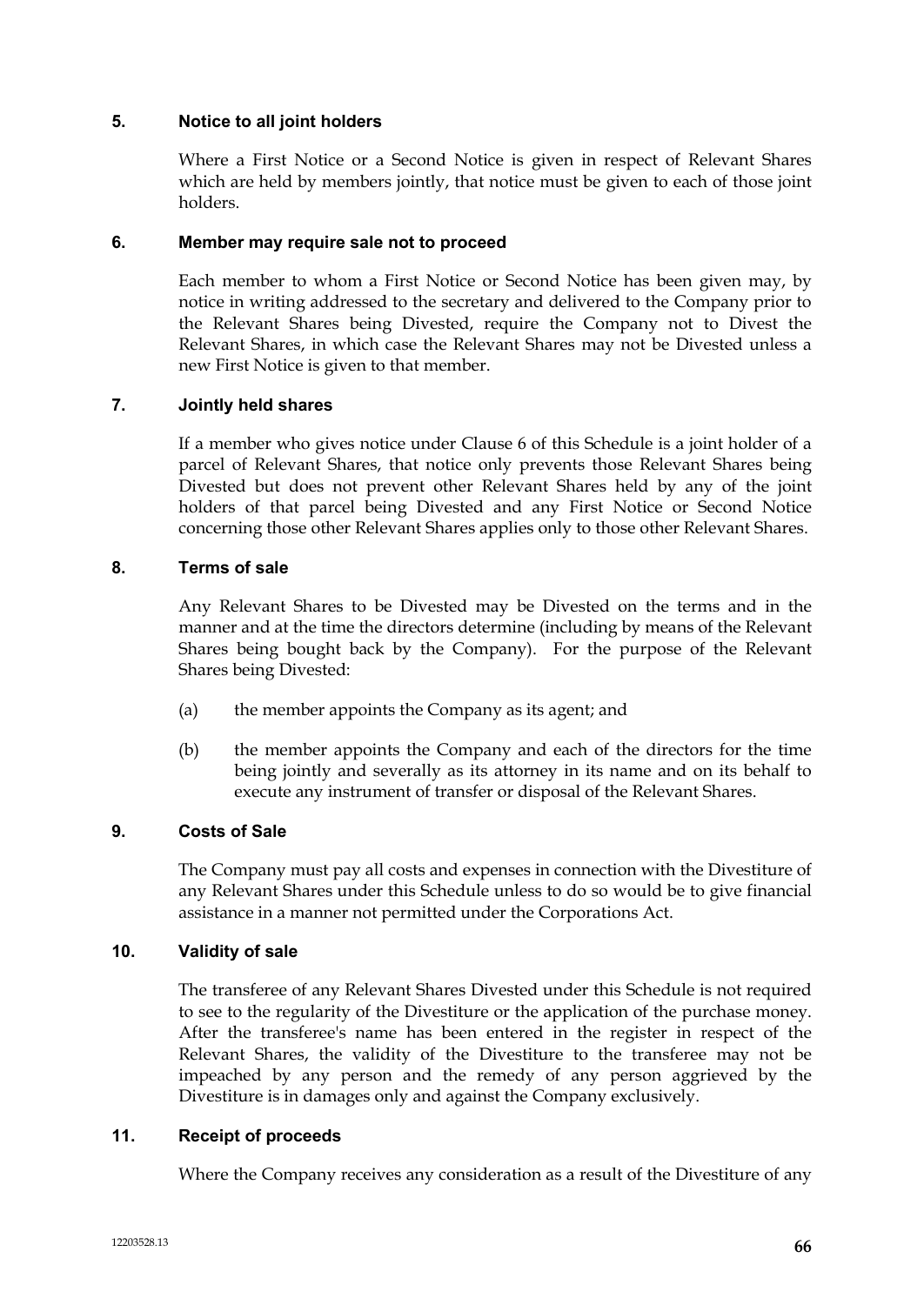Relevant Shares, the Company's receipt is a good discharge to the transferee of those Relevant Shares and any person claiming through that transferee.

# **12. Title of transferee**

The title of the transferee to any Relevant Shares Divested under this Schedule is not affected by any irregularity or invalidity in connection with the Divestiture of the Relevant Shares to the transferee.

# **13. Application of proceeds**

The proceeds of Divestiture of Relevant Shares under this Schedule (following deduction of any unpaid calls and interest and expenses) (**"the Sale Consideration"**) must be dealt with as follows:

- (a) the Sale Consideration must be paid into a separate bank account opened and maintained by the Company for that purpose only;
- (b) the Sale Consideration must be held in trust for the member whose Relevant Shares were Divested;
- (c) the Company must, immediately following the receipt of the Sale Consideration, notify the member in writing that the Sale Consideration in respect of the Relevant Shares has been received by the Company and is being held by the Company pending instructions from the member as to how it is to be dealt with;
- (d) the Company must deal with the Sale Consideration as instructed by the member on whose behalf it is held, provided that the member accompanies that instruction with the certificate for the Relevant Shares (unless the Relevant Shares are uncertificated securities under the Listing Rules) or, if any such certificate has been lost or destroyed, by a statement and undertaking pursuant to section 1070D(5) of the Corporations Act;
- (e) any interest earned on the Sale Consideration is for the benefit of the Company; and
- (f) where the Sale Consideration has been held in trust for more than 2 years, the Company may deal with the money according to any applicable legislation concerning unclaimed moneys.

### **14. Evidence**

Where a certificate in writing under the hand of any director or the secretary states that:

- (a) any notice required to be served by or on the Company was or was not served, as the case may be;
- (b) any advertisement required to be published was published; or
- (c) any resolution of the directors required to be made was made,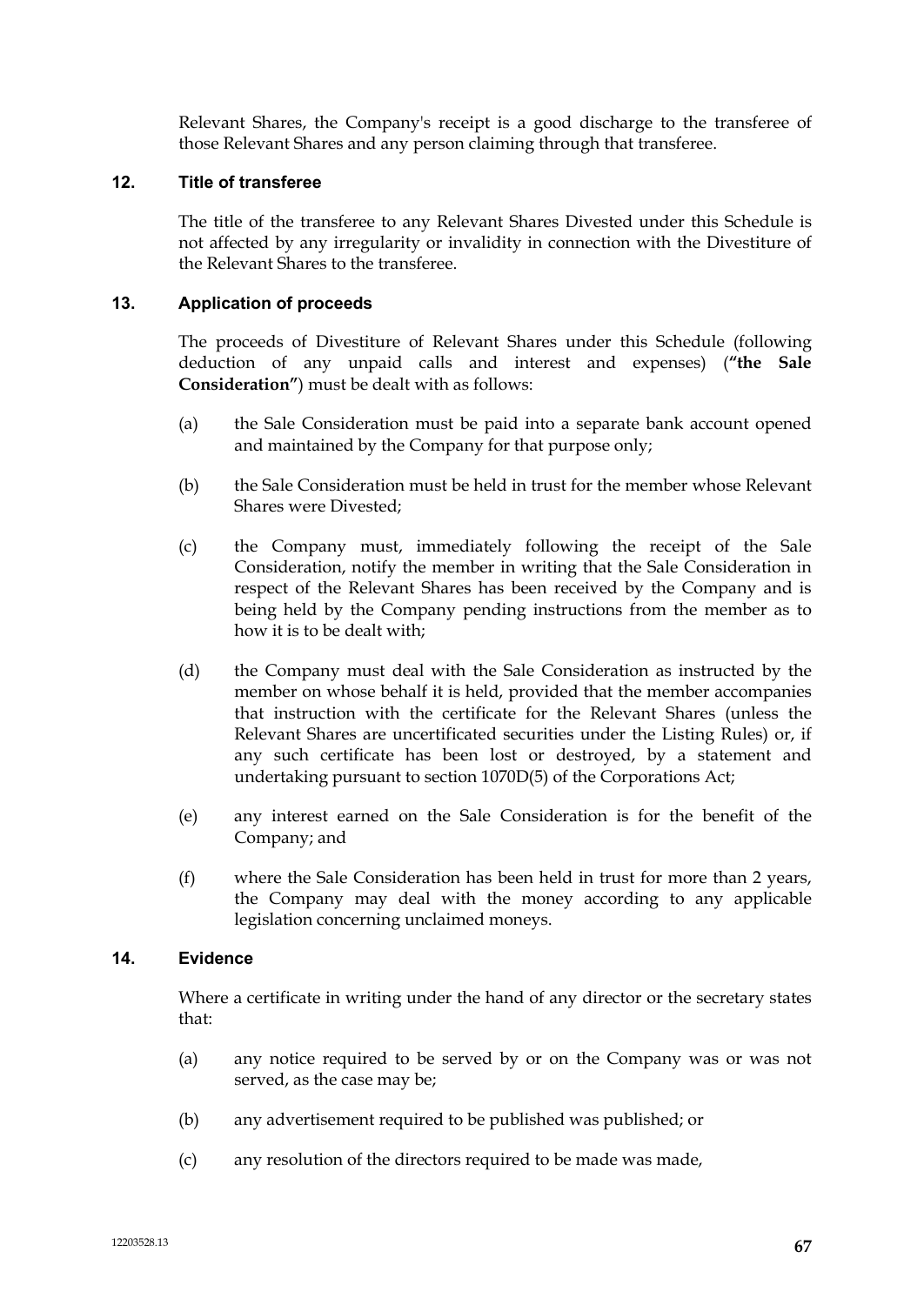that certificate is conclusive evidence of the facts stated in it as against all persons claiming to be entitled to any Relevant Shares affected by that certificate and of the right and title of the Company to Divest the same.

# **15. Cancellation of certificates**

Except where the Relevant Shares are uncertificated securities, the Company must cancel the share certificates for all Relevant Shares Divested.

### **16. Takeovers**

The Company may not proceed with the Divestiture of any Relevant Shares where a takeover bid has been announced but the Divestiture of those Relevant Shares may be recommenced, without serving new notices or repeating any actions previously taken, after the end of the bid period in respect of the takeover bid.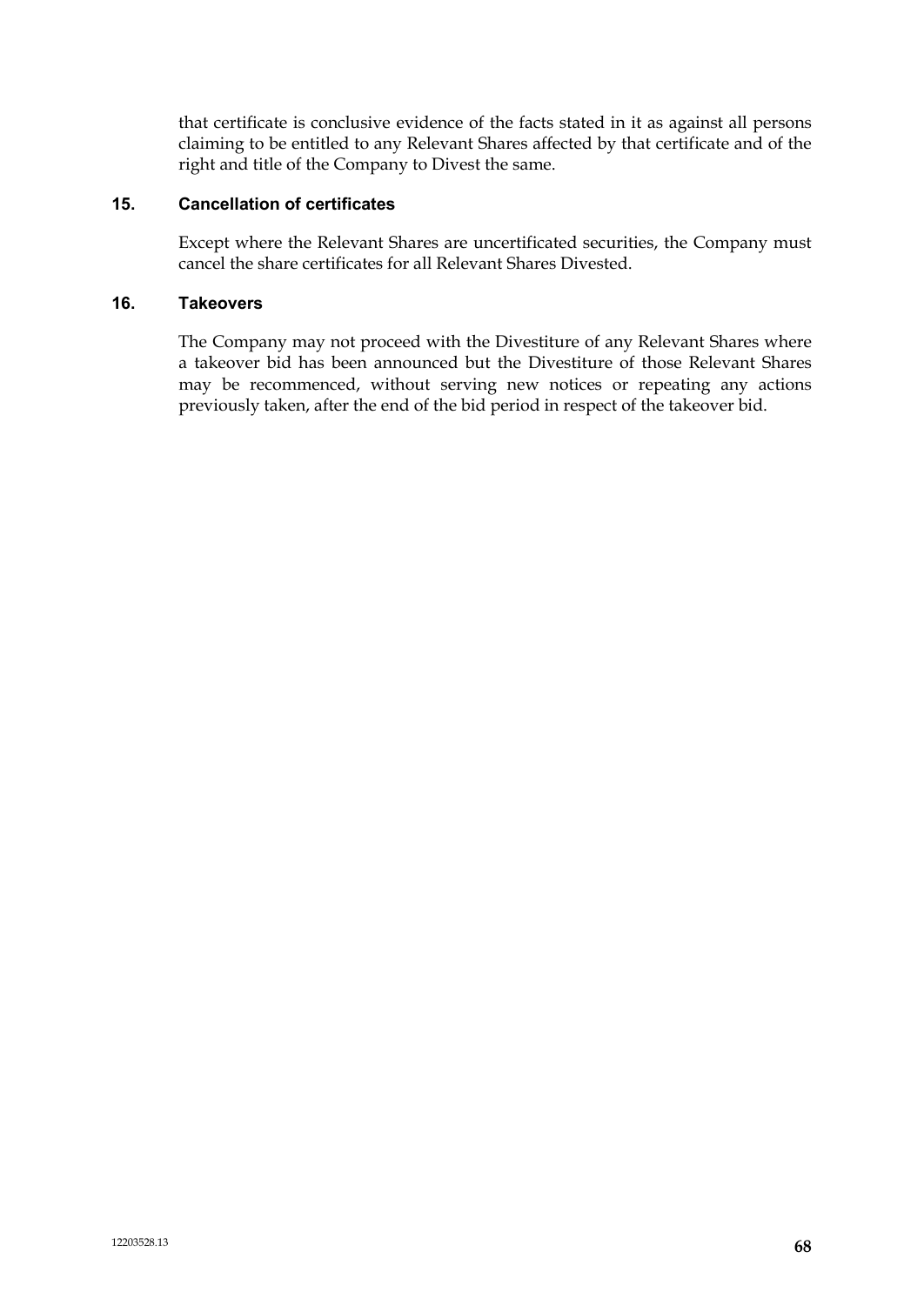# **CONTENTS**

| Clause |                                                               | Page No          |
|--------|---------------------------------------------------------------|------------------|
|        |                                                               |                  |
| 1.     | <b>PRELIMINARY</b>                                            | 1                |
| 1.1    | Definitions                                                   | $\mathbf{1}$     |
| 1.2    | Interpretation                                                | $\mathbf 5$      |
| 1.3    | <b>Listing Rules</b>                                          | $\boldsymbol{6}$ |
| 1.4    | Exclusion of replaceable rules                                | 6                |
| 1.5    | Validity of acts                                              | 6                |
| 2.     | <b>SHARE CAPITAL</b>                                          | 6                |
| 2.1    | Control of the directors                                      | 6                |
| 2.2    | Variation of rights                                           | 6                |
| 2.3    | Class meetings                                                | $\boldsymbol{7}$ |
| 2.4    | Further issues of shares in the same class                    | 7                |
| 2.5    | Reclassification of shares                                    | $\boldsymbol{7}$ |
| 2.6    | Brokerage and commission                                      | $\boldsymbol{7}$ |
| 2.7    | Recognition of third party interests                          | $\boldsymbol{7}$ |
| 2.8    | Conversion of shares into larger or smaller number            | $\overline{7}$   |
| 2.9    | Adjustments                                                   | $\boldsymbol{7}$ |
| 2.10   | Operation of capital management provisions                    | $\,8\,$          |
| 2.11   | Capital Reallocation                                          | $\,8\,$          |
| 2.12   | Application of capital reduction to capitalise Stapled Entity | 9                |
| 3.     | <b>CERTIFICATES</b>                                           | 9                |
| 3.1    | Uncertificated mode                                           | 9                |
| 3.2    | Holding statements                                            | 9                |
| 3.3    | If certificates required                                      | 9                |
| 4.     | <b>LIEN</b>                                                   | 10               |
| 4.1    | Lien for calls                                                | 10               |
| 4.2    | Lien on payments required to be made by the Company           | 10               |
| 4.3    | Other remedies of the Company                                 | 11               |
| 4.4    | Sale under lien                                               | 11               |
| 4.5    | Transfer                                                      | 11               |
| 4.6    | Application of proceeds                                       | 12               |
| 4.7    | Effect of forfeiture                                          | 12               |
| 5.     | <b>CALLS ON SHARES</b>                                        | 12               |
| 5.1    | Calls made by the directors                                   | 12               |
| 5.2    | Time of call                                                  | 12               |
| 5.3    | Payment of call                                               | 12               |
| 5.4    | Fixed payments                                                | 13               |
| 5.5    | <b>Stapled Securities</b>                                     | 13               |
| 5.6    | Interest on unpaid call                                       | 13               |
| 5.7    | Joint holders' liability                                      | 13               |
| 5.8    | Differences in terms of issue                                 | 13               |
| 5.9    | Recovery action                                               | 13               |
| 5.10   | Proof of call                                                 | 13               |
| 5.11   | Prepayment of calls                                           | 14               |
| 6.     | <b>TRANSFER OF SHARES</b>                                     | 14               |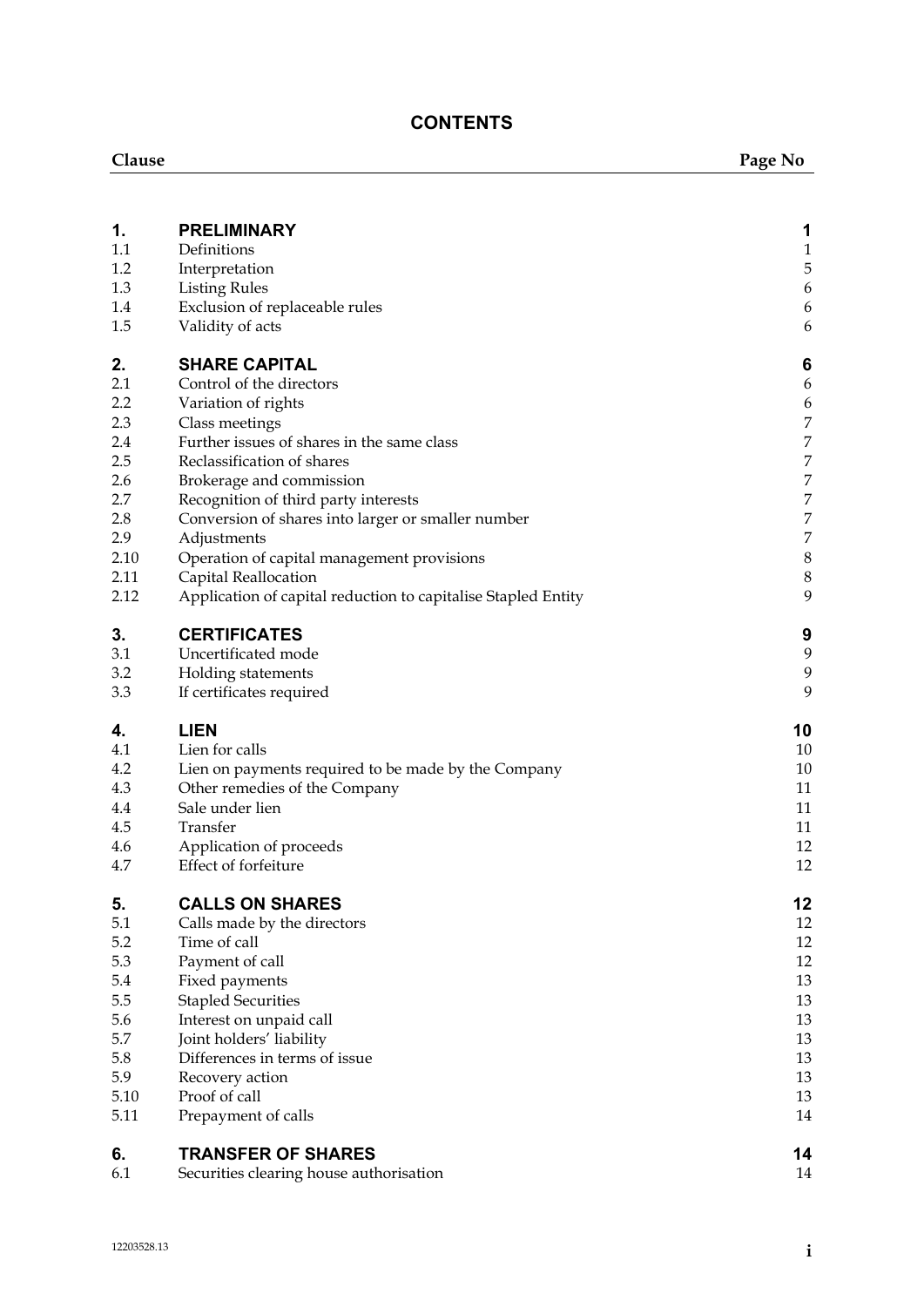| 6.2   | Market transfer                                                                   | 14 |
|-------|-----------------------------------------------------------------------------------|----|
| 6.3   | Non-interference with market transfers                                            | 14 |
| 6.4   | Instrument of transfer                                                            | 15 |
| 6.5   | Proper instrument                                                                 | 15 |
| 6.6   | Free registration                                                                 | 15 |
| 6.7   | Restrictions on transfer                                                          | 16 |
| 6.8   | Transferor remains member                                                         | 16 |
| 6.9   | Retention of instruments                                                          | 16 |
| 6.10  | Notification of refusal to register                                               | 16 |
| 6.11  | Powers of attorney                                                                | 16 |
| 6.12  | Unmarketable parcels                                                              | 16 |
| 7.    | <b>TRANSMISSION OF SHARES</b>                                                     | 16 |
| 7.1   | Entitlement to shares on death                                                    | 16 |
| 7.2   | Registration of persons entitled                                                  | 17 |
| 7.3   | Dividends and other rights                                                        | 17 |
| 8.    | <b>FORFEITURE AND SURRENDER OF SHARES</b>                                         | 17 |
| 8.1   | Payment required                                                                  | 17 |
| 8.2   | Forfeiture notice                                                                 | 18 |
| 8.3   | Forfeiture                                                                        | 18 |
| 8.4   | Cancellation of forfeiture                                                        | 18 |
| 8.5   | Directors may sell                                                                | 18 |
| 8.6   | Effect of forfeiture                                                              | 18 |
| 8.7   | Evidence of forfeiture                                                            | 18 |
| 8.8   | Transfer of forfeited shares                                                      | 19 |
| 8.9   | Surrender as forfeiture                                                           | 19 |
| 8.10  | Fixed amounts taken to be calls                                                   | 19 |
| 9.    | <b>MEETINGS OF MEMBERS</b>                                                        | 19 |
| 9.1   | Calling of meetings                                                               | 19 |
| 9.2   | Requisition of meetings                                                           | 19 |
| 9.3   | Notice of meeting                                                                 | 19 |
| 9.4   | <b>Business of AGM</b>                                                            | 20 |
| 9.5   | Entitlement to notice                                                             | 20 |
| 9.6   | Entitlement to proxy form                                                         | 20 |
| 9.7   | Omission to give notice                                                           | 21 |
| 9.8   | Period of notice                                                                  | 21 |
| 9.9   | Consent to short notice                                                           | 21 |
| 9.10  | Shorter notice not allowed                                                        | 21 |
| 9.11  | Cancellation or postponement of meeting                                           | 21 |
| 9.12  | Notice of cancellation of meeting                                                 | 21 |
| 9.13  | Notice of day, time and place of postponed meeting                                | 22 |
| 9.14  | Proxy, attorney, or corporate representatives for postponed or cancelled meetings | 22 |
| 10.   | <b>REPRESENTATION AT MEETINGS</b>                                                 | 22 |
| 10.1  | Persons entitled to attend                                                        | 22 |
| 10.2  | Proxy eligibility                                                                 | 22 |
| 10.3  | Proxy recognition                                                                 | 23 |
| 10.4  | Proxy form                                                                        | 23 |
| 10.5  | Chair as fall-back proxy                                                          | 23 |
| 10.6  | Proxy execution by individuals                                                    | 23 |
| 10.7  | Proxy execution by companies                                                      | 23 |
| 10.8  | Proxy execution by other authorised persons                                       | 24 |
| 10.9  | Proxy lodgment deadline                                                           | 24 |
| 10.10 | Proxy lodgment place and method                                                   | 24 |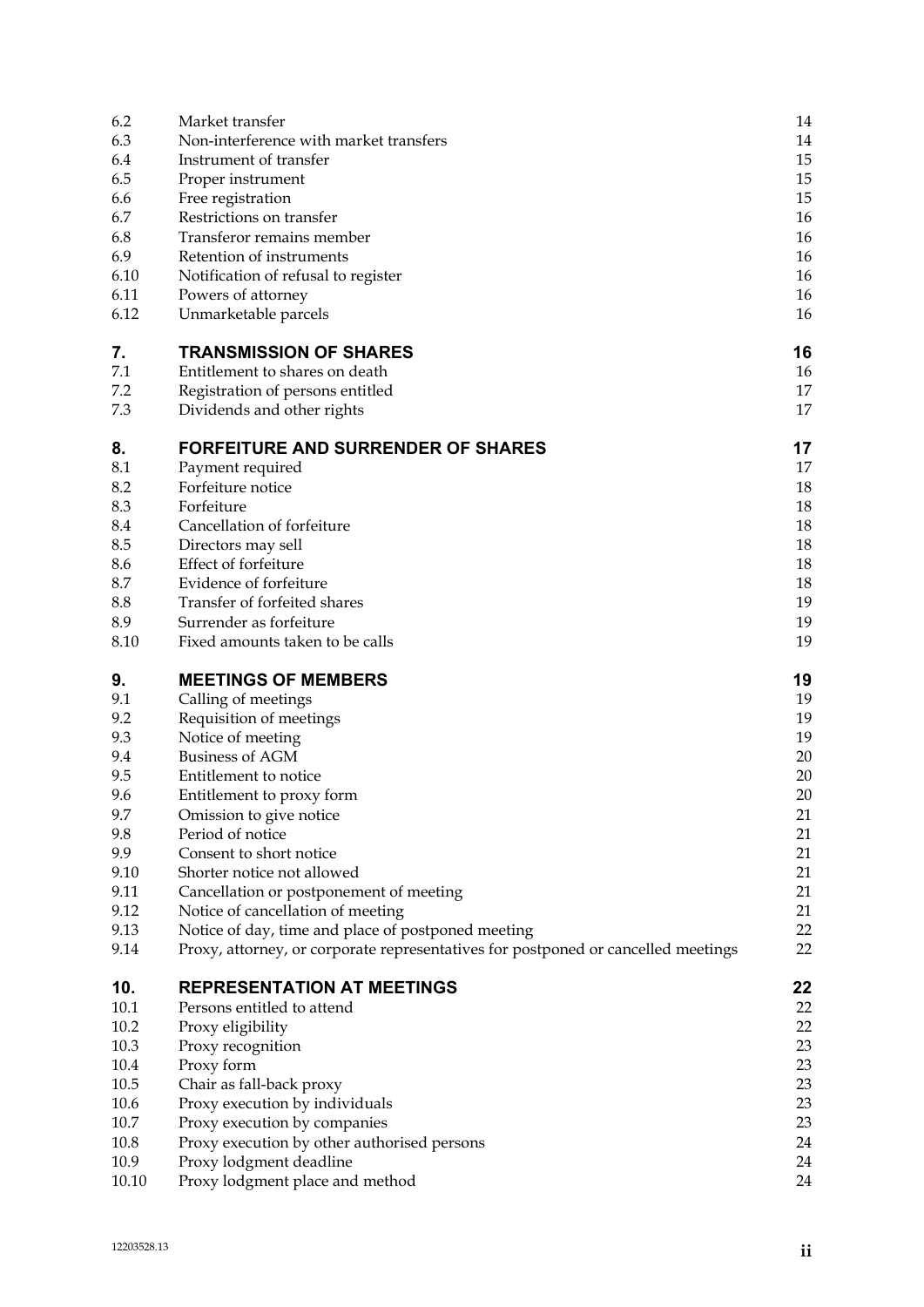| 10.11 | Expiration of proxy form                           | 24 |
|-------|----------------------------------------------------|----|
| 10.12 | Corporate representative recognition               | 24 |
| 10.13 | Form of corporate representative certificate       | 25 |
| 10.14 | Execution of corporate representative certificate  | 25 |
| 10.15 | Corporate representative certificate lodgment      | 25 |
| 10.16 | Power of attorney lodgment                         | 26 |
| 11.   | <b>PROCEEDINGS AT MEETINGS OF MEMBERS</b>          | 26 |
| 11.1  | Quorum                                             | 26 |
| 11.2  | Quorum requirements                                | 26 |
| 11.3  | Failure of quorum                                  | 26 |
| 11.4  | Quorum at meeting adjourned under preceding Clause | 26 |
| 11.5  | Special business                                   | 26 |
| 11.6  | Chair of meeting                                   | 27 |
| 11.7  | Passing the chair                                  | 27 |
| 11.8  | Responsibilities of chair                          | 27 |
| 11.9  | Admission to meetings                              | 28 |
| 11.10 | Adjournment of meeting                             | 28 |
| 11.11 | Business at adjourned meeting                      | 28 |
| 12.   | <b>VOTING AT MEETINGS OF MEMBERS</b>               | 30 |
| 12.1  | Entitlement to vote                                | 30 |
| 12.2  | Number of votes                                    | 30 |
| 12.3  | Voting restrictions                                | 30 |
| 12.4  | Calls unpaid                                       | 31 |
| 12.5  | Attendance of member suspends the proxy            | 31 |
| 12.6  | Revocation of proxies                              | 31 |
| 12.7  | Proxy must vote on a poll as directed              | 31 |
| 12.8  | Proxy must abstain if directed                     | 31 |
| 12.9  | Method of voting                                   | 31 |
| 12.10 | Who may demand a poll                              | 32 |
| 12.11 | When poll may be demanded                          | 32 |
| 12.12 | Declaring result of vote on show of hands          | 32 |
| 12.13 | Conduct of poll                                    | 32 |
| 12.14 | No casting vote for chair                          | 32 |
| 12.15 | Joint holders' vote                                | 33 |
| 12.16 | Objections                                         | 33 |
| 12.17 | Ruling on votes                                    | 33 |
| 13.   | APPOINTMENT AND REMOVAL OF DIRECTORS               | 33 |
| 13.1  | Number of directors                                | 33 |
| 13.2  | No share qualification                             | 33 |
| 13.3  | Initial directors                                  | 33 |
| 13.4  | Casual appointment                                 | 33 |
| 13.5  | Retirement of casual appointee                     | 33 |
| 13.6  | Retirement by rotation                             | 34 |
| 13.7  | Those who retire                                   | 34 |
| 13.8  | Selection of rotating directors                    | 34 |
| 13.9  | Appointment at AGM                                 | 34 |
| 13.10 | Deemed re-appointment                              | 35 |
| 13.11 | Candidates requiring nomination                    | 35 |
| 13.12 | Valid nominations                                  | 35 |
| 13.13 | Resignation of director                            | 35 |
| 13.14 | Vacation of office                                 | 35 |
| 13.15 | Less than minimum number of directors              | 36 |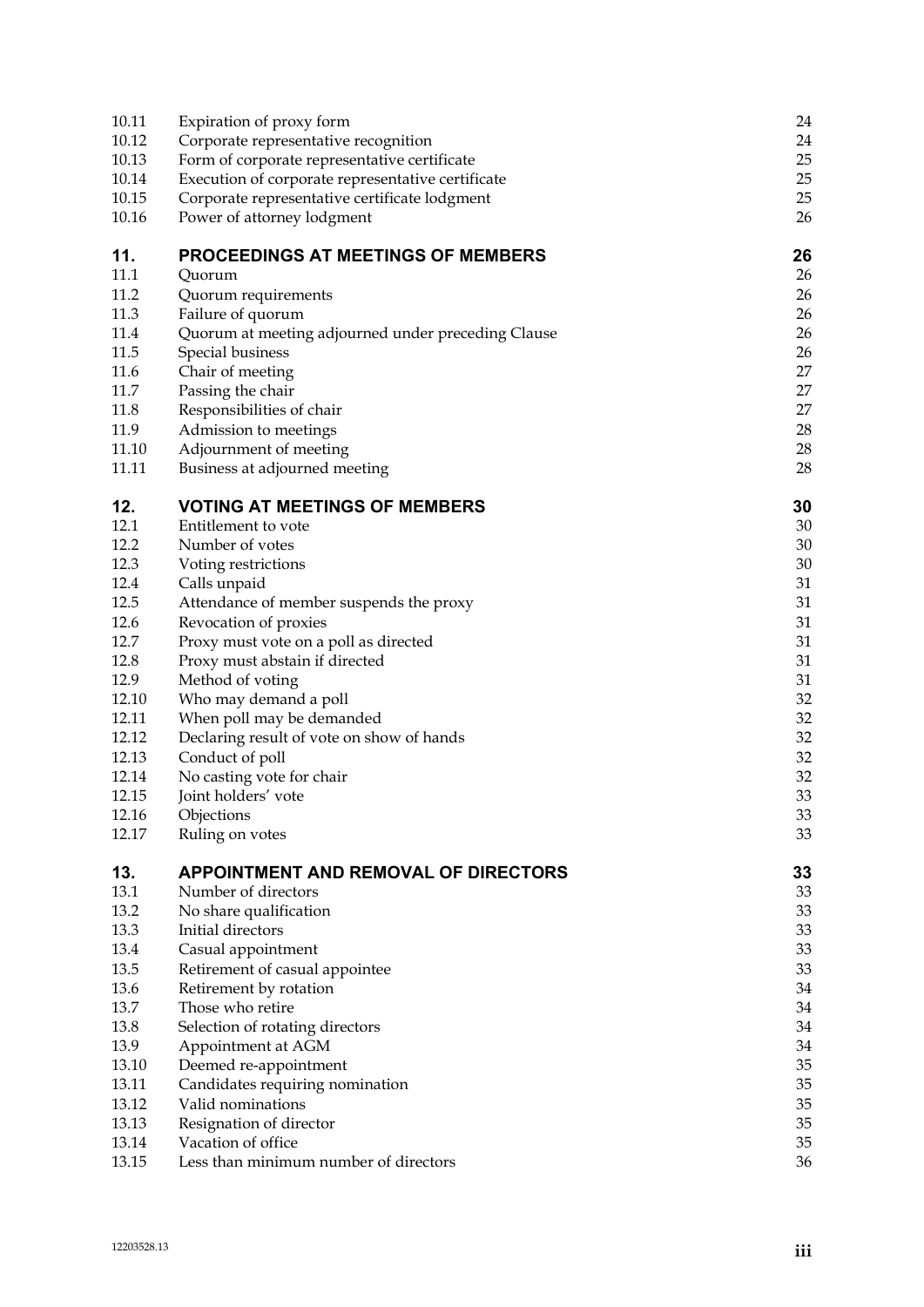| 14.<br>14.1  | <b>ALTERNATE DIRECTORS</b><br>Power to appoint alternate director | 36<br>36 |
|--------------|-------------------------------------------------------------------|----------|
|              |                                                                   |          |
| 14.2         | Suspension of appointment                                         | 36       |
| 14.3         | Notice of appointment                                             | 36       |
| 14.4         | Electronic notifications                                          | 36       |
| 14.5         | Role of alternate                                                 | 36       |
| 14.6         | Remuneration of alternate                                         | 37       |
| 14.7<br>14.8 | Multiple votes<br>Termination of appointment                      | 37<br>37 |
| 15.          | <b>MANAGING DIRECTOR</b>                                          | 38       |
| 15.1         | Appointment of managing directors                                 | 38       |
| 15.2         | Continuing managing directors                                     | 38       |
| 15.3         | Application of other clauses to managing director                 | 38       |
| 15.4         | Acting managing director                                          | 38       |
| 15.5         | Remuneration of executive directors                               | 38       |
| 16.          | <b>REMUNERATION OF DIRECTORS</b>                                  | 39       |
| 16.1         | Group directors' fees                                             | 39       |
| 16.2         | Proposal to increase fees for ordinary services                   | 39       |
| 16.3         | Fees for ordinary services of directors of the Company            | 39       |
| 16.4         | Fees for ordinary services of directors of other group companies  | 39       |
| 16.5         | Expenses of directors                                             | 39       |
| 16.6         | Additional remuneration for extra services                        | 39       |
| 16.7         | Daily accrual                                                     | 39       |
| 16.8         | Payment of retirement benefit                                     | 40       |
| 16.9         | Contributions to a superannuation fund                            | 40       |
| 17.          | <b>PROCEEDINGS OF DIRECTORS</b>                                   | 40       |
| 17.1         | Mode of meeting                                                   | 40       |
| 17.2         | Quorum                                                            | 40       |
| 17.3         | Chair calling a meeting                                           | 40       |
| 17.4         | Secretary calling a meeting                                       | 40       |
| 17.5         | Notice of meeting                                                 | 40       |
| 17.6         | Recipients of notice                                              | 41       |
| 17.7         | Appointment of chair                                              | 41       |
| 17.8         | Appointment of deputy chair                                       | 41       |
| 17.9         | Votes of directors                                                | 41       |
| 17.10        | Circular resolution of directors                                  | 41       |
| 17.11        | Signing of circular resolution                                    | 42       |
| 17.12        | Deemed minute                                                     | 42       |
| 17.13        | Validity of acts of directors                                     | 42       |
| 18.          | <b>MATERIAL PERSONAL INTERESTS OF DIRECTORS</b>                   | 43       |
| 18.1         | Requirement to leave the meeting                                  | 43       |
| 18.2         | Exemptions from having to leave                                   | 43       |
| 18.3         | Director's duty to notify                                         | 43       |
| 18.4         | Exemptions from having to give notice                             | 44       |
| 18.5         | Notice of material personal interest                              | 45       |
| 18.6         | Standing notice about an interest                                 | 45       |
| 18.7         | Form of standing notice                                           | 45       |
| 18.8         | Standing notice must be tabled if given to directors individually | 45       |
| 18.9         | Nature and extent of interest must be recorded in minutes         | 45       |
| 18.10        | Dates of effect and expiry of standing notice                     | 46       |
| 18.11        | Effect of material increase in nature or extent of interest       | 46       |
| 18.12        | Effect of contravention                                           | 46       |
|              |                                                                   |          |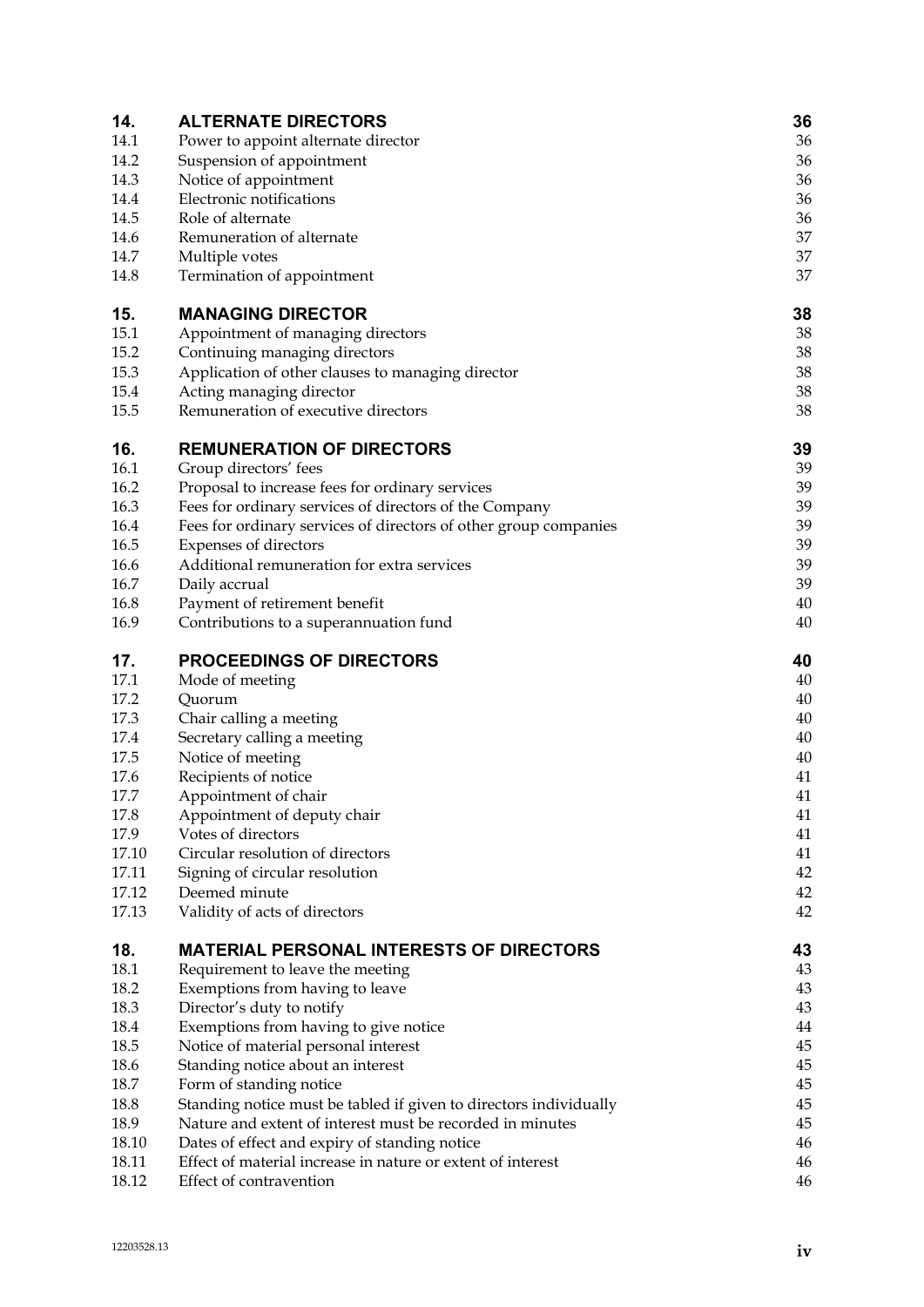| 19.  | <b>POWERS AND DUTIES OF DIRECTORS</b>              | 46 |
|------|----------------------------------------------------|----|
| 19.1 | Powers generally                                   | 46 |
| 19.2 | Sale of main undertaking                           | 46 |
| 19.3 | Borrowing                                          | 46 |
| 19.4 | Security                                           | 47 |
| 19.5 | Execution of negotiable instruments                | 47 |
| 19.6 | Appointment of attorney                            | 47 |
| 20.  | <b>DELEGATION</b>                                  | 47 |
| 20.1 | Delegates of powers                                | 47 |
| 20.2 | Exercise of powers                                 | 47 |
| 20.3 | Effect of exercise of powers                       | 47 |
| 20.4 | Concurrent power                                   | 48 |
| 20.5 | Revocation of power                                | 48 |
| 20.6 | Appointment of attorney                            | 48 |
| 21.  | <b>COMMITTEES</b>                                  | 48 |
| 21.1 | Delegation to committee                            | 48 |
| 21.2 | Committee powers                                   | 48 |
| 21.3 | Committee meetings                                 | 48 |
| 21.4 | Committee members as officers                      | 48 |
| 21.5 | Other constraints                                  | 49 |
| 22.  | <b>SECRETARY</b>                                   | 49 |
| 22.1 | Appointment of secretary                           | 49 |
| 22.2 | Duties of secretary                                | 49 |
| 22.3 | Assistant secretary                                | 49 |
| 23.  | <b>MINUTES</b>                                     | 49 |
| 24.  | <b>COMMON SEAL</b>                                 | 49 |
| 24.1 | Optional                                           | 49 |
| 24.2 | Use of common seal                                 | 49 |
| 24.3 | Mode of execution by common seal                   | 50 |
| 24.4 | Presence during execution                          | 50 |
| 24.5 | Delegation of authority to use common seal         | 50 |
| 24.6 | Certificate seal                                   | 50 |
| 24.7 | Fixing the certificate seal                        | 50 |
| 24.8 | Certificates                                       | 50 |
| 25.  | <b>EXECUTION OF DOCUMENT WITHOUT A COMMON SEAL</b> | 50 |
| 25.1 | Use of common seal optional                        | 50 |
| 25.2 | Mode of execution                                  | 51 |
| 25.3 | Presence during execution                          | 51 |
| 26.  | <b>OVERSEAS BRANCH REGISTER</b>                    | 51 |
| 26.1 | Transactions on overseas branch registers          | 51 |
| 26.2 | Transfers between registers                        | 51 |
| 27.  | <b>DIVIDENDS AND RESERVES</b>                      | 51 |
| 27.1 | Directors declare dividends                        | 51 |
| 27.2 | Interim dividends                                  | 51 |
| 27.3 | No interest on dividends                           | 51 |
| 27.4 | Accumulation of reserves                           | 51 |
| 27.5 | Apportionment                                      | 52 |
| 27.6 | Deductions from dividends                          | 52 |
|      |                                                    |    |